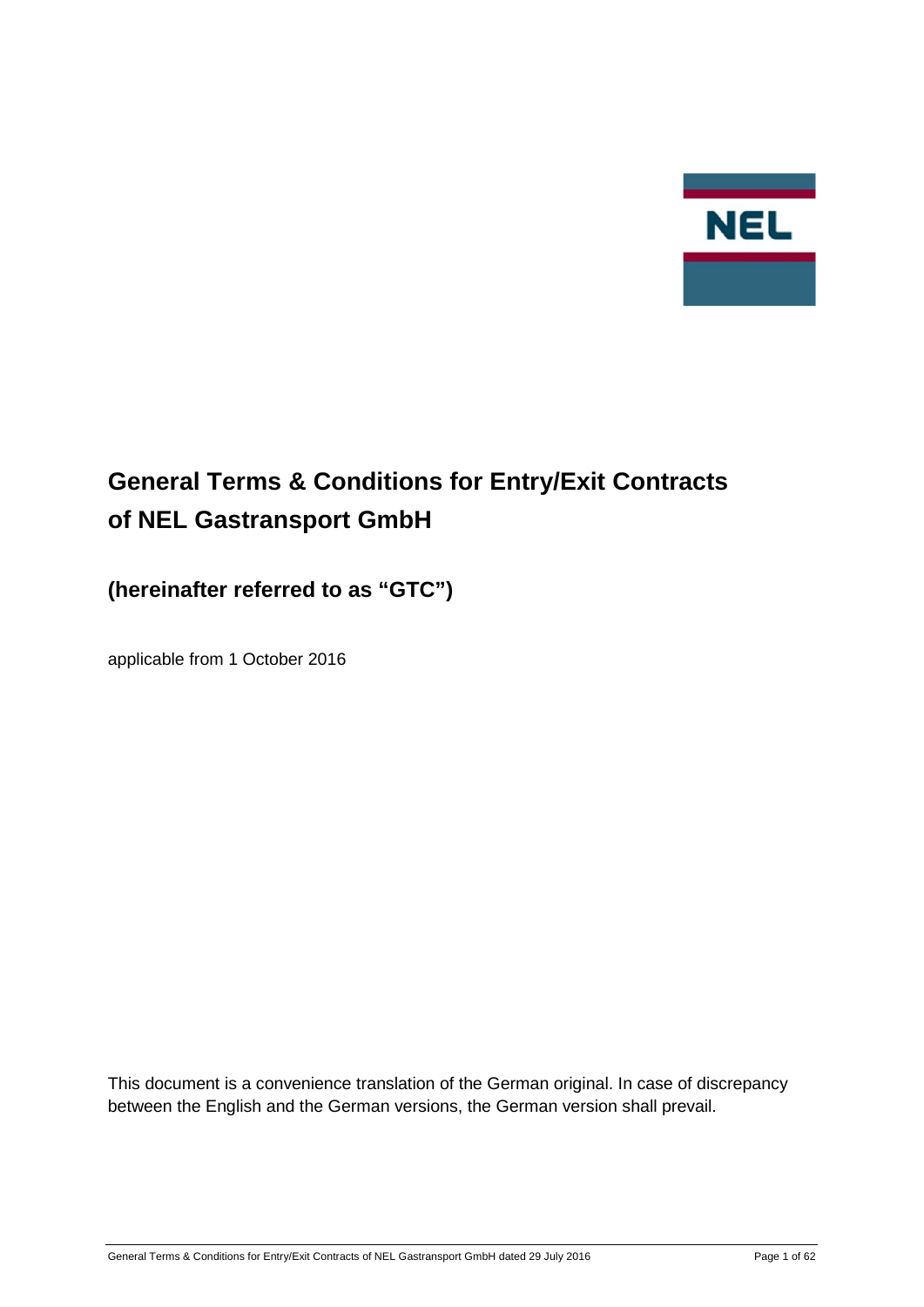

| <b>Section 1 Conclusion of contract</b>                                                                                                      | $\overline{\mathbf{4}}$ |
|----------------------------------------------------------------------------------------------------------------------------------------------|-------------------------|
| <b>Section 2 Definitions of terms</b>                                                                                                        | 5                       |
| Section 2a Admission to the primary capacity platform and to systems of the<br>transmission system operator for processing network access    | 8                       |
| Section 2b Availability of the systems of the transmission system operator for                                                               |                         |
| processing network access                                                                                                                    | 9                       |
| Section 3 Scope of the entry contract                                                                                                        | 10                      |
| Section 4 Purpose of the exit contract                                                                                                       | 10                      |
| Section 5 General entry and exit requirements                                                                                                | 11                      |
| Section 6 Preconditions for use of booked capacity at market area interconnection<br>and cross-border interconnection points                 | 11                      |
| Section 7 Inclusion of entry and exit points in balancing groups                                                                             | 12                      |
| <b>Section 8 Bundled booking points</b>                                                                                                      | 13                      |
| <b>Section 9 Capacity products</b>                                                                                                           | 14                      |
| Section 10 Conversion of interruptible capacity                                                                                              | 16                      |
| Section 11 Registration and deregistration of network use for supply to end-<br>consumers                                                    | 16                      |
| Section 12 Nomination and renomination at market area interconnection points<br>and cross-border interconnection points                      | 17                      |
| <b>Section 13 Nomination and renomination</b>                                                                                                | 19                      |
| Section 13a Operational processing of nominations                                                                                            | 21                      |
| <b>Section 13b Communication test</b>                                                                                                        | 22                      |
| Section 13c Alignment of nominations ("Matching")                                                                                            | 23                      |
| Section 13d Over-nomination at market area interconnection and cross-border<br>interconnection points                                        | 23                      |
| <b>Section 14 Nomination replacement procedure</b>                                                                                           | 24                      |
| Section 15 Technical feed in and offtake notices                                                                                             | 25                      |
| <b>Section 16 Surrender of capacity</b>                                                                                                      | 25                      |
| Section 17 Offering by transmission system operator of firm capacity left unused<br>at short notice in accordance with Section 16 (2) GasNZV | 27                      |
| Section 18 Withdrawal of capacity left unused for a significant time in accordance<br>with Section 16 (3) and (4) GasNZV                     | 27                      |
| Section 18a Withdrawal of capacities insufficiently used in the long term at market<br>area and cross border interconnection points          | 28                      |
| <b>Section 19 Secondary trading</b>                                                                                                          | 28                      |
| <b>Section 20 Technical requirements</b>                                                                                                     | 29                      |
| Section 21 Non-compliance with gas quality or pressure specification                                                                         | 31                      |
| <b>Section 22 Allocation of quantities</b>                                                                                                   | 32                      |
| Section 23 Meter operation and metering                                                                                                      | 33                      |
| Section 24 SLP surplus and shortfall quantities                                                                                              | 36                      |
| <b>Section 25 Tariffs</b>                                                                                                                    | 37                      |
| Section 26 Invoicing and payment                                                                                                             | 40                      |
| <b>Section 27 Taxes</b>                                                                                                                      | 40                      |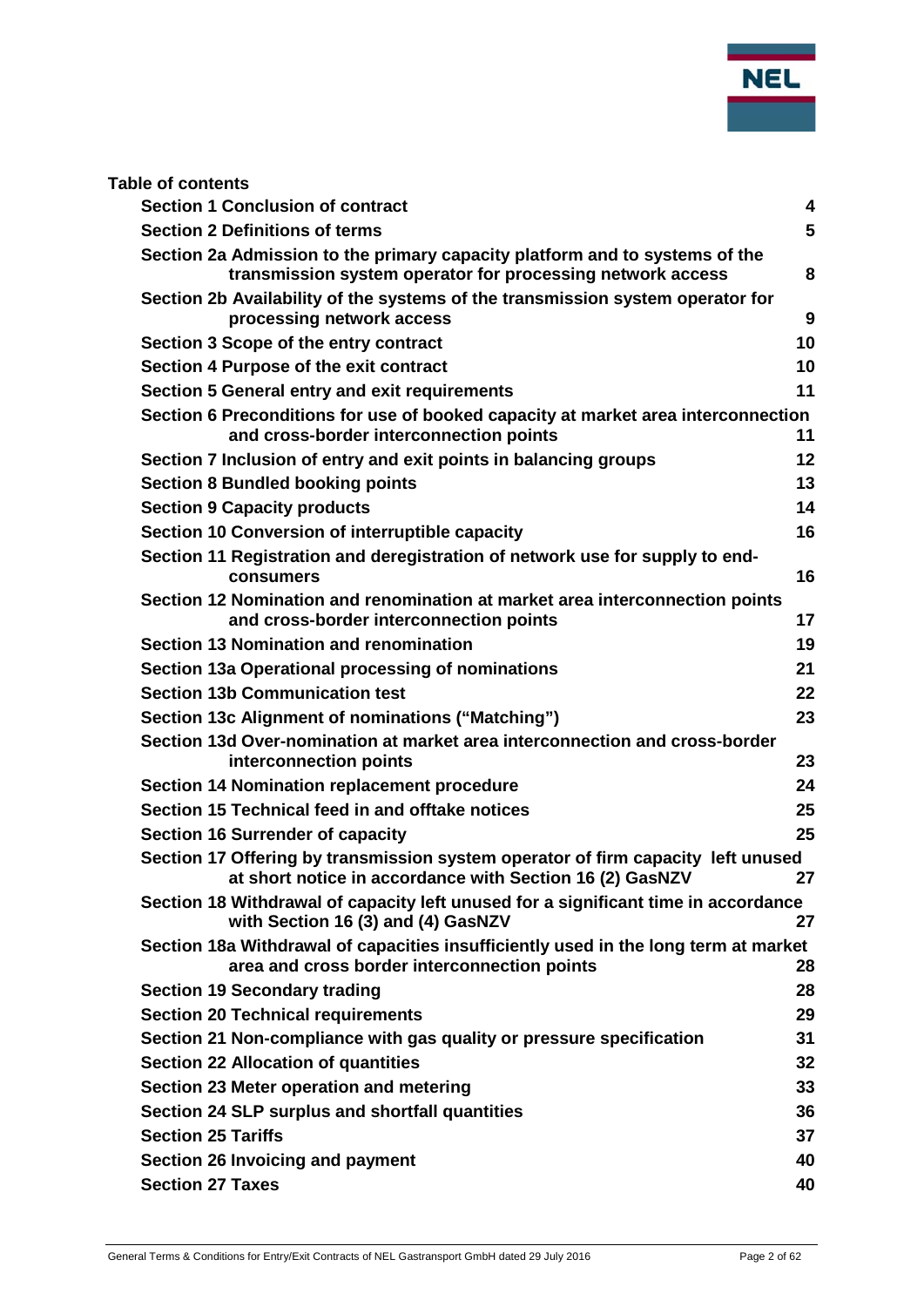

|                             | <b>Section 28 Maintenance</b>                                              | 41 |
|-----------------------------|----------------------------------------------------------------------------|----|
|                             | Section 29 Interruption of interruptible capacity                          | 42 |
|                             | Section 29a Reduction procedure for firm capacity nomination               | 43 |
|                             | <b>Section 30 Capacity overrun</b>                                         | 44 |
|                             | Section 31 Suspension or amendment of contractual obligations              | 45 |
|                             | Section 32 Transmission System Operator's contact persons and availability | 47 |
|                             | Section 33 Data transmission and data processing                           | 47 |
|                             | <b>Section 34 Force majeure</b>                                            | 47 |
| <b>Section 35 Liability</b> |                                                                            | 48 |
| <b>Section 36 Deposit</b>   |                                                                            | 49 |
|                             | <b>Section 36a Advance payment</b>                                         | 52 |
|                             | <b>Section 37 Termination of contract</b>                                  | 54 |
|                             | <b>Section 38 Good faith clause</b>                                        | 54 |
|                             | <b>Section 39 Confidentiality</b>                                          | 55 |
|                             | <b>Section 40 Legal succession</b>                                         | 55 |
|                             | <b>Section 41 Contract amendments</b>                                      | 56 |
|                             | <b>Section 42 Severability</b>                                             | 57 |
|                             | <b>Section 43 Text form</b>                                                | 57 |
|                             | Section 44 Venue for disputes and applicable law                           | 57 |
|                             | Section 45 List of appendices                                              | 57 |
|                             | Appendix GTC 1: § 18 Low Pressure Connection Ordinance                     |    |
|                             | (Niederdruckanschlussverordnung / NDAV)                                    | 59 |
|                             | Appendix GTC 2: Supplementary Terms & Conditions of NEL Gastransport GmbH  |    |
|                             |                                                                            | 61 |
|                             | <b>Section 1 Dynamically Allocable Capacity</b>                            | 61 |
|                             | <b>Section 2 Allocation Procedure</b>                                      | 61 |
|                             | Section 3 Usage of IT-portals                                              | 61 |
|                             | <b>Section 4 Invoicing and Payment</b>                                     | 62 |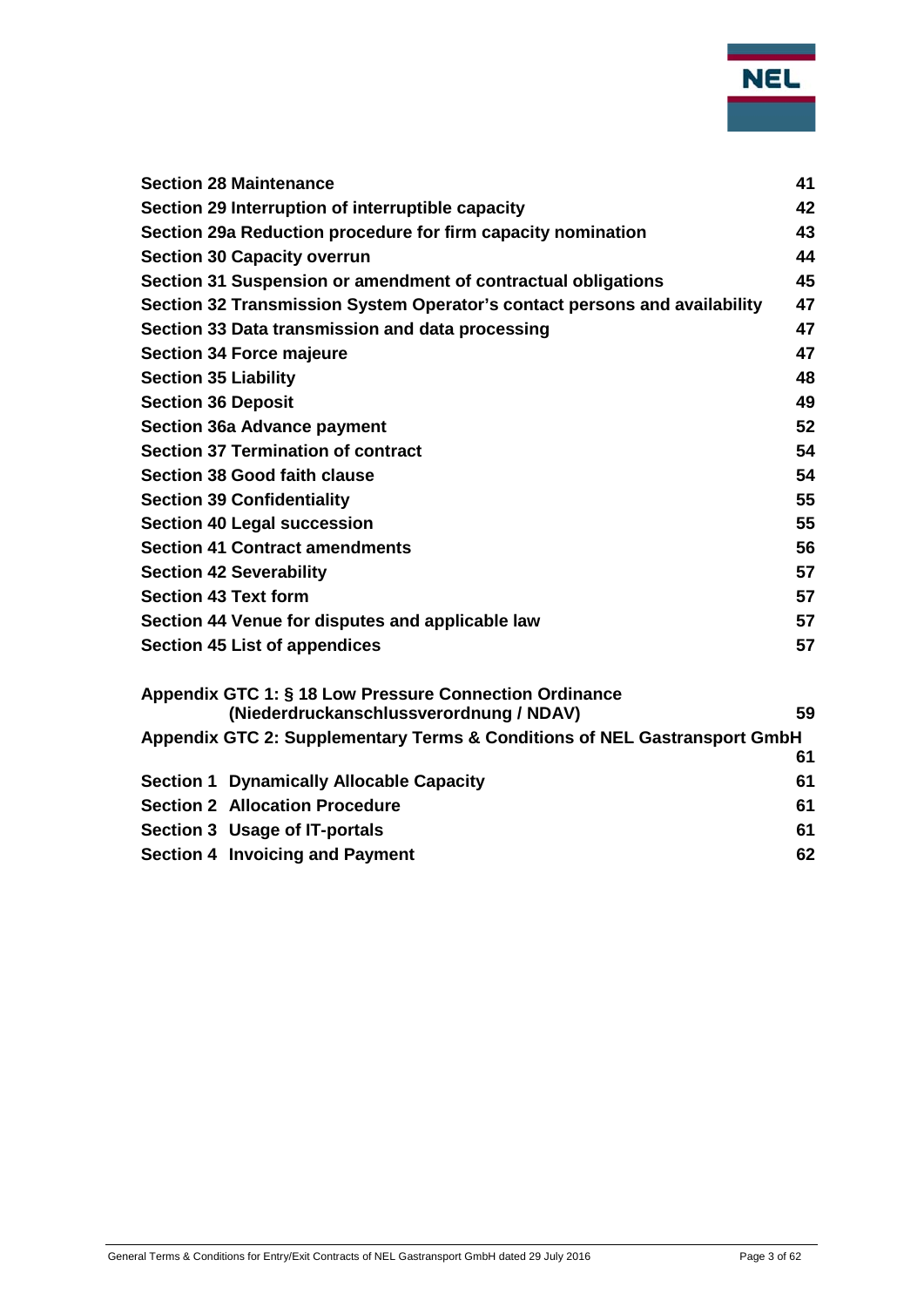

#### **Section 1 Conclusion of contract**

- <span id="page-3-0"></span>1. The shipper concludes this entry/exit contract via the primary capacity platform jointly operated by the transmission system operators. The preconditions for contract conclusion are registration as shipper on the primary capacity platform and acceptance by the transmission system operator as a shipper pursuant to Section 2a. Registration on the primary capacity platform jointly operated by the transmission system operators in accordance with Section 6 of the Gas Network Access Ordinance (GasNZV) shall be governed by the terms and conditions for the primary capacity platform published on the primary capacity platform operator's website. In the event of a failure of the primary capacity platform or the connected systems of the transmission system operators, booking requests for dayahead capacity may be forwarded in text form direct to the transmission system operator. For this, the transmission system operator may offer alternative automated facilities. In this case, capacities shall be allocated at the regulated daily capacity tariff to the best of the transmission system operator's ability and without any guarantee on the basis of the chronological order in which binding requests are received.
- 2. The entry/exit contract for entry or exit capacity at market area interconnection points as well as at cross-border interconnection points shall be concluded upon the allocation of capacity at the end of the auction. Without prejudice to the foregoing clause, the entry or exit contract for interruptible within-day entry or exit capacities shall be concluded in the over-nomination procedure according to Section 13d hereinafter.
- 3. The following capacity types shall be allocated in the chronological order in which binding requests are received:
	- a) Exit capacity to end-consumers and storage facilities,
	- b) Entry capacity from storage, production and LNG facilities, and
	- c) Entry capacity from facilities within the meaning of Section 6 of GasNZV for biogas injection.

In these cases the contract shall be concluded upon receipt by the shipper of an electronic booking confirmation. Day-ahead capacity may only be booked until 18:00 hours.

- 4. Entry/exit contracts in accordance with Paragraph 3 may be concluded as follows: with a term of
	- one year or longer  $-$  at any time,
	- one quarter starting on 1 October, 1 January, 1 April or 1 July in accordance with the marketing of capacities according to Paragraph 2 no earlier than on the day of the start of the auction of quarterly products, which is published on the primary capacity platform,
	- less than one year but not equal to one quarter a minimum of 3 months prior to commencement of the contract term,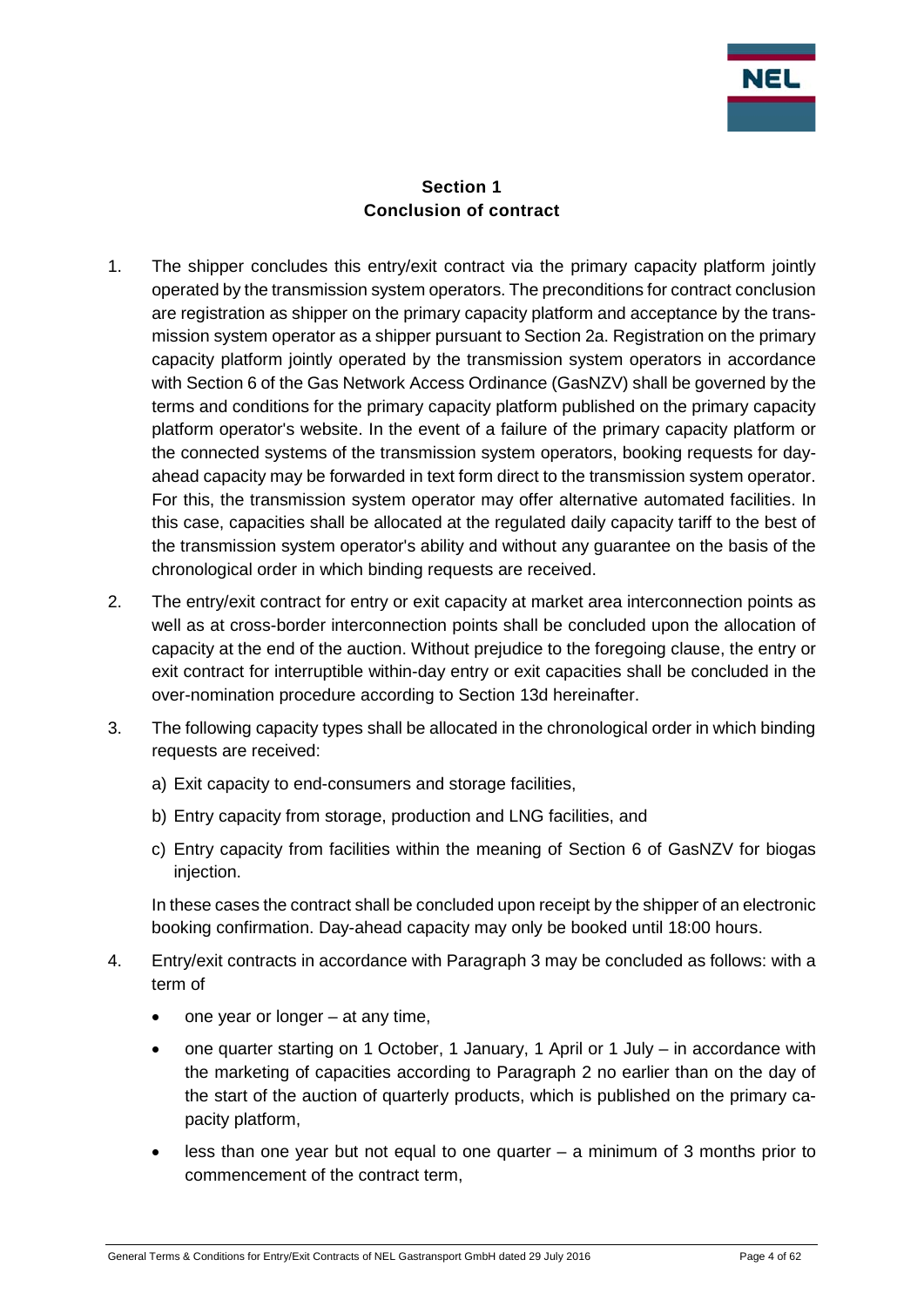

- less than one month a minimum of one month prior to commencement of the contract term.
- 5. The supplementary terms and conditions of the respective transmission system operator in the version applicable at the time of entry/exit contract conclusion shall be an integral part of this contract. In the event of conflict between the provisions of the entry/exit contract and the respective transmission system operator's supplementary terms and conditions, the terms of this entry/exit contract shall have precedence over said supplementary terms and conditions. Deviations from this entry/exit contract are possible to provide bundling at cross-border interconnection points. For the allocation of new, additional technical capacities at market area and cross-border interconnection points pursuant to Article 2 (3) of Regulation (EU) No. 984/2013 of the Commission dated 14 October 2013 as at the time these General Terms & Conditions take effect (hereinafter referred to as "new technical capacities") and prior to the implementation of the new European provisions concerning the new technical capacities in the Cooperation Agreement, the transmission system operators may specify additional and/or deviating provisions in respect of this entry/exit contract in the supplementary terms and conditions of the transmission system operator. The transmission system operator and the shipper may agree on provisions deviating from this contract to realise projects pursuant to Section 39 GasNZV.
- <span id="page-4-0"></span>6. The inclusion of any general terms and conditions of the shipper is contradicted.

## **Section 2 Definitions of terms**

The definitions of terms set forth in the following shall apply. Terms used in the singular also imply the plural.

- 1. Bundled capacity: exit capacity and the corresponding entry capacity that a shipper can book together in a single procedure.
- 2. Bundled booking point: consolidation of a bookable exit point and a bookable entry point between two domestic or one domestic and one foreign market area into a single point at which shippers can book bundled capacity.
- 3. Bundled nomination: a single nomination for a bundled booking point.
- 4. Day-ahead capacity: capacity bookable on the day before delivery as daily capacity.
- 5. Within-day capacity: capacity which after the end of the day-ahead auction can be booked by auction or over-nomination for the respective delivery day from the first hour of booking to the end of said day.
- 6. Primary capacity platform: booking platform jointly operated by transmission system operators.
- 7. Connection user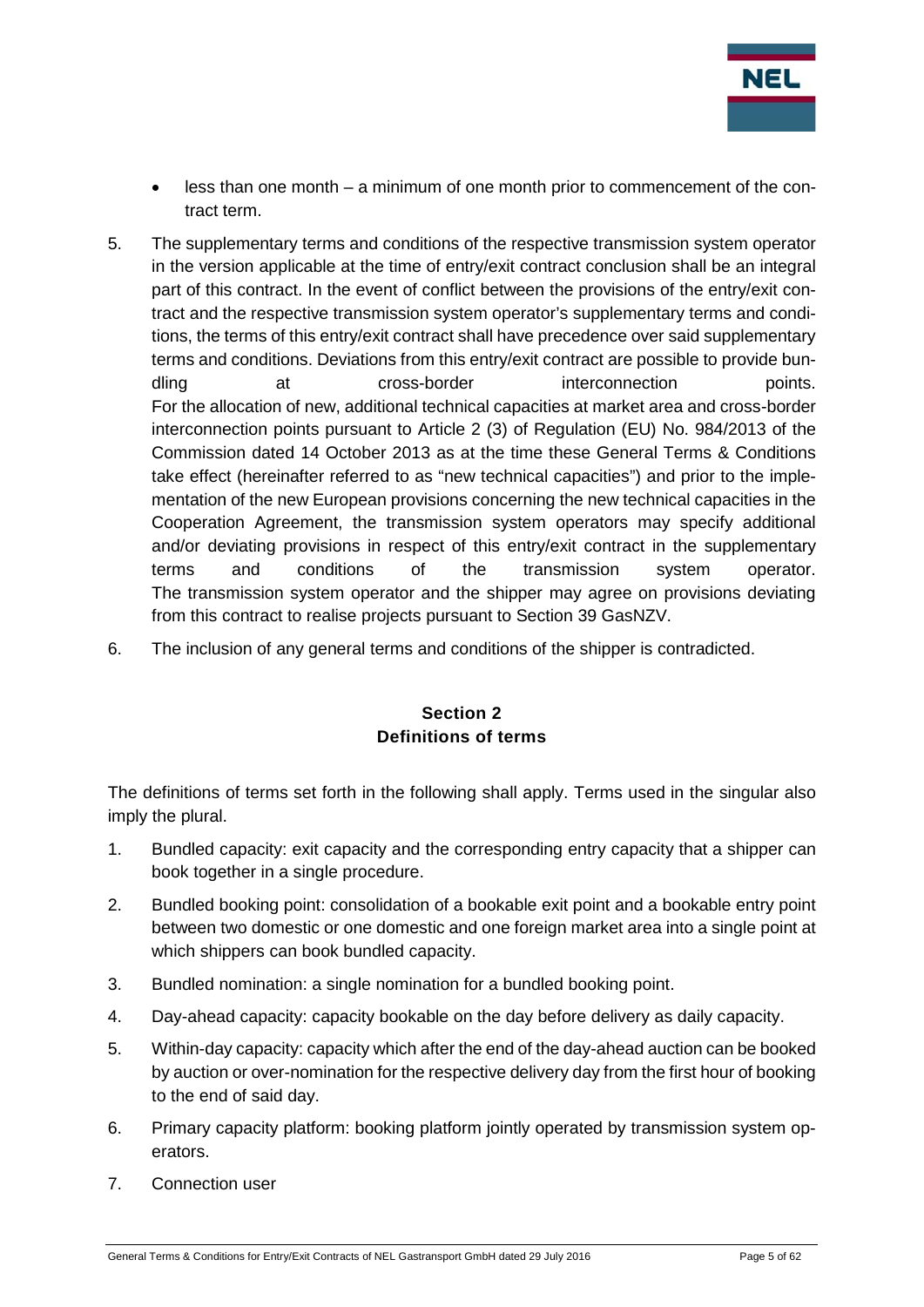

In accordance with Section 1 (3) NDAV (Ordinance Concerning General Conditions for Network Connection), shall also apply to medium and high-pressure networks.

8. Exit network operator

Network operator with whom the shipper concludes an exit/withdrawal contract in accordance with Section 3 (1) sentence 1 GasNZV, also in the form of a supplier framework agreement.

9. Exit point

A point within a market area where gas can be withdrawn by a shipper from a network operator's network to supply end-consumers or for injection into storage, or for transfer at market area boundaries and national borders. Several exit points grouped together within a zone in accordance with Section 11 (2) GasNZV shall also be deemed to be an exit point.

10. BEATE

Decision by the Federal Network Agency on provisions for the conversion of annual demand charges to demand charges for capacity rights of less than one year and for the proper determining of transport tariffs according to Section 15 (2) to (7) GasNEV of 24 March 2015 (Ref. BK9-14/608).

11. Balancing calorific value

Balancing calorific value is an advance estimate of an invoicing gross calorific value in a given calorific value area. It is subject to monthly review if necessary. A calorific value area is a network area in which a single invoicing gross calorific value is applied.

12. Balancing group number

A unique number assigned by the market area coordinator for a balancing group that principally serves the identification of gas quantity nominations/renominations.

13. Entry network operator

Network operator with whom the shipper concludes an entry/injection contract in accordance with Section 3 (1) sentence 1 GasNZV.

14. Entry point

A point within a market area where a shipper can transfer gas into the network operator's network from national borders, market area boundaries, domestic sources and production plants, LNG plants, biogas plants and storage facilities. Several entry points grouped together within a zone in accordance with Section 11 (2) GasNZV shall also be deemed to constitute an entry point.

15. Active transmission system operator

Transmission system operator designated by the transmission system operators connected at a market area interconnection point or at a cross-border interconnection point to receive the bundled nomination and to pass on said bundled nomination to the passive transmission system operator.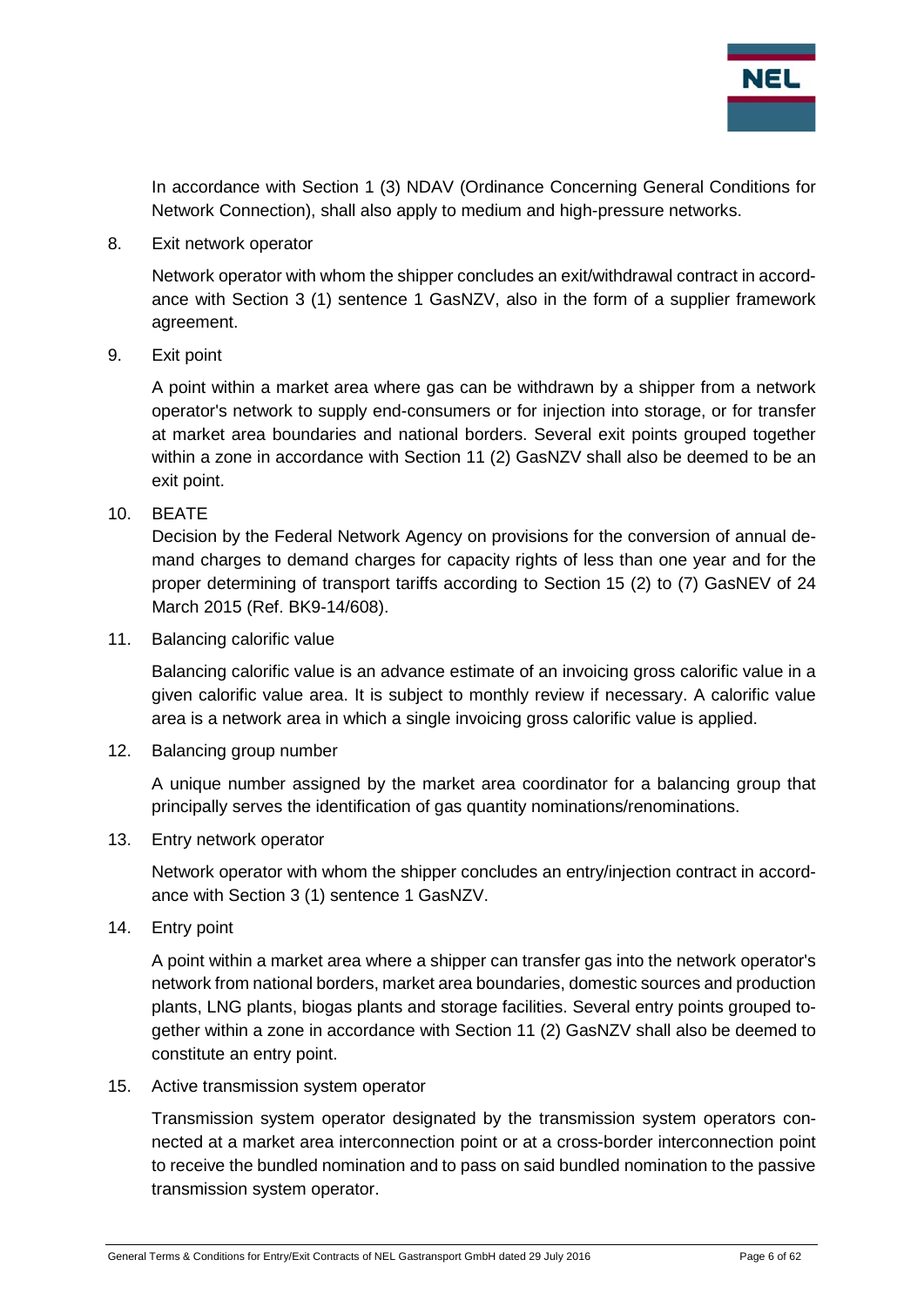

16. Passive transmission system operator

Transmission system operator receiving the bundled nomination from the active transmission system operator.

17. Active balancing group manager

Balancing group manager into whose balancing group the bundled capacity booked with the active transmission system operator has been included.

18. Passive balancing group manager

Balancing group manager into whose balancing group the bundled capacity booked with the passive transmission system operator has been included.

19. Gas business year

The period from 1 October, 06:00 a.m. of a given calendar year until 1 October, 06:00 a.m. of the following calendar year.

20. GeLi Gas (supplier business processes)

Uniform business processes and data formats determined by the Federal Network Agency (doc. no. BK7-06-067) dated 20 August 2007, or any directive replacing or amending this determination of the Federal Network Agency.

21. Capacity

Maximum hourly flow rate at an entry or exit point, expressed in kWh/h.

22. KARLA Gas

Determination in the matter of Capacity Management and Auction Proceedings in the Gas Sector issued by the Federal Network Agency (BNetzA) (Reference BK7-10-001) dated 24 February 2011 or a BNetzA determination which supplements or supersedes that determination.

23. Flow commitment

The contractual agreements outlined under Section 9 (3) sentence 2 no. 1 GasNZV.

24. Month M

Month M is the delivery month. The delivery month corresponds to the period from day 1, 06:00 hours of the delivery month until day 1, 06:00 hours of the following month.

25. Sub-balancing account

Sub-balancing accounts are accounts assigned to a balancing group that allow entry and exit quantities to be assigned to shippers and/or partial quantities to be clearly tracked.

26. Day D

Day D is the delivery day, which commences at 06:00 hours and ends on the following day at 06:00 hours

27. Interruptible capacity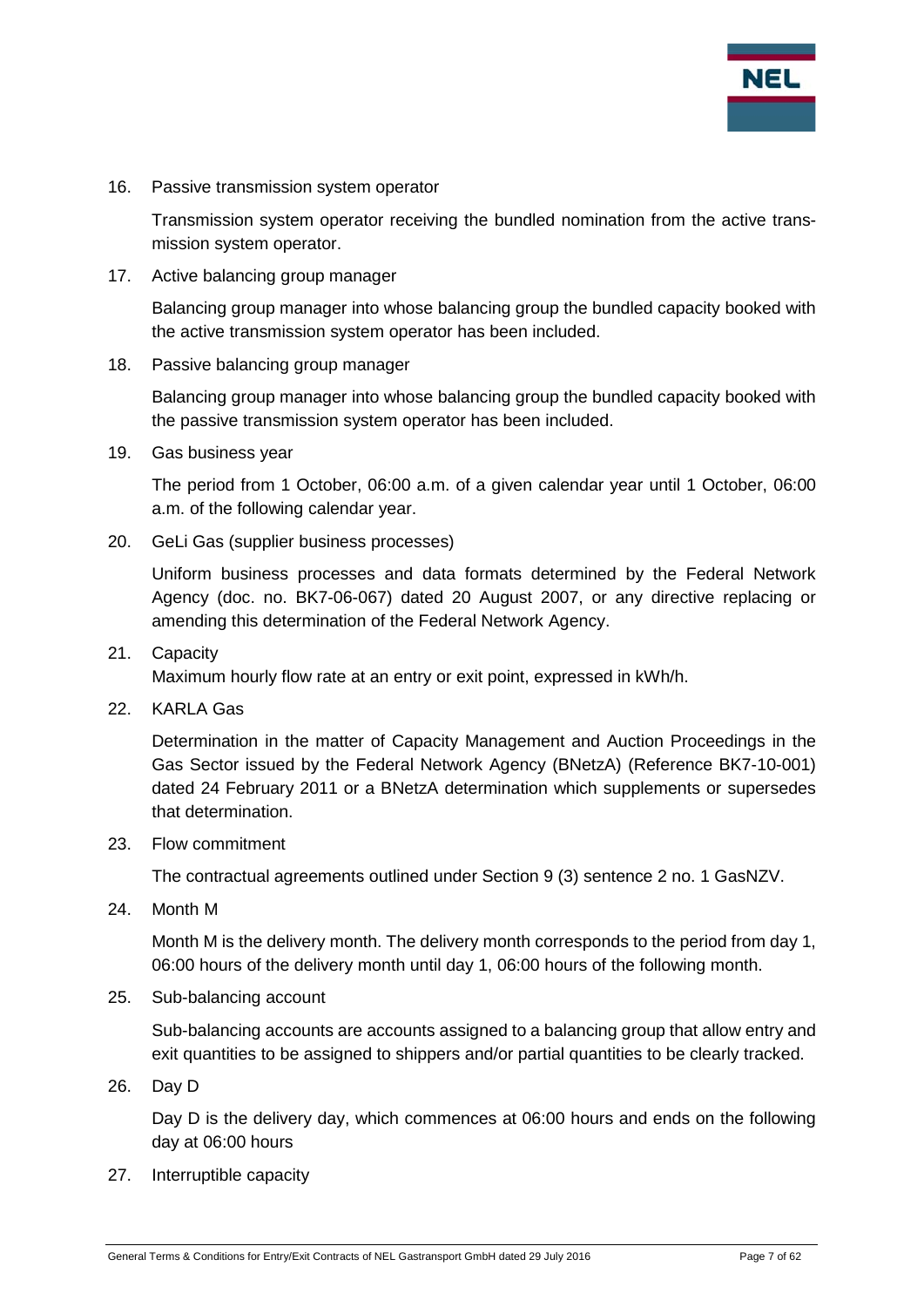

Capacity offered by the transmission system operator on an interruptible basis. The transmission system operator may interrupt the use of interruptible capacity.

28. Business days

In deviation from the definition of business days given in Section 2 no. 16 GasNZV, 'business days', with reference to deadlines, shall include every day except Saturdays, Sundays and public holidays. Any day recognised as a public holiday in any German Federal State shall be deemed to be a public holiday. 24 and 31 December shall always be deemed to be public holidays.

29. For all time indications, the official German time (Central European Time or Central European Summer Time (CET/CEST), as the case may be) shall apply.

### <span id="page-7-0"></span>**Section 2a Admission to the primary capacity platform and to systems of the transmission system operator for processing network access**

- 1. The transmission system operator may request from the shipper a copy of its entry in the register of companies or, in the case of foreign shippers, equivalent documents to provide substantiation of authority to act on behalf of the company. The form provided via the primary capacity platform shall be completed and signed by a person or persons authorised to act on behalf of the shipper, in accordance with sentence 1 of this Paragraph 1. The name of at least one person authorised to represent the shipper as a user of the primary capacity platform shall be stated in the form. Sentence 2 of this Paragraph shall also apply to any user who may be added after the completion of admission.
- 2. The transmission system operator shall be entitled not to admit the shipper to use the primary capacity platform if there are justified grounds for requesting a deposit in accordance with Section 36 or an advance payment in accordance with Section 36a and the shipper does not provide security or make an advance payment in due time.
- 3. The transmission system operator shall admit the shipper to the use of the primary capacity platform immediately, but no later than 10 business days after receipt of the complete admission request in accordance with Paragraph 1 of this Section 2a, provided that the conditions for admission stated in Paragraphs 1 and 2 of this Section 2a have been met.
- 4. The shipper shall be obligated to notify the transmission system operator promptly of any changes relevant for admission, including the loss of a user. If the transmission system operator finds that the conditions for admission stated in Paragraphs 1 and 2 of this Section 2a are no longer met or are only met in part, the transmission system operator shall promptly notify the shipper thereof. The shipper shall be obligated to meet the missing conditions for admission stated in Paragraphs 1 and 2 of this Section 2a within 10 business days.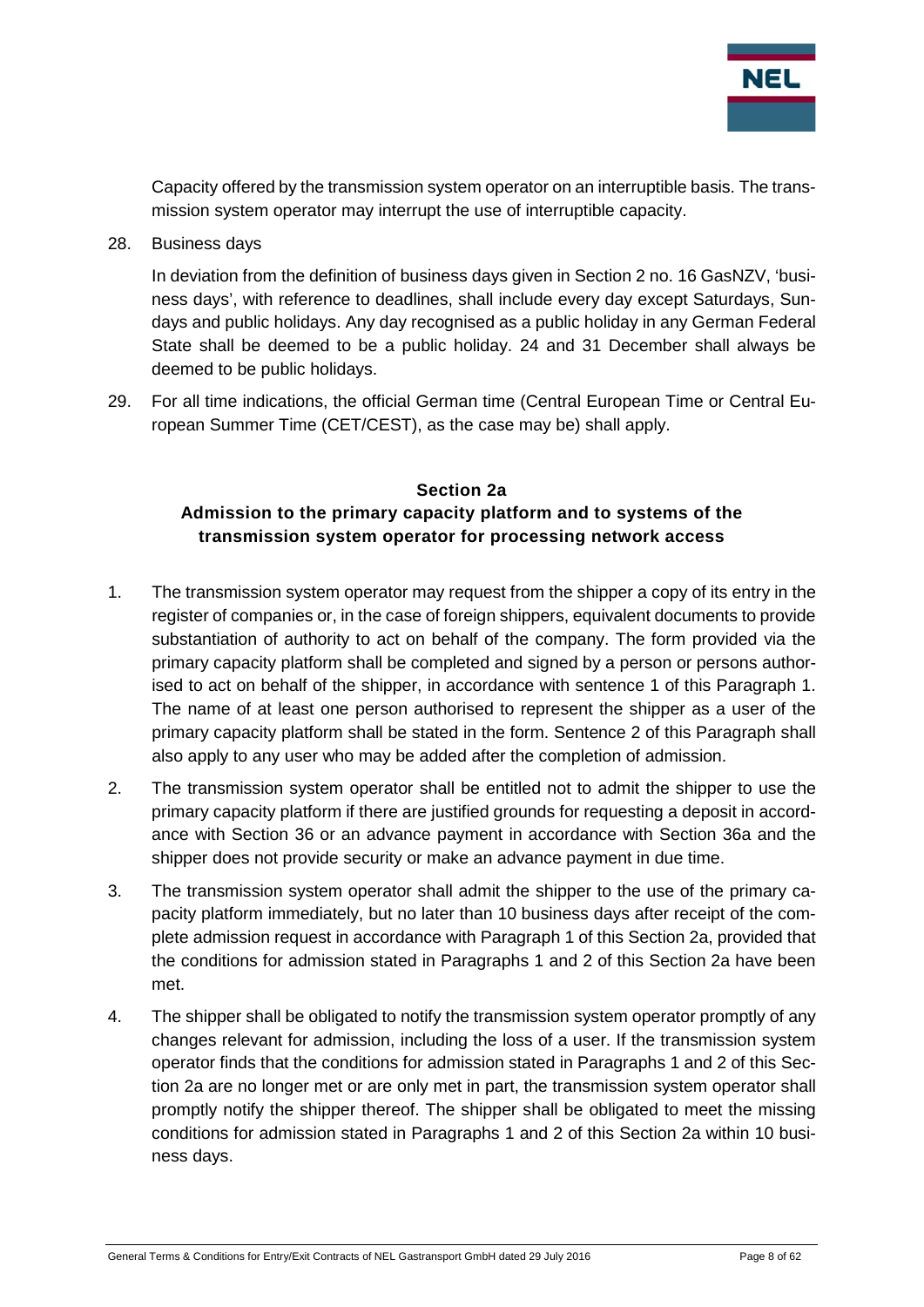

- 5. The shipper shall be obligated to use the access data provided to him with due care. Without limitation this includes protecting the access data from unauthorised use by third parties. The shipper shall promptly notify the transmission system operator if the access data have gone astray or if there is reasonable suspicion that they are in the possession of unauthorised third parties. All actions by the user confer rights and impose obligations upon the shipper.
- 6. The transmission system operator shall be entitled to withdraw any admission granted in the cases provided for in Sections 36 (9) and 37 and in the event of missing conditions for admission. The transmission system operator shall guarantee the performance of existing contracts, in particular with respect to the surrender of capacities under Section 16. In addition, the transmission system operator shall be entitled to deactivate the use of the primary capacity platform by individual users of the shipper for reasonable cause. The transmission system operator shall inform the shipper thereof promptly. The deactivation of the shipper or of individual users pursuant to the present paragraph shall entail the deactivation of the shipper and/or users for all systems of the transmission system operator. The shipper may apply for re-admission under the conditions stated above at any time.
- 7. When admitting the shipper to the primary capacity platform the transmission system operator shall also admit the shipper to the systems of the transmission system operator which are necessary for network access, and provide the shipper with the necessary access data. The provisions in Paragraphs 1-6 of this Section 2a apply mutatis mutandis to the use of said systems.

## **Section 2b Availability of the systems of the transmission system operator for processing network access**

<span id="page-8-0"></span>1. The right to use the systems of the transmission system operator for processing network access exists solely to the extent that the state of the art and the technical availability of said systems will allow. The transmission system operator may temporarily limit the service scope of the systems of the transmission system operator for processing network access if and to the extent that this is necessary to guarantee the security and integrity of said systems or to implement technical measures required to provide the services. The same applies in case of faults which are unforeseen or which, without limitation, are due to a power supply failure or to hardware and/or software faults and which result in a total or partial outage of the systems of the transmission system operator for processing network access. In such cases, there shall be no right to use the systems of the transmission system operator for processing network access. The transmission system operator shall in such cases promptly notify the shippers affected in an appropriate manner, minimise the impact on the shippers so far-as possible and without undue delay restore the availability of the systems of the transmission system operator for processing network access so far as it is commercially reasonable.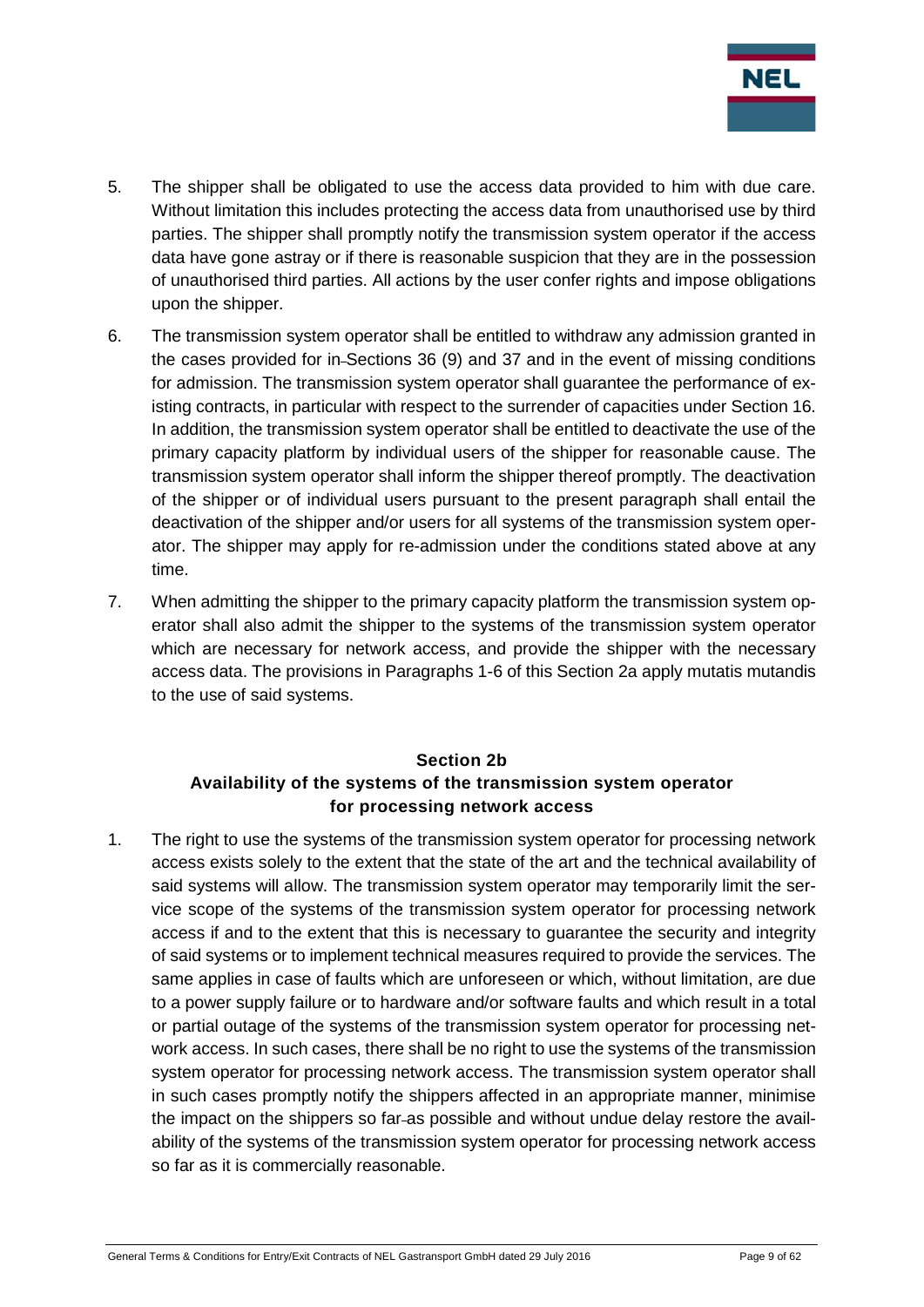

- 2. The use of the systems of the transmission system operator for processing network access is accordingly restricted or not possible for the duration of the restricted availability or non-availability as described in Paragraph 1 of this Section 2b. Ongoing processes will be aborted. The transmission system operator shall notify the shippers if said processes can be recovered at a later time.
- 3. In case of a restriction or failure of the system(s) the transmission system operator shall offer an alternative communication path – as a minimum by data portal, email or fax – for nominations and renominations.

## **Section 3 Scope of the entry contract**

- <span id="page-9-0"></span>1. Upon the conclusion of an entry contract, the entry transmission system operator shall be obligated to make available the booked capacity at the respective entry points of the transmission system operator's network for the shipper in accordance with the entry contract.
- 2. The entry contract entitles the shipper to use the network from the entry point up to the virtual trading point of the respective market area.
- 3. The shipper shall be obligated to provide the gas quantities to be transported in accordance with Sections 12, 13 and 14 at the booked entry point and deliver them to the entry transmission system operator. The entry transmission system operator shall be obligated to take delivery from the shipper of the gas quantity in accordance with sentence 1.
- 4. It is not necessary to ensure the physical identity of the gas. Gas quantities may be provided and offtaken together with other gas quantities in a commingled stream.

#### **Section 4 Purpose of the exit contract**

- <span id="page-9-1"></span>1. Upon the conclusion of an exit contract, the exit transmission system operator shall be obligated to make available the booked capacity at the respective exit points of the transmission system operator's network for the shipper in accordance with the exit contract.
- 2. The exit contract entitles the shipper to use the network from the virtual trading point up to the exit point of the respective market area.
- 3. The exit transmission system operator shall be obligated to deliver to the shipper the gas quantities to be transported in accordance with Sections 12, 13 and 14 at the booked exit point. The shipper shall be obliged to take delivery from the exit network operator of the gas quantity in accordance with sentence 1 at the booked exit point.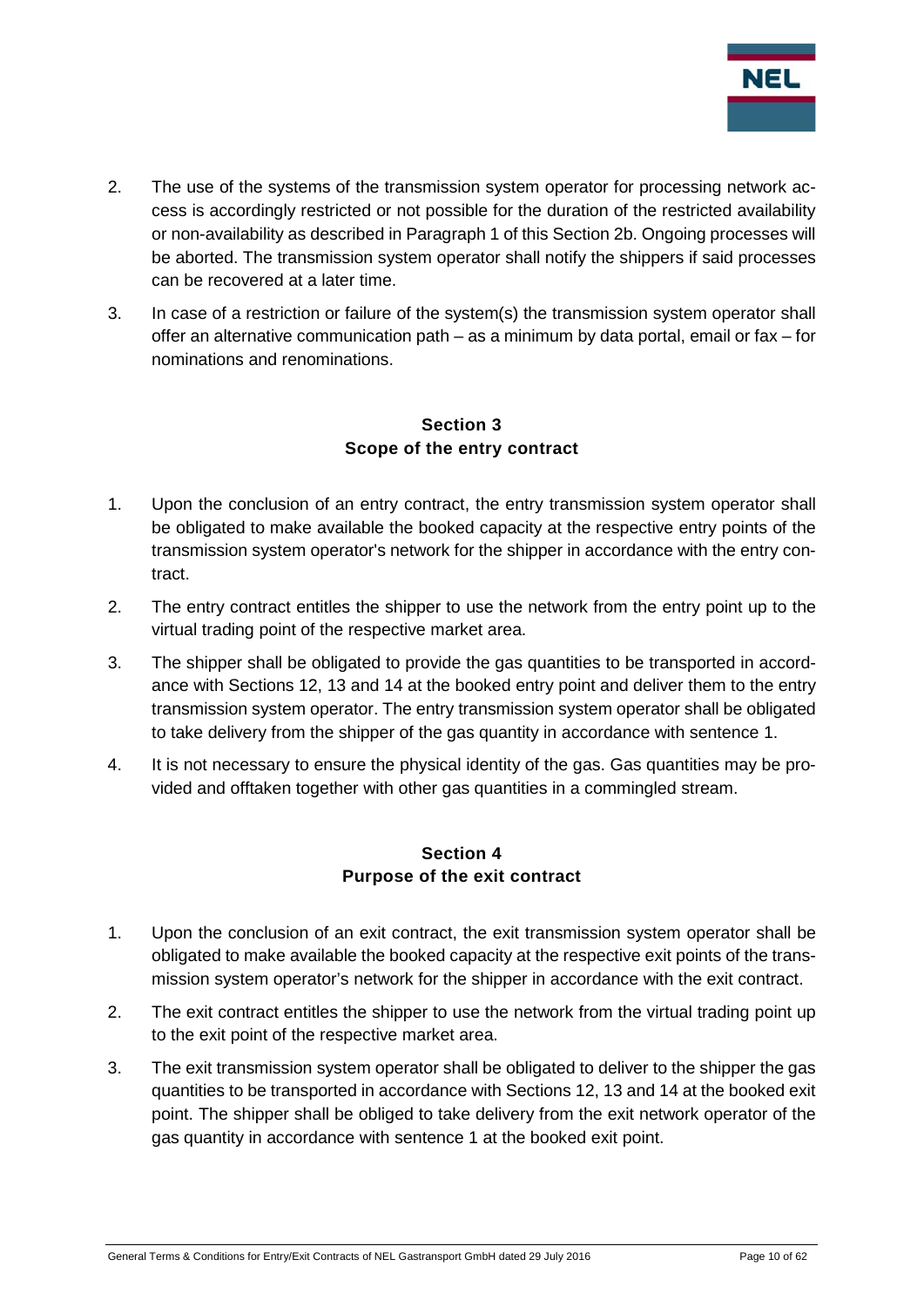

4. It is not necessary to ensure the physical identity of the gas. Gas quantities may be received or provided together with other gas quantities in a commingled stream.

#### **Section 5 General entry and exit requirements**

- <span id="page-10-0"></span>1. The shipper may feed gas to or offtake gas from the system if a balancing group contract is in place, the booked entry or exit point is included in a balancing group or sub-balancing account and the entry or exit gas quantity has been nominated if nomination requirements apply under Section 12 or 13.
- 2. Biogas quantities may be included in a separate biogas balancing group in accordance with Section 35 GasNZV. The priority transport of biogas can be ensured only if the biogas quantities concerned have been included in a separate biogas balancing group.
- 3. Booked capacity may only be used subject to any applicable capacity allocation restrictions and capacity usage restrictions.
- <span id="page-10-1"></span>4.

#### **Section 6**

## **Preconditions for use of booked capacity at market area interconnection and cross-border interconnection points**

- 1. Bundled capacity may be used only if the bundled booking point in the sense of Article 19 (3) of Regulation (EU) No. 984/2013 is included as an exit point in the delivering market area, and as an entry point in the receiving market area within the respective balancing groups formed.
- 2. Capacity may be used only subject to the prior conclusion of a balancing group contract or, in the case of bundled capacity, the prior conclusion of balancing group contracts and prior compliance with technical requirements (especially communications testing) for the use of the capacity.
- 3. The shipper shall, promptly, but no later than 18:00 hours on the day before delivery day, include in the balancing groups the bundled or non-bundled booking point at which it has acquired bundled or non-bundled day-ahead capacity. For firm within-day capacity, this inclusion shall be effected promptly after the end of the respective auction. For this purpose, the shipper shall notify the respective transmission system operators of the balancing group and/or sub-balancing account number during day-ahead and/or within-day booking. To make this inclusion possible, the shipper shall provide the transmission system operator with the selectable balancing group or sub-balancing account numbers once before their first-time use no later than 12:00 hours on the last business day prior to the booking. Inclusion in good time will only be possible if a communication test has been successfully completed in advance between the transmission system operator and the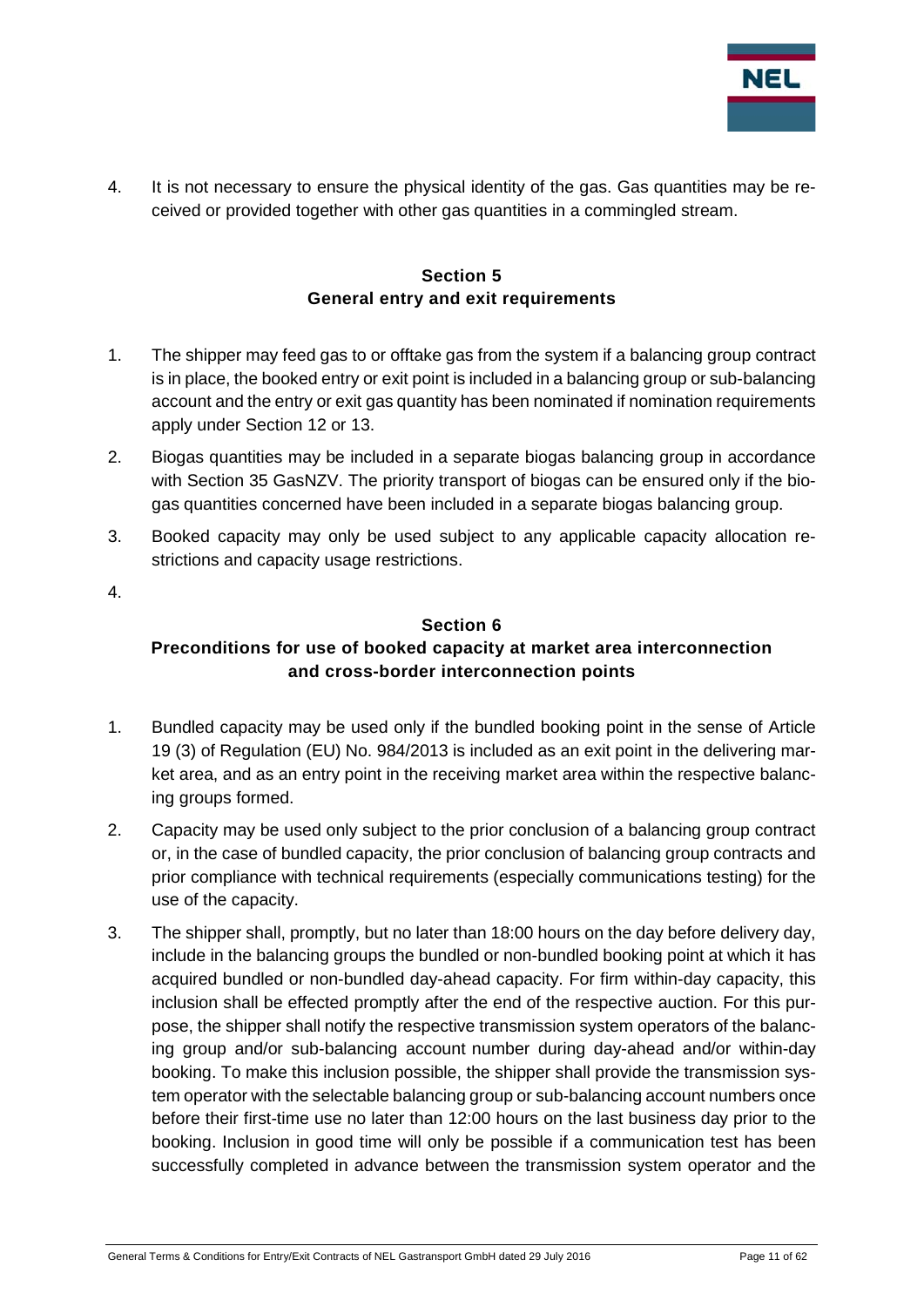

designated balancing group manager in accordance with Section 13b, and the authorisation required by Section 12 (1) has been submitted on one occasion.

- 4. A bundled booking point may be included in several balancing groups. Should the shipper wish to divide the bundled capacity booked by him at this point between several balancing groups/sub-balancing accounts, the shipper shall notify the respective transmission system operators of such division per bundled booking point. Paragraph 3 of this Section 6 shall apply mutatis mutandis. Sentences 1 and 2 shall not apply to bundled day-ahead or bundled within-day capacity.
- 5. Booked capacity may only be used subject to any applicable capacity allocation restrictions and capacity usage restrictions.
- 6. If several shippers include their bundled capacity in the same balancing group, or a single shipper or several shippers include bundled capacity in a balancing group in which nonbundled capacity has already been included, they are required to agree on the appointment of one balancing group manager who shall submit a consistent nomination for all capacities in accordance with Section 12 (1) herein below.

#### **Section 7 Inclusion of entry and exit points in balancing groups**

- <span id="page-11-0"></span>1. The shipper may include an entry or exit point in several balancing groups/sub-balancing accounts. In such case the shipper shall notify the transmission system operators of the capacity quantities include in the respective balancing group/sub-balancing account at that point. Exit points to end consumers and entry points at biogas plants may only be booked by one shipper, and only included in one balancing group.
- 2. Entry and exit points may only be included in balancing groups or sub-balancing accounts with identical gas quality (H or L-gas).
- 3. The shipper shall include the entry or exit point where it has acquired non-bundled dayahead capacity in accordance with Section 6 (3).

Any bundled or non-bundled capacity products with the exception of day-ahead and within-day capacity products shall be included no later than 12:00 hours on the business day preceding the delivery day. These capacity products can be included over the primary capacity platform or over the corresponding system of the transmission system operator for processing network access as part of the booking process. If the transmission system operator does not offer such a system the capacity products can be included by email or by fax.

4. To make this inclusion possible over the primary capacity platform or the system of the transmission system operator, the shipper shall provide the transmission system operator with the selectable balancing group or sub-balancing account numbers once before their first-time use no later than 12:00 hours on the last business day prior to the booking. The transmission system operator may waive the requirements of sentence 1 for his system.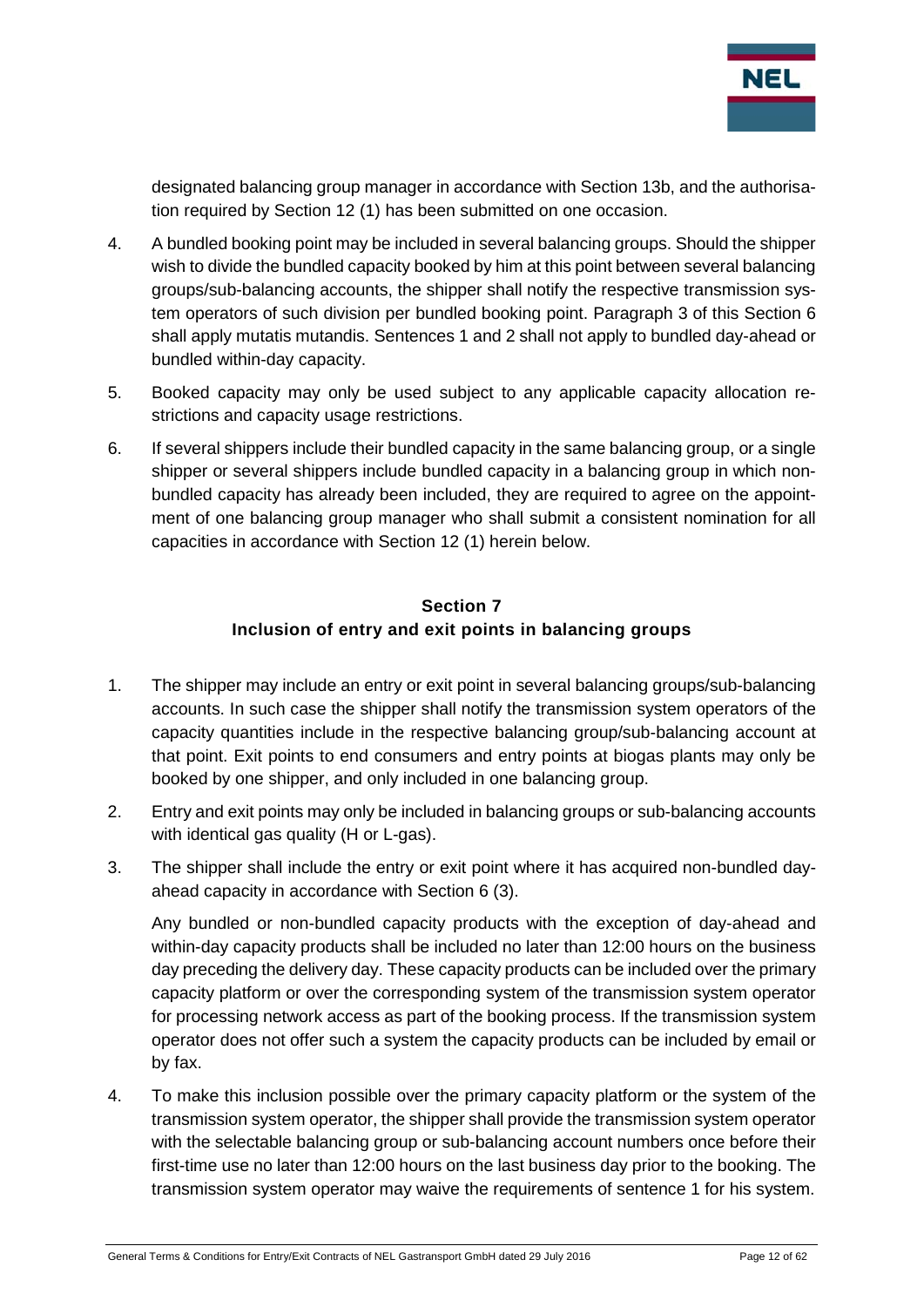

- 5. The shipper shall warrant that it has been authorised by the balancing group manager to include on behalf of the balancing group manager entry or exit points in a balancing group or a sub-balancing account. If the shipper itself is not the balancing group manager, the transmission system operator reserves the right to require the shipper to submit a power of attorney documenting such authorisation in justified individual instances. The shipper shall indemnify the transmission system operator against claims by third parties as a result of the shipper not holding the legally valid authorisation by the balancing group manager warranted by the shipper.
- 6. Paragraphs 7 and 8 of this Section 7 only apply to entry/exit points to/from gas storage facilities that give the storage customers access to another market area or to the market of a neighbouring country.
- 7. Entry and exit points at gas storage facilities at which the shipper has booked capacity which is not priced at a discounted transportation tariff in accordance with the provisions of Paragraph 2 lit. d) of the operative provisions of BEATE (hereinafter referred to as "non-discounted capacity") may be included up to the level of the booking of the nondiscounted capacity
	- in one or several specially designated balancing groups/sub-balancing accounts for non-discounted capacity, or
	- in any one or several other balancing groups/sub-balancing accounts without any special designation for non-discounted capacity.

The transmission system operator shall be entitled to specify in its supplementary terms and conditions that the allocation to the relevant account (discount account or non-discount account) may instead be made via different shipper codes.

8. Entry and exit points at gas storage facilities at which the shipper has booked capacity which is priced at a discounted transportation tariff in accordance with the provisions of Paragraph 2 lit. d) of the operative provisions of BEATE (hereinafter referred to as "discounted capacity") may be included up to the level of the booking of the discounted capacity only in one or several balancing groups/sub-balancing accounts without any special designation for non-discounted capacity.

## **Section 8 Bundled booking points**

<span id="page-12-0"></span>1. Market area interconnection points and cross-border interconnection points connecting transmission networks with each other shall be consolidated to form a single booking point for each flow direction. Capacities will only be bundled if the neighbouring foreign transmission system operator facilitates the bundling. If the neighbouring foreign transmission system operator does not facilitate the bundling then the provisions governing bundled capacities do not apply to the cross-border interconnection point concerned.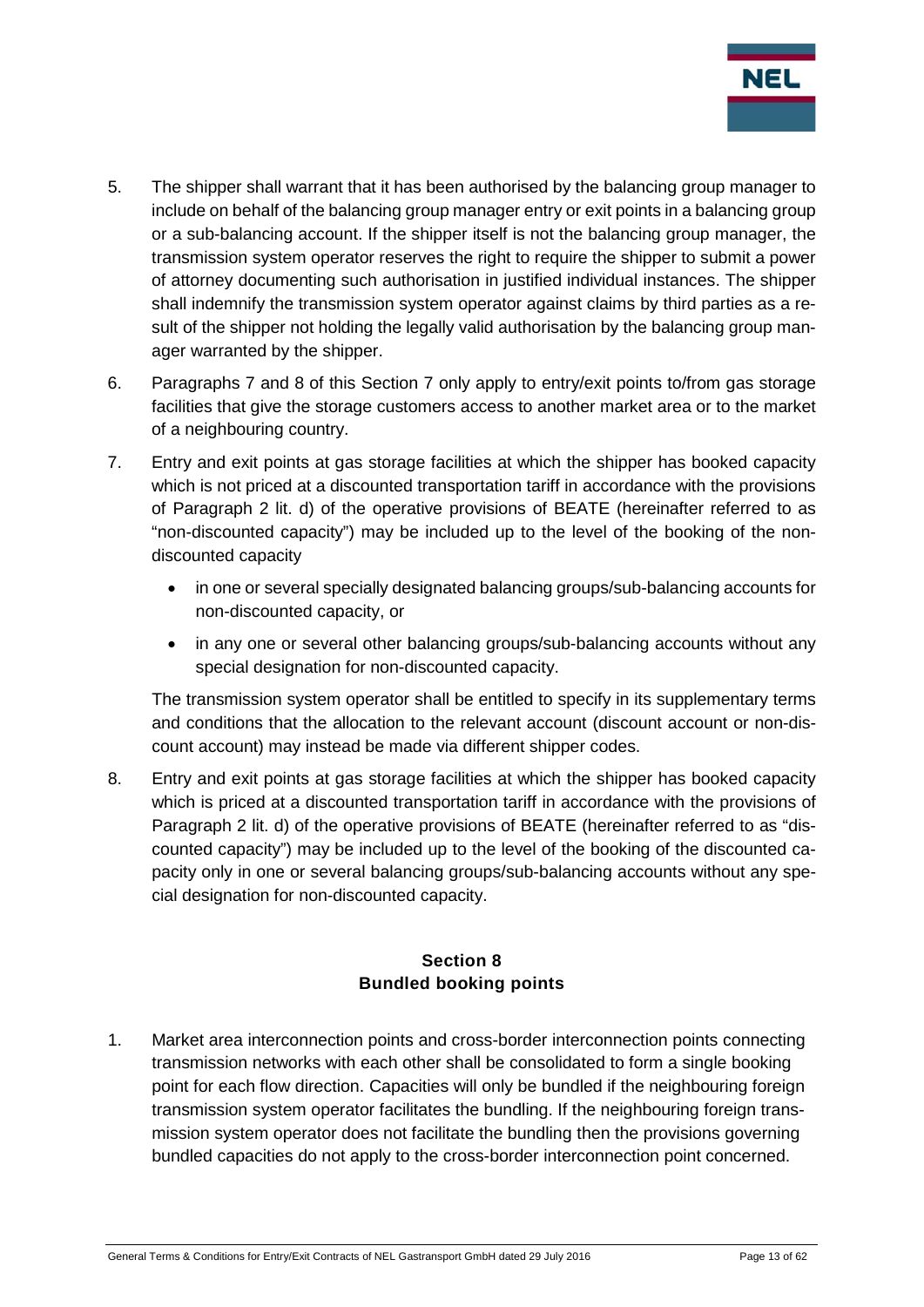

- 2. Shippers may book bundled capacity at bundled booking points on a firm basis. Booking enables the shipper to handle transport via a bundled booking using a bundled nomination provided the neighbouring foreign transmission system operator facilitates the nomination. This arrangement applies to new contracts. Old contracts (contracts concluded on or before 31 July 2011) shall not be affected unless shippers holding exit and corresponding entry capacity contracts request the amendment of these contracts. Where there is still an old contract on one booking side, non-bundled capacity may only be sold on the other booking side until expiry of the contract at the latest.
- 3. At bundled and non-bundled booking points, transmission system operators may also offer bundled and non-bundled capacity with capacity allocation restrictions and capacity delivery restrictions.
- 4. Bundling in accordance with Paragraph 1 of this Section 8 shall be carried out between the relevant individual booking points of the transmission system operators.
- 5. In the event of the marketing of bundled capacity pursuant to Section 1 (2), the auction surcharge shall be split between the adjacent transmission system operators and shall be indicated to the shipper via the booking confirmation. The respective transmission system operator shall invoice the shipper for its share of the auction surcharge. The transmission system operator shall be entitled to change its share in the auction surcharge for the future by agreement with the adjacent transmission system operator.
- 6. The parties to the contract shall be entitled and obligated to terminate the entry or exit contract when the corresponding contract at the bundled booking point is terminated. Accordingly, the parties shall be entitled to amend the contract if the corresponding contract is amended. The rights and obligations under the entry or exit contract at the bundled booking point shall be suspended for such time as the performance obligations under the corresponding contract at the bundled booking point are suspended or the corresponding contract is not yet effective.

#### **Section 9 Capacity products**

- <span id="page-13-0"></span>1. Without limitation, the capacity products listed below may be offered on a firm basis in accordance with Section 1 via the primary capacity platform:
	- a) Freely allocable entry capacity: Allows network use from the booked entry point to the virtual trading point of the market area where the booking was made (Section 3 (3) GasNZV).
	- b) Freely allocable exit capacity: Allows network use from the virtual trading point to the booked exit point of the market area where the booking was made (Section 3 (3) GasNZV).
	- c) Freely allocable entry capacity for biogas: Allows the same use as with a., but is only permitted for feeding biogas to the system.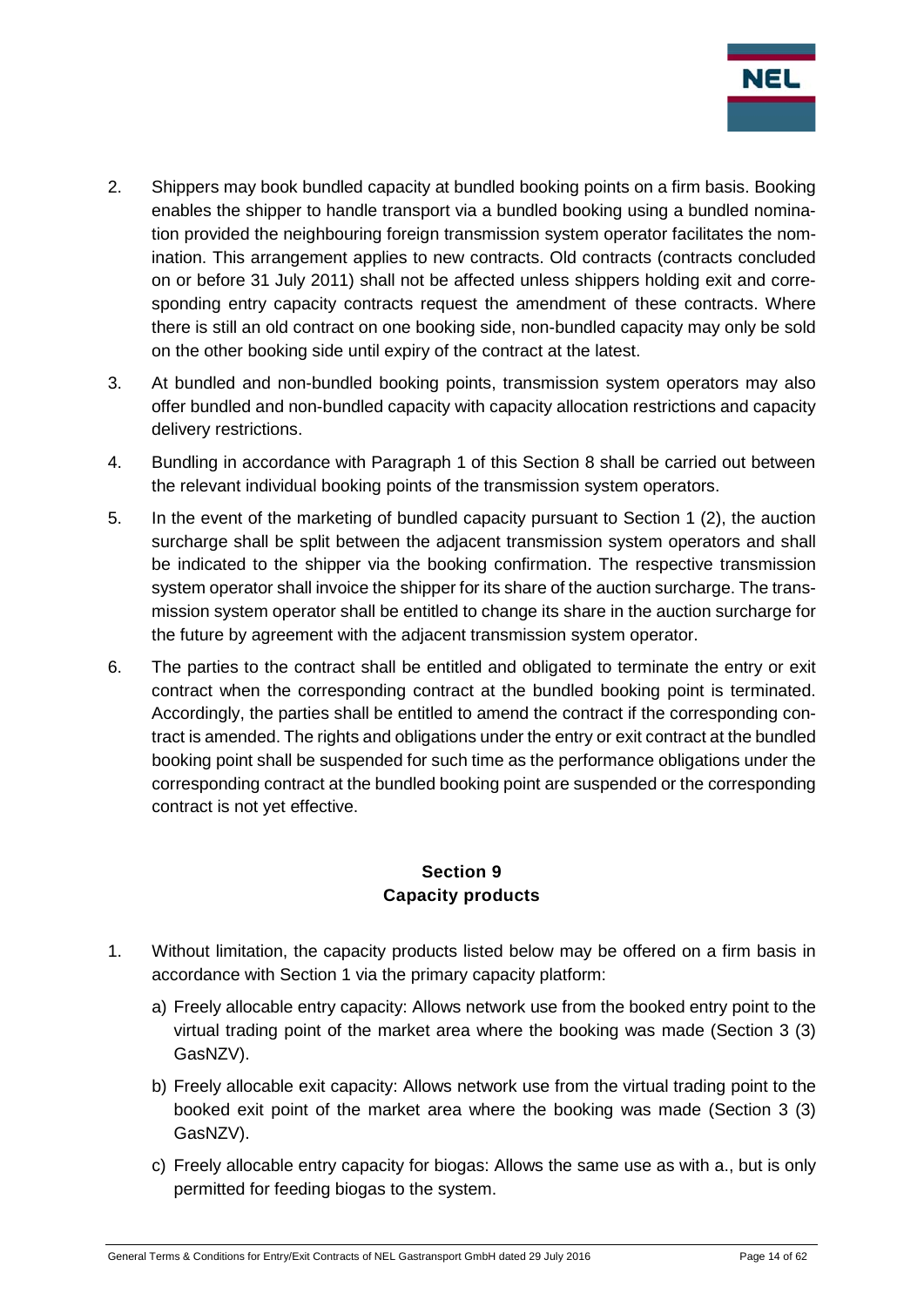

- d) Freely allocable exit capacity for biogas: Allows the same use as with b., but is only permitted for offtaking biogas.
- e) Restricted allocable capacity: Allows use of the network of the booked entry point to one or more defined exit points or the use of the booked exit point from one or several defined entry points. Use of the virtual trading point is excluded.

The transmission system operator shall offer the products in accordance with sub-paragraphs a) – d) on the basis of a procedure which is transparent, non-discriminatory, and standardised between transmission system operators, also on an interruptible basis. The transmission system operator shall be entitled only to offer interruptible capacities in the event that firm capacities are not available.

In their supplementary terms and conditions, transmission system operators may offer additional capacity products, including particularly capacity products with capacity allocation restrictions and capacity delivery restrictions as well as services related thereto. Transmission system operators shall publish capacity allocation restrictions and capacity delivery restrictions affecting individual entry or exit points on the primary capacity platform.

- 2. Depending on the offerings on the primary capacity platform, entry and exit contracts may be concluded on a yearly, monthly, quarterly or daily basis and additionally at market area interconnection points and cross-border interconnection points as a firm within-day capacity product. Further details are outlined on the primary capacity platform. Annual capacity products for market area interconnection points and cross-border interconnection points shall always begin on 1 October of a given year; quarterly products shall begin on 1 January, 1 April, 1 July or 1 October of a given year, and monthly products shall begin on the first day of the month.
- 3. The transmission system operator shall market available capacity on a firm basis in the following order:
	- a) Free capacity
	- b) Capacity released as a result of renomination restrictions under Section 17
	- c) Surrendered capacity under Section 16
	- d) Withdrawn capacity under Section 18.
- 4. The transmission system operator may offer reverse flow capacities at cross-border and market area interconnection points. Normally, reverse flow capacities may only be booked on an interruptible basis. Nevertheless, the transmission system operator may offer reverse flow capacities on a firm basis.
- 5. Capacity products shall begin and end at the beginning and end of a gas day.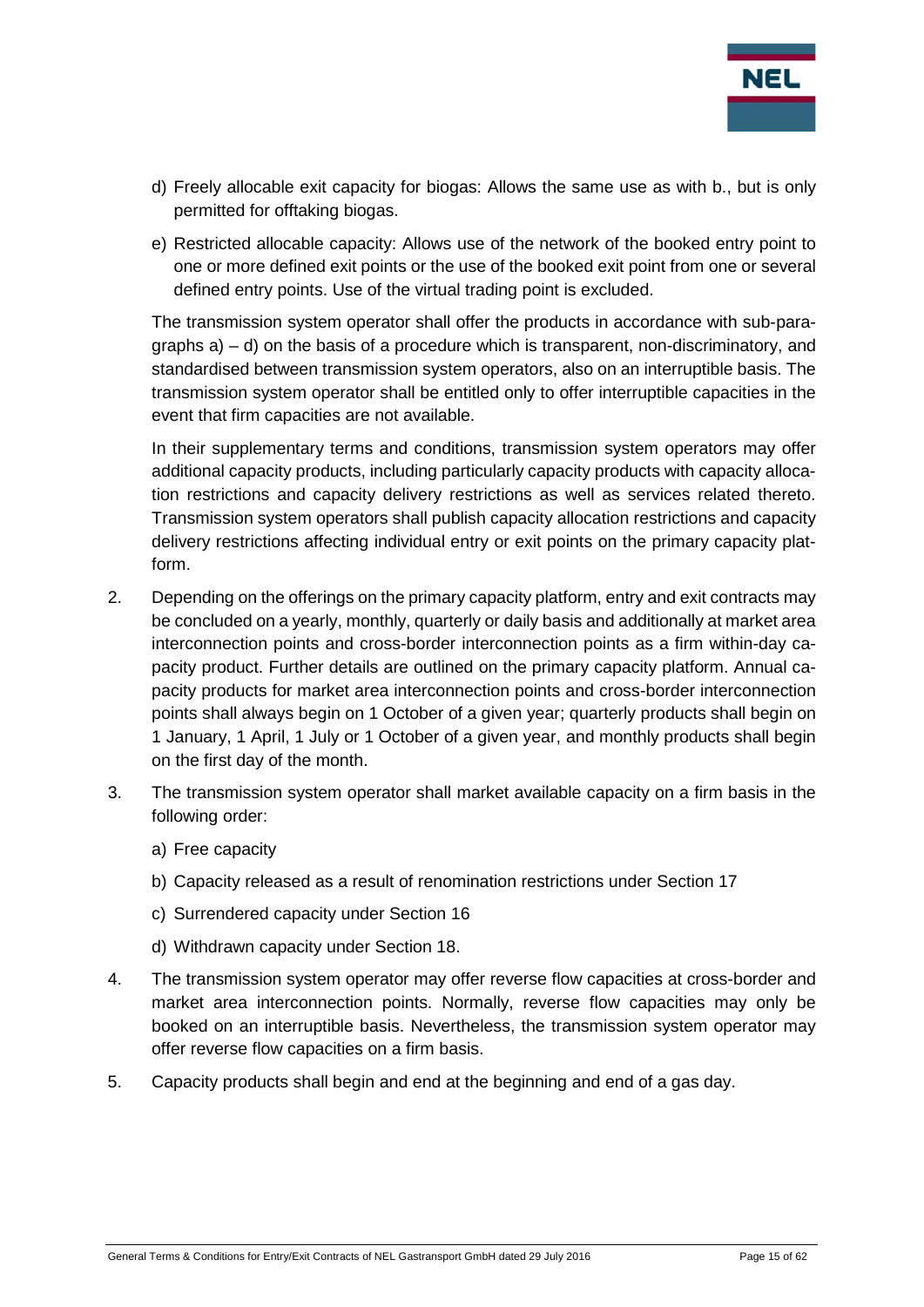

#### **Section 10 Conversion of interruptible capacity**

- <span id="page-15-0"></span>1. Holders of interruptible capacity at market area interconnection points or cross border interconnection points may submit bids to convert interruptible capacity into firm capacity at an auction of firm capacity (Section 13 (2) GasNZV). The shipper may specify in a binding bid whether its interruptible capacity is to be converted into firm capacity in whole or in part. Both partial conversion and the conversion of multiple interruptible capacities may be implemented in such manner that the transmission system operator permits separate bids to be made via the primary capacity platform.
- 2. Holders of interruptible capacity in accordance with Section 1 (3) a) c) may convert interruptible capacity into firm capacity if they make a binding declaration at the time of booking firm capacity that their interruptible capacity is to be replaced in whole or in part by firm capacity. Both partial conversion and the conversion of multiple interruptible capacities may be implemented in such manner that the transmission system operator permits separate bids to be made by the primary capacity platform.
- 3. If the shipper's capacity is converted in accordance with Paragraphs 1 or 2 of this Section 10, the shipper shall pay the applicable charges determined by auction (Paragraph 1) or published by the transmission system operator (Paragraph 2). The interruptible capacity held by the shipper shall be reduced by the capacity converted by the shipper in accordance with Paragraph 1 or 2 of this Section 10.
- 4. With the within-day conversion of interruptible to firm capacity, the shipper shall only pay the daily transportation tariffs for firm capacity to the extent of the conversion and irrespective of the time of conversion.

## **Section 11 Registration and deregistration of network use for supply to end-consumers**

- <span id="page-15-1"></span>1. The processing of supply to end-consumers at exit points is governed by the Federal Network Agency determination on uniform business processes and data formats dated August 20, 2007 (doc. no. BK7-06-067), or any determination replacing or amending the determination issued by the Federal Network Agency (GeLi Gas).
- 2. The booking of available capacities (e.g. subsequent bookings or additional bookings of capacities previously not booked) for supply to end-consumers that are directly connected to the transmission system of the transmission system operator shall not result in the initiation of registration or deregistration in accordance with GeLi Gas as stated in Paragraph 1 of this Section 11.
- 3. The shipper warrants that it is authorised by the balancing group manager and on behalf of the latter to carry out case-group changes for RLM exit points in accordance with GeLi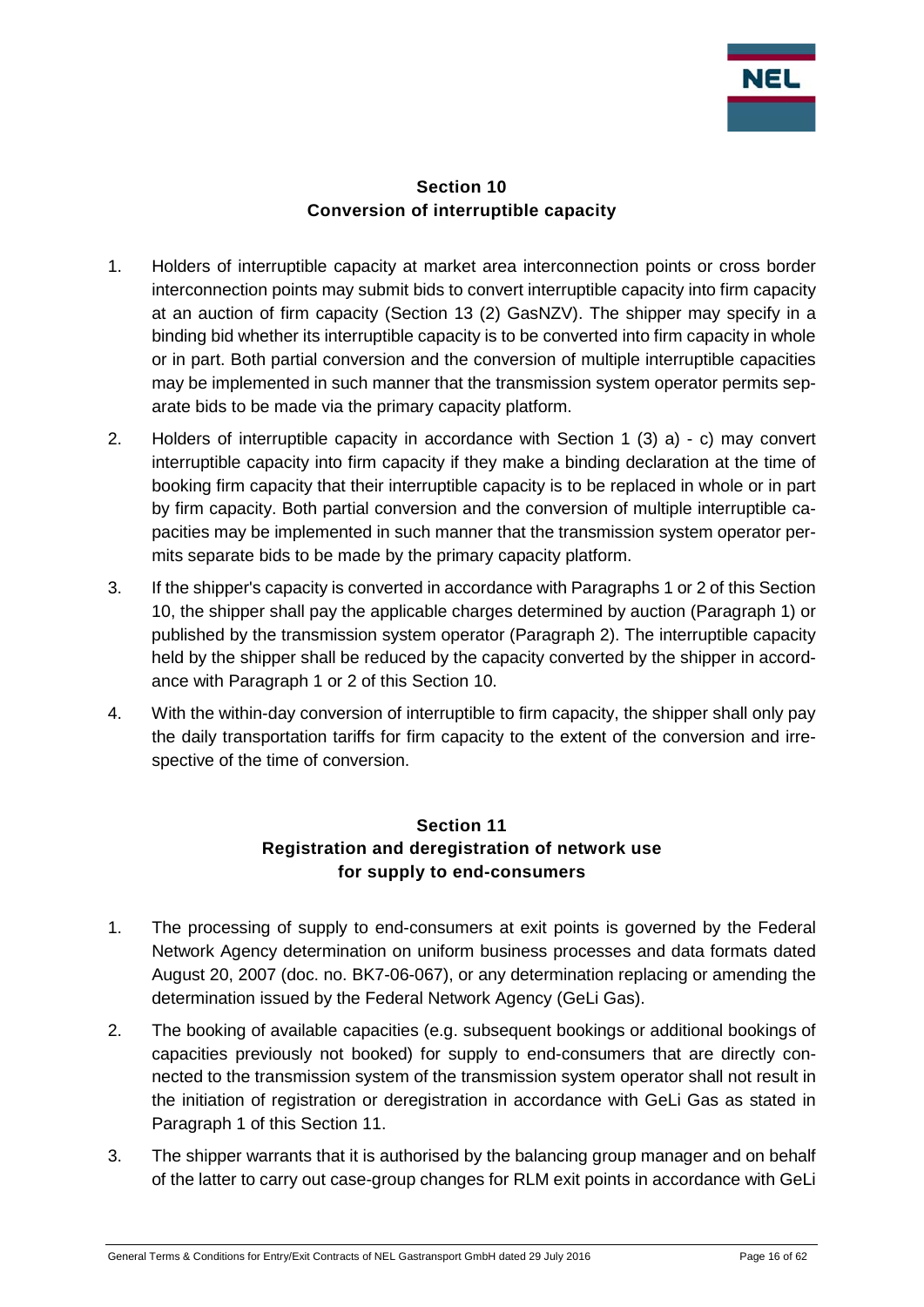

Gas by making balancing-relevant changes to master data or by notifying the start of delivery. If the shipper itself is not the balancing group manager, the transmission system operator reserves the right to require the shipper to submit a power of attorney documenting such authorisation in justified individual instances. The transmission of a copy of the power of attorney as an electronic document is usually acceptable for this purpose. The shipper shall indemnify the transmission system operator against claims by third parties as a result of the shipper not holding the legally valid authorisation by the balancing group manager warranted by the shipper.

#### <span id="page-16-0"></span>**Section 12 Nomination and renomination at market area interconnection points and cross-border interconnection points**

- 1. The balancing group manager appointed by the shipper for this purpose shall be responsible for nomination and renomination. The active balancing group manager shall be responsible for bundled nominations and bundled renominations. Bundled nominations and bundled renominations are governed by the "Business Requirements Specification for the Nomination and Matching Procedures in Gas Transmission Systems" (NOM BRS) as amended, published at www.entsog.eu. The active balancing group manager must have been authorised by the passive balancing group manager to submit a bundled nomination in accordance with NOM BRS to the relevant transmission system operator. The respective active transmission system operator at the booking point concerned is named on the relevant transmission system operator's website.
- 2. The balancing group manager shall nominate the gas quantities to be transported in connection with the use of firm capacity at a booking point by 14:00 hours of the day prior to the delivery day. This initial nomination shall be accepted if it is received by the transmission system operator by 14:00 hours. The nominated value in respect of the initial nomination shall otherwise be zero, unless the parties have agreed otherwise.
- 3. The nominating balancing group manager may replace his initial nomination by a renomination no later than two hours prior to the hour concerned. Renomination is permitted up to 90% of the capacity booked by the shipper at the booking point, subject to a minimum of 10% of the booked capacity. In the case of initial nominations of a minimum of 80% of the booked capacity, upward re-nomination of up to half of the non-nominated booked capacity shall be permitted. In the case of initial nominations of no more than 20% of the booked capacity, downward renomination of up to half of the nominated booked capacity shall be permitted. Allowable renomination amounts shall be rounded to whole kilowatt hours per hour using commercial rounding principles.
- 4. Nominations shall be first allocated to firm capacity products, and then to interruptible capacity products.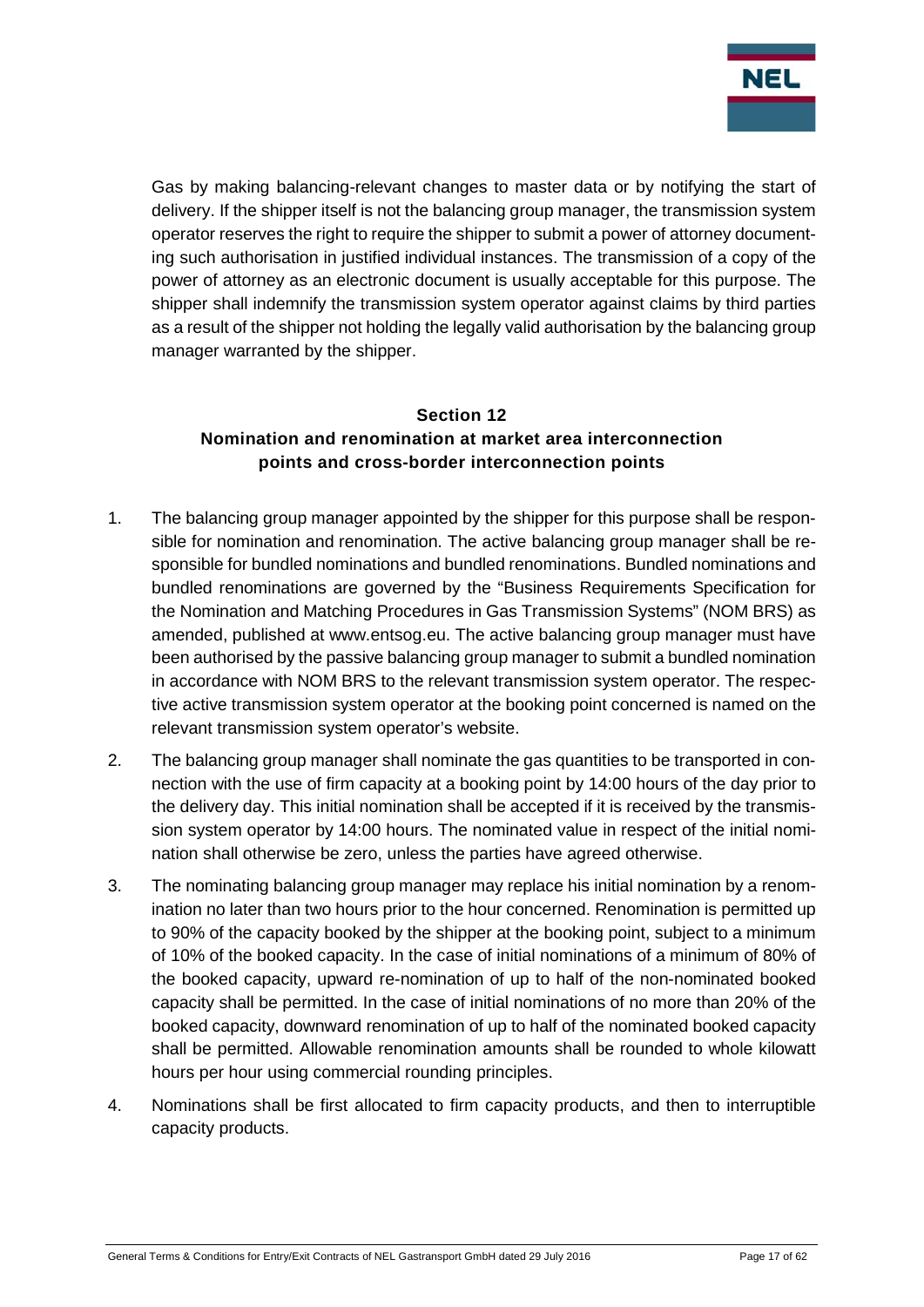

- 5. Renominations for firm capacity exceeding the amount permitted in accordance with Paragraph 3 of this Section 12 shall be accepted only up to the amount of total booked capacity. That part of the renomination which exceeds the quantity permitted shall be treated as a nomination of interruptible capacity, and shall be interrupted first.
- 6. Renomination of firm capacity falling below the quantity permitted by Paragraph 3 of this Section 12 shall be accepted. If interruption in the reverse flow direction is necessary, the renomination amount shall be raised to the minimum allowable renomination value.
- 7. The renomination restriction shall not apply to shippers that have booked less than 10% of the reported annual technical capacity at the booking point on a firm basis.
- 8. If several shippers include a booking point in the same balancing group, the balancing group manager may set up a sub-balancing account for every shipper in the balancing group. In such case, the responsible balancing group manager shall nominate gas quantities to the corresponding sub-balancing account for each individual shipper. In such cases, the renomination limits stated in Paragraphs 3 and 7 of this Section 12 shall apply to the total capacity of the shipper included in sub-balancing accounts at the respective booking point. In the event that sub-balancing accounts are not set up, the renomination limits shall apply to the total capacities at the booking point in a balancing group.
- 9. Nominations shall be submitted individually for each flow direction. Bundled capacity shall be nominated by submitting a bundled nomination. Bundled nominations shall be made by stating the point, direction of flow and balancing group code pairs in accordance with NOM BRS.
- 10. Day-ahead capacity and within-day capacity shall be disregarded when determining the permissible renomination range in accordance with Paragraph 3 of this Section 12.
- 11. The amount of booked capacity and the renomination limits calculated from such capacity in accordance with Paragraph 3 of this Section 12 shall be determined after 14:00 hours on the basis of the capacity booked under the entry or exit contract or the capacity included in the balancing group less capacity surrendered to the balancing group by 14:00 hours.
- 12. The amount of technical annual capacity required in accordance with Paragraph 7 of this Section 12 shall be published via the primary capacity platform by the transmission system operators in March each year for the following gas year. As far as a market area interconnection point is affected, the transmission system operators concerned shall jointly agree on the amount of technical annual capacity to be published.
- 13. The active balancing group manager shall send the bundled nominations in accordance with Paragraph 9, sentence 2 to the active transmission system operator. The active balancing group manager shall send the bundled nomination also on behalf of the passive balancing group manager. The active transmission system operator shall forward the bundled nomination to the adjacent passive transmission system operator as the matching partner. The passive transmission system operator shall check whether the authorisation of the passive balancing group manager in accordance with Paragraph 1 has been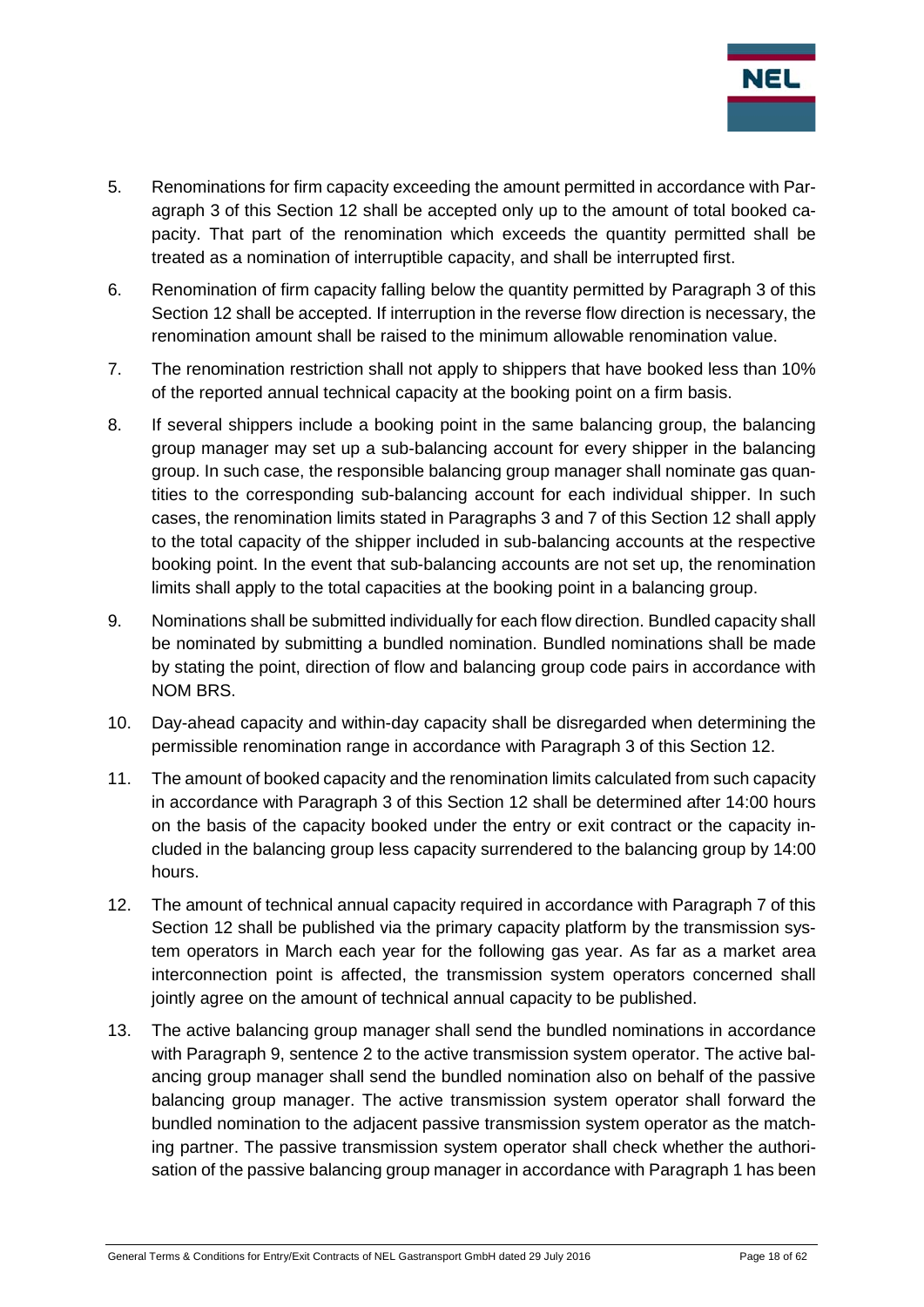

granted. At the end of the relevant matching cycle the relevant nomination confirmation shall be sent by the active transmission system operator to the active balancing group manager and by the passive transmission system operator to the passive balancing group manager.

- 14. Firm within-day capacity at market area interconnection points and cross-border interconnection points can be nominated 45 minutes after the end of the auction. Transmission system operators may also accept an earlier nomination.
- 15. The transmission system operator should notify the balancing group manager by 18:30 hours each day of the portfolio of capacities within its balancing group per point for the following gas day as follows:
	- Designation of the point,
	- Point ID (preferably the DVGW Energy Identification Code),
	- Flow direction (entry or exit),
	- Capacity product, provided that this is allowed by the agreed EDIFACT data format,
	- Total firm capacity included,
	- Information as to whether a renomination restriction applies and, if so, lower and higher renomination limits in accordance with Paragraph 3 of this Section 12,
	- Total interruptible capacity included,
	- Firm and interruptible shares of temperature related and restricted capacity products included, if such products are offered.

The transmission system operator shall use its best efforts to supply complete and correct information.

Within-day capacities are not shown in the capacity portfolio report.

The transmission system operator shall be entitled to send the information listed above in up to two transmissions. The shipper hereby consents to the forwarding of such data to the balancing group manager. The transmission system operator shall transmit the capacity portfolio report using the EDIFACT data format. The parties may agree on alternative arrangements.

#### **Section 13 Nomination and renomination**

<span id="page-18-0"></span>1. The shipper shall nominate to the entry network operator the entry quantities to be fed in at each entry point included in the shipper's balancing group. Exit nominations shall be submitted in the cases defined in Paragraphs 3 and 4 of this Section 13. It is not necessary to nominate physical biogas entry quantities. The respective transmission system operator may express a requirement for a technical entry notification in the event of an entry according to sentence 3. The transmission system operator may waive nominations at entry points defined by itself.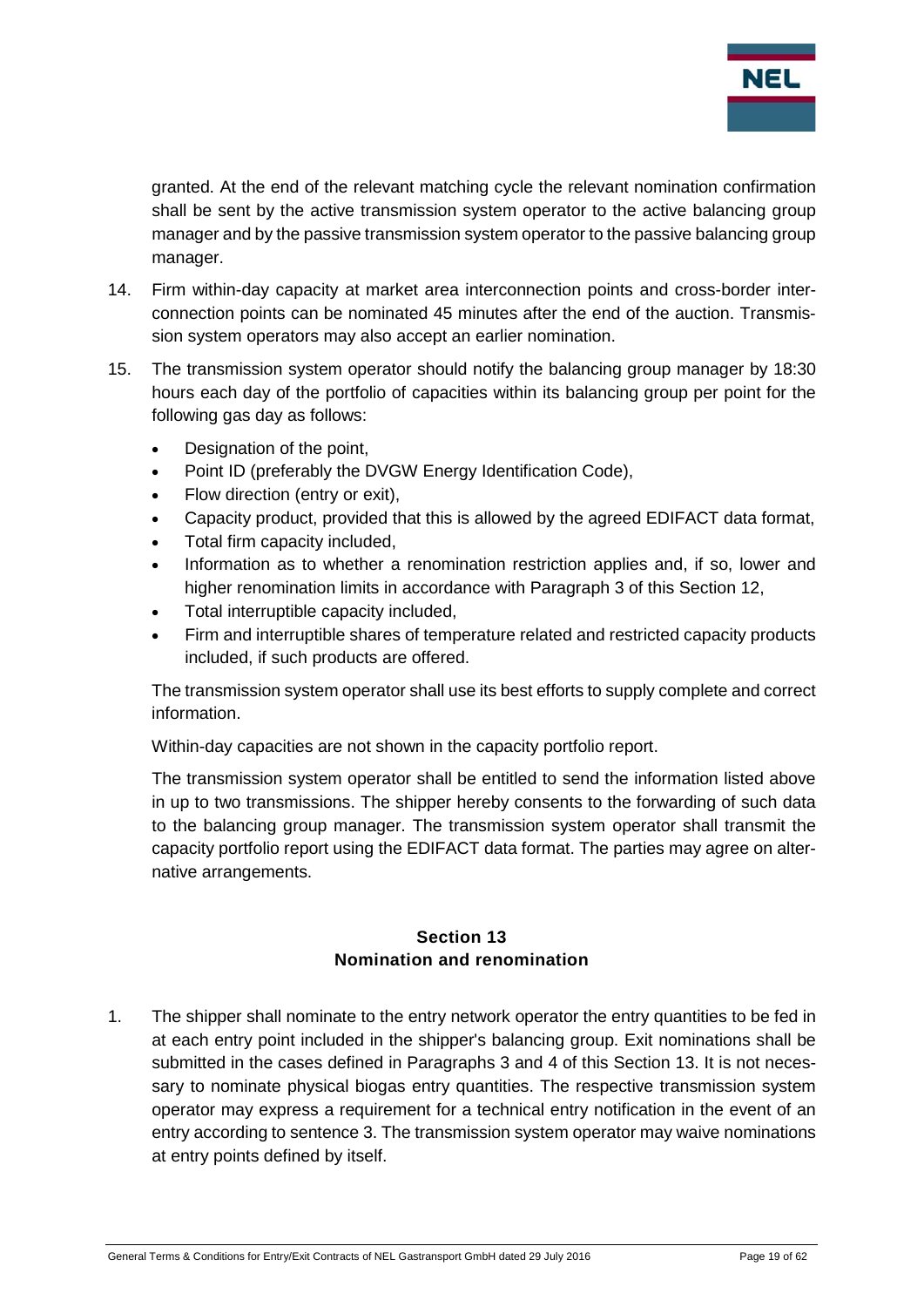

Nominations shall first be allocated to firm capacity products, then to interruptible capacity products. Nominations shall be submitted individually for each flow direction. Nomination of balancing groups or sub-balancing accounts with day-ahead capacities shall be made from 18:30 hours. Transmission system operators may accept nominations before 18:30 hours to the best of their ability. Renomination rights remain unaffected.

- 2. Shippers may authorise a third party (e.g. the balancing group manager) to make nominations. This third party shall make nominations to the transmission system operator on behalf of the contracting shipper. The balancing group manager shall be authorised to submit combined nominations for several shippers in the event that the shippers have designated the same balancing group for the inclusion of their entry or exit points. If the balancing group manager does not submit a combined nomination as described above or a shipper submits a nomination directly, the capacities concerned shall be included in sub-balancing accounts.
- 3. At exit points that are not exit points to end-consumers the shipper shall nominate to the exit network operator the exit quantities to be offtaken at the respective exit point. The transmission system operator shall be entitled to include provisions concerning such nominations in its supplementary terms and conditions.
- 4. If several shippers have booked capacities at the same exit point and included this exit point in different balancing groups, the respective shippers shall submit nominations to the exit network operator. This shall not apply if nomination is not required on the basis of allocation rules. Nomination obligations shall also apply if a shipper has included the same exit point in different balancing groups.
- 5. For operational handling of transport nomination and renomination and in the event of an amendment of the allocation rules resulting in a nomination obligation, the initial setup of communication processes between entry/exit network operators or infrastructure plant operators and shippers or the shipper's third-party contractor, if nomination is required at entry and exit points, is required, with an implementation period of a maximum 10 business days. This also applies to the active balancing manager and the passive balancing manager.
- 6. If a communication process for the requested booking point has already been set up in accordance with Paragraph 5 of this section 13 and the point concerned is not a complex point, the implementation period shall not exceed 10 business days. The transmission system operator shall use its best efforts to allow implementation within a shorter period. Without limitation, any points where specific services for the matching process are provided by third parties, manual processes for the implementation of matching are required for at least one party, foreign network operators are concerned or at least at one side of an interconnection point a pipeline owned jointly by several network operators ("Bruchteilseigentum") is concerned, shall be deemed to be a complex point. The transmission system operators shall indicate these complex points on the primary capacity platform.
- 7. If a communication process for the requested booking point has already been set up in accordance with Paragraph 5 of this Section 13 and if a complex point in accordance with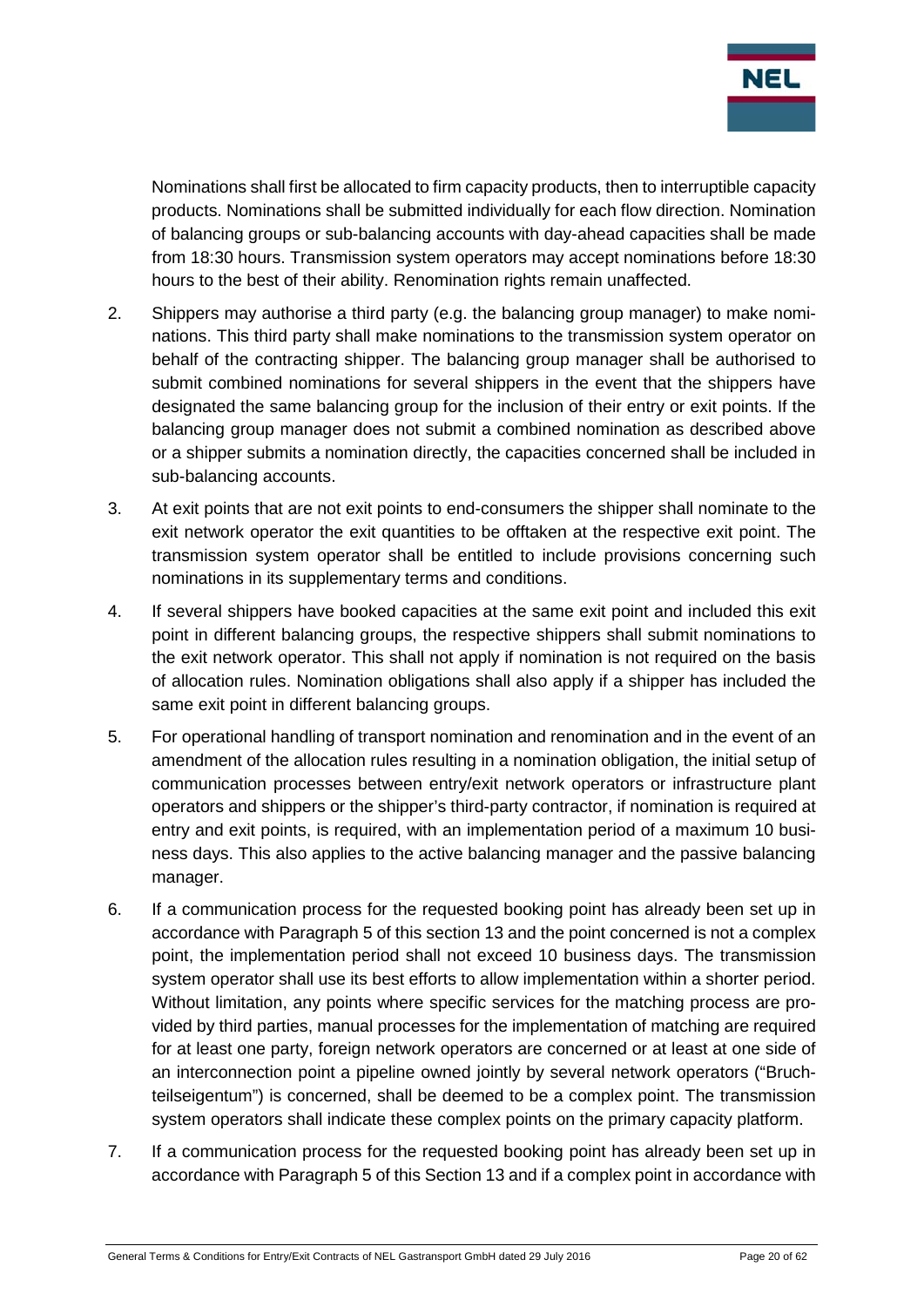

Paragraph 6 of this Section 13 is not concerned, the implementation period shall not exceed one business day.

- 8. For entry/exit points implemented in accordance with Paragraphs 5 to 7 of this Section 13, no special implementation periods apply in the event of implemented balancing group numbers or shipper code combinations.
- 9. The applicable provisions outlined in Common Business Practice "CBP Harmonisation of the Nomination and Matching Process" in its current version, posted on the transmission system operator's website, shall apply to nominations and renominations. A deviation from the provisions mentioned in sentence 1 is allowed in the event that the adjacent transmission system operator at a cross-border interconnection point does not apply the provisions outlined in Common Business Practice CBP.
- 10. Except as otherwise provided for in Section 12, Section 13 shall also apply to nomination and renomination at market area interconnection points and cross-border interconnection points.

## **Section 13a Operational processing of nominations**

- <span id="page-20-0"></span>1. The transmission system operator and the shipper as the nominating party undertake to be available for 24 hours on each gas day. Accessibility shall be ensured via one single phone number and via a further communication channel (email or fax). Furthermore, the nominating party and the transmission system operator shall at all times be able to receive, to send and to process the data required for the handling of nominations.
- 2. Data in connection with nomination shall be exchanged consistently in machine-readable and appropriate form on the basis of whole numbers of units of energy [kWh / h] on an hourly basis. Any deviation from this procedure shall be agreed with the transmission system operator. For the exchange of all data and messages necessary for the nomination process, the transmission system operator and the nominating party agree to use the standard nomination modes using the Edig@s data format via an AS 2 link. Data is exchanged via an AS 4 link as soon as the transmission system operator is obligated to use this method. If the shipper is not obligated to use AS 4, the parties may use AS 2 for an interim period. If this communication channel is not available, then nomination data shall be exchanged over an alternative communication channel specified by the transmission system operator.
- 3. The nominating party shall notify the transmission system operator promptly of any obstacles to the establishment or use of interfaces as defined in Sections 13a to 13c, to mutual cooperation or to the procedures.
- 4. In the event that nominations are required, the data formats defined pursuant to  $Ediq@s$ shall apply. These requirements shall apply mutatis mutandis to renominations. The nominating party shall ensure that congruent nominations for all points requiring nomination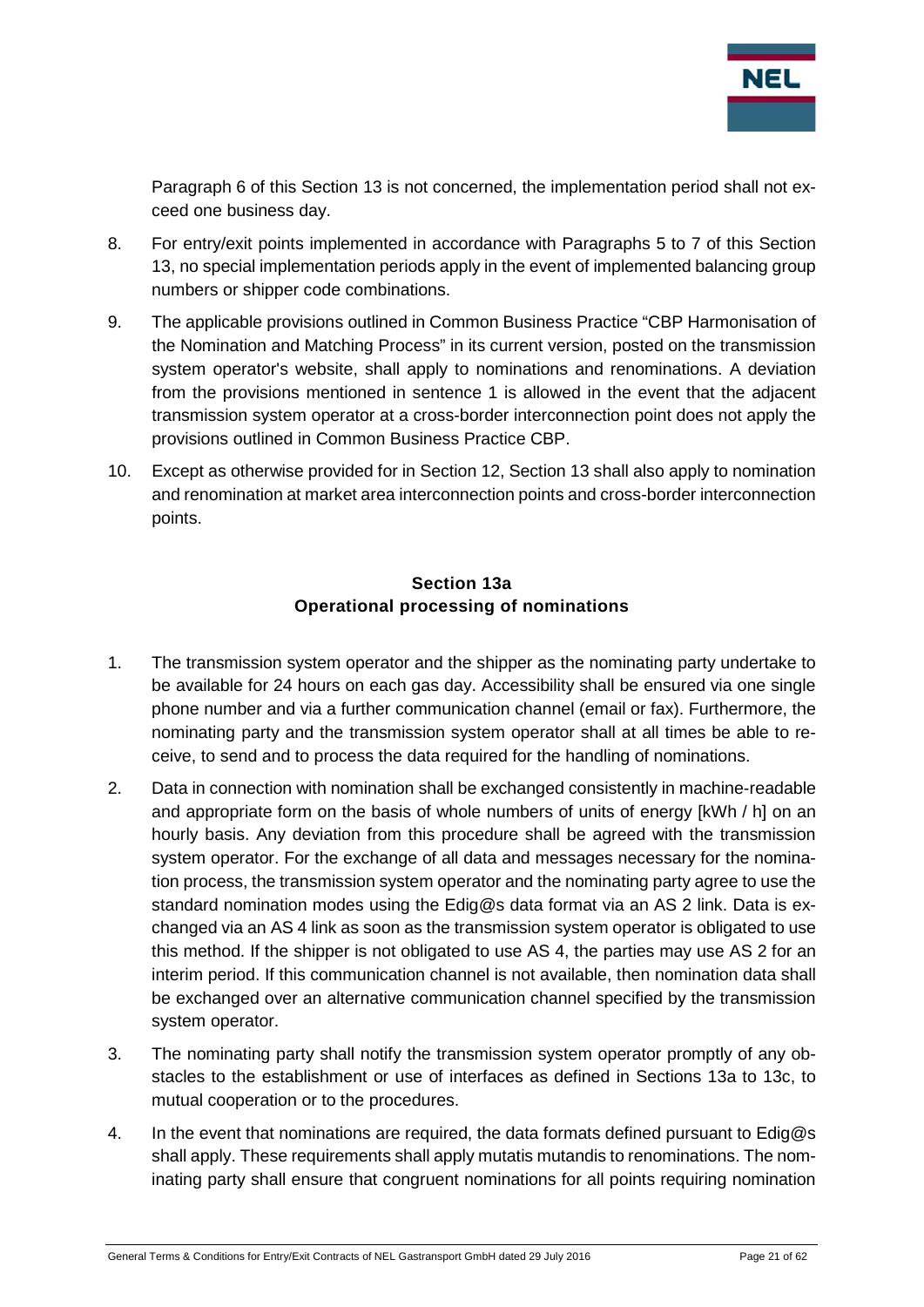

are presented to the parties affected by the nominating process, and that the nomination is transmitted in due time. Only the nomination values confirmed by the transmission system operator shall be authoritative.

5. The transmission system operator may refuse the nomination if any contractual terms are not met or if the nomination is incomplete. If the amount of the nomination exceeds the amount of the capacity included in the balancing group or sub-balancing account, the transmission system operator may limit the nomination to this amount. In this case, the shipper shall be deemed to have submitted a nomination with such limited amount. The further auxiliary conditions and/or capacity limitation rights for capacity products of the transmission system operator pursuant to the supplementary terms and conditions shall remain unaffected. Nominations for bookings of interruptible within-day capacity subject to the requirements of Section 13d may not be limited according to sentence 2 of this Paragraph 5.

## **Section 13b Communication test**

- <span id="page-21-0"></span>1. The transmission system operator shall perform a communication test with the nominating party. During the communication test the transmission system operator checks whether the shipper or shipper's authorised contractor is able to transmit notices and communications concerning the processing of the contracts using the agreed nomination modes and agreed data formats to the transmission system operator, and receive such notices and communications from the transmission system operator. The transmission system operator shall advise the shipper of the specific requirements for the communication test. The shipper or its authorised contractor shall give advance notice of any changes affecting compliance with the communication requirements.
- 2. The transmission system operator shall have the right to repeat a communication test at any time during the term of the respective entry and exit contract.
- 3. For such time as the nominating party does not successfully complete the communication test pursuant to the criteria defined by the transmission system operator for reasons for which the nominating party is responsible, the transmission system operator may set all the nominations by the nominating party for the following gas days after the date when the communication test was not successfully completed to zero (0), using a standardised method of the respective transmission system operator.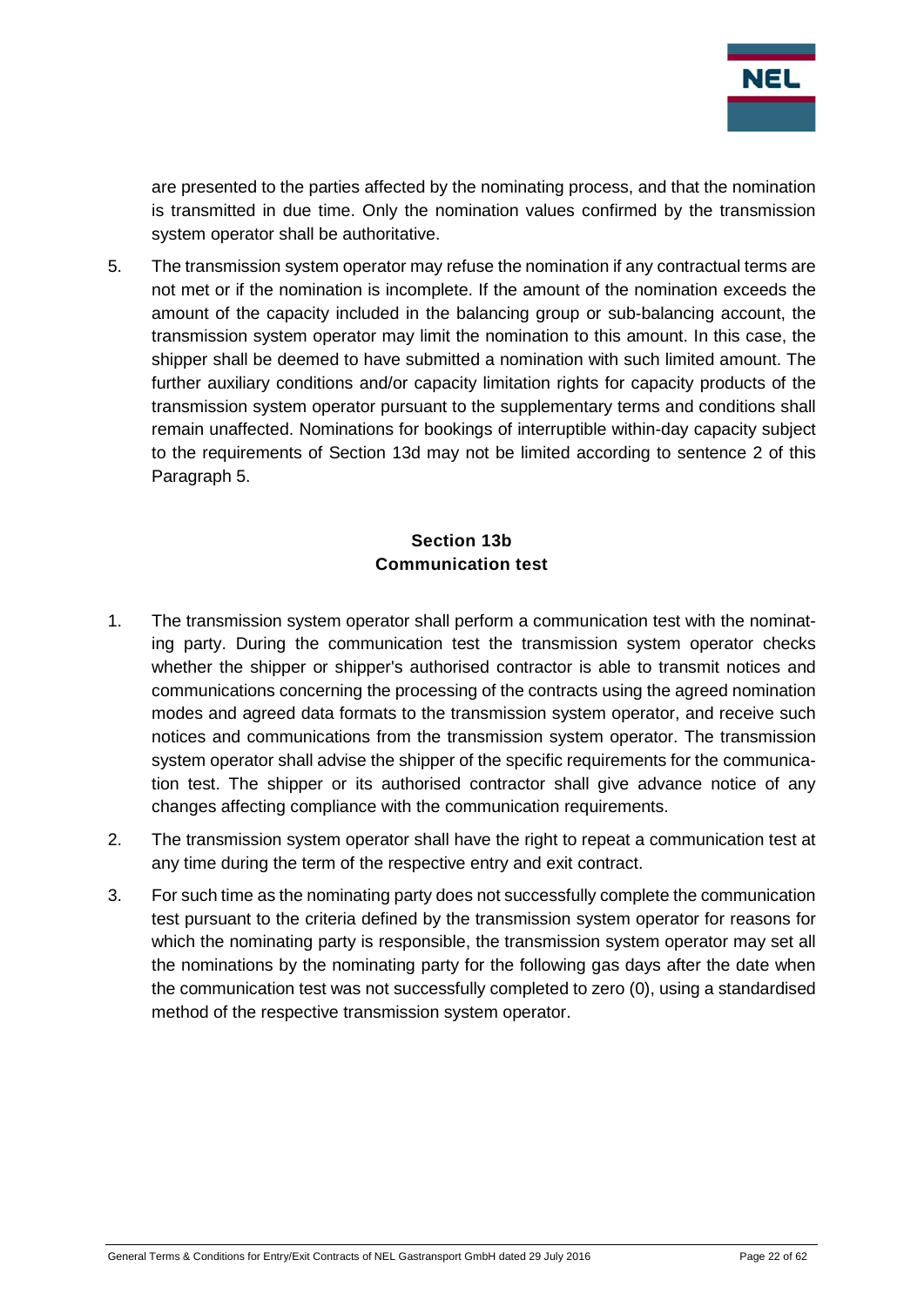

#### **Section 13c Alignment of nominations ("Matching")**

- <span id="page-22-0"></span>1. The nominating party shall ensure that it submits nominations for the entry points and exit points of the balancing group which require nomination to the respective network or plant operator.
- 2. At all points where nomination is required, the transmission system operator shall carry out matching with the adjacent grid or plant operators and synchronise all the nominations received with the adjacent system operators affected in each case, taking into account the lesser rule in accordance with the provisions of the Common Business Practice (CBP). The restriction for renominations pursuant to Paragraph 5, sentence 2 and Paragraph 6, sentence 2 of Section 12 hereinabove shall be taken into account, unless they are invalidated at a booking point by the aforementioned lesser rule.
- 3. If the respective pair of balancing group numbers or sub-balancing account numbers do not agree upon matching, or are unknown on either side, the nomination or renomination for the gas day shall be set to zero (0). The same shall apply to cross-border interconnection points if the shipper codes do not match.

## **Section 13d Over-nomination at market area interconnection and cross-border interconnection points**

- <span id="page-22-1"></span>1. Booking interruptible within-day capacity through over-nomination is only possible if the firm capacity is marketed in full at the respective booking point or if interruptible capacity only is offered.
- 2. If the total nominations by the balancing group manager exceed the capacity included by the shipper in the balancing group or sub-balancing account for the particular combination of booking point and direction, then that proportion of the nomination shall be deemed an offer to book interruptible within-day capacity provided the requirements of Paragraph 1 are satisfied. The contract is concluded without any explicit declaration of acceptance by the transmission system operator. The transmission system operator shall inform the shipper that the interruptible within-day capacity has been booked.
- 3. Interruptible within-day capacity through over-nomination at a booking point may be used by the shipper on an interruptible basis subject to a lead time of two hours provided that booking point already has a balancing group or sub-balancing account in which the shipper has included capacity for the relevant gas day. If several shippers have included capacity in the same balancing group or the same sub-balancing account for the relevant gas day, then the over-nomination shall be distributed among the respective shippers pro rata the capacity which they have respectively included. The over-nomination shall be rejected if no capacity has been included in the balancing group or the sub-balancing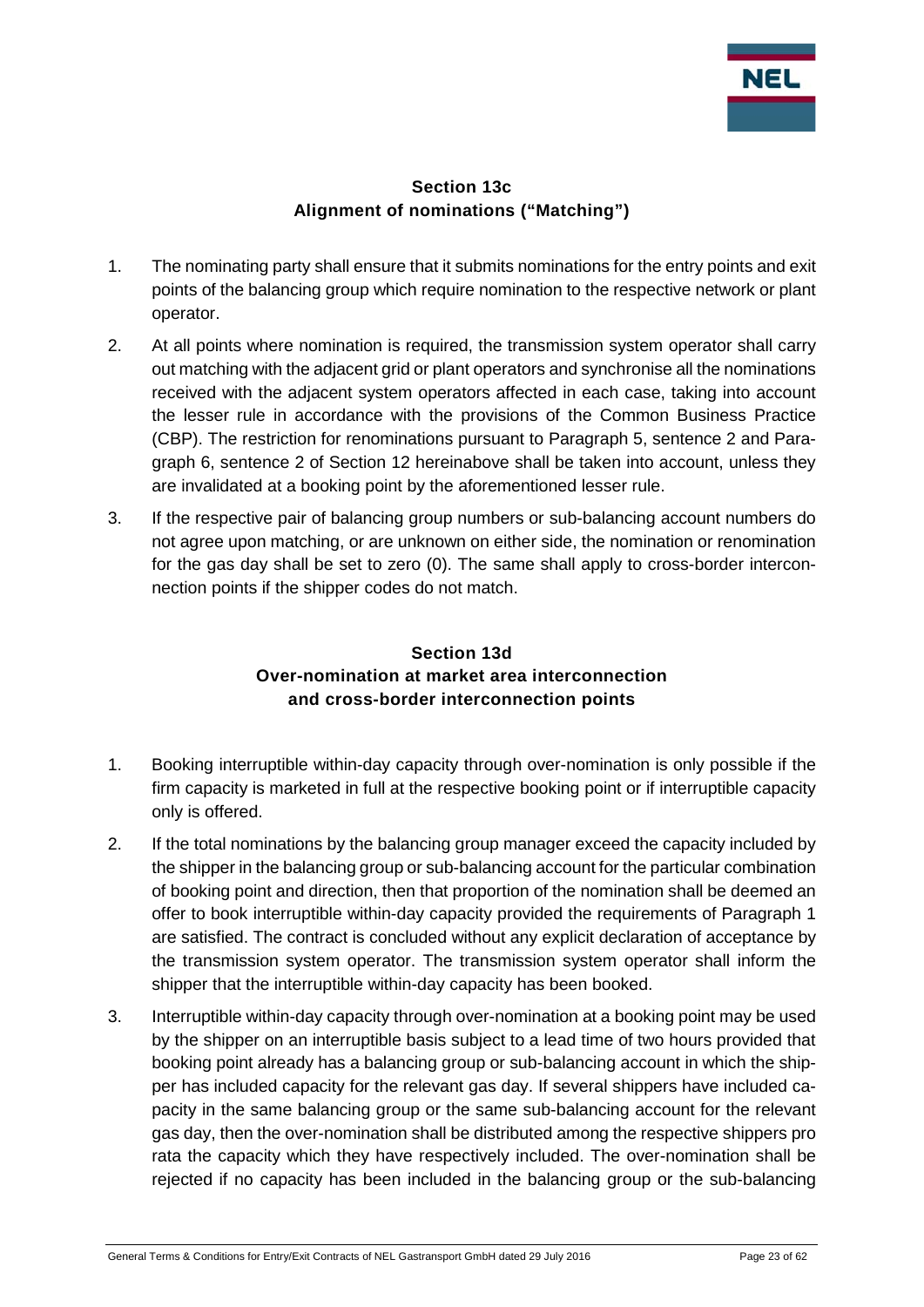

account for the relevant gas day. In their supplementary terms and conditions the transmission system operators may make provision for the over-nomination option irrespective of whether capacity is included or not.

- 4. The respective daily tariffs for interruptible capacity are charged for interruptible withinday capacity from over-nomination. Further details on the invoicing of bookings of interruptible within-day capacity through over-nomination are provided in the transmission system operator's price list.
- 5. The nomination replacement procedure according to Section 14 shall not apply to overnomination.

#### **Section 14 Nomination replacement procedure**

- <span id="page-23-0"></span>1. Transmission system operators shall offer a nomination replacement procedure if technically feasible and economically viable. This requires the transmission system operator and shipper to conclude a separate contract. The transmission system operator shall indicate on its website whether a nomination replacement procedure is offered. If a nomination replacement procedure is offered, the conditions for such procedure shall be published on the transmission system operator's website.
- 2. The nomination replacement procedure may be agreed to begin or end on the first day of a month. An implementation deadline of 10 business days applies to the conclusion and termination of contracts for such procedures. When initially applying the procedure, the shipper shall notify the entry or exit network operator of the entry or exit points whose metering data are to be utilised in the nomination replacement method, in addition to concluding the agreement 20 business days before the nomination replacement procedure agreed with the entry network operator is applied. Sentence 3 shall apply mutatis mutandis to notice of termination of application of the nomination replacement procedure.
- 3. The nomination replacement procedure shall be applied only if sufficient firm capacity is booked for the respective points in an entry or exit contract. A nomination replacement procedure shall not be applied to capacity booked as interruptible.
- 4. If the transmission system operator offers an online flow control or time lag method, the prerequisite for use is the availability of a flexible flow source to which the transmission system operator with whom the shipper has concluded a nomination replacement procedure agreement has access. The virtual trading point is not a flexible flow source, but may connect a flexible flow source with entry or exit points whose metering data are utilised in the nomination replacement procedure. The transmission system operator with whom the shipper has concluded the nomination replacement procedure agreement shall also be responsible for controlling the entry quantities at the agreed entry point. This is based on metering data from one or more entry or exit points. The shipper shall make the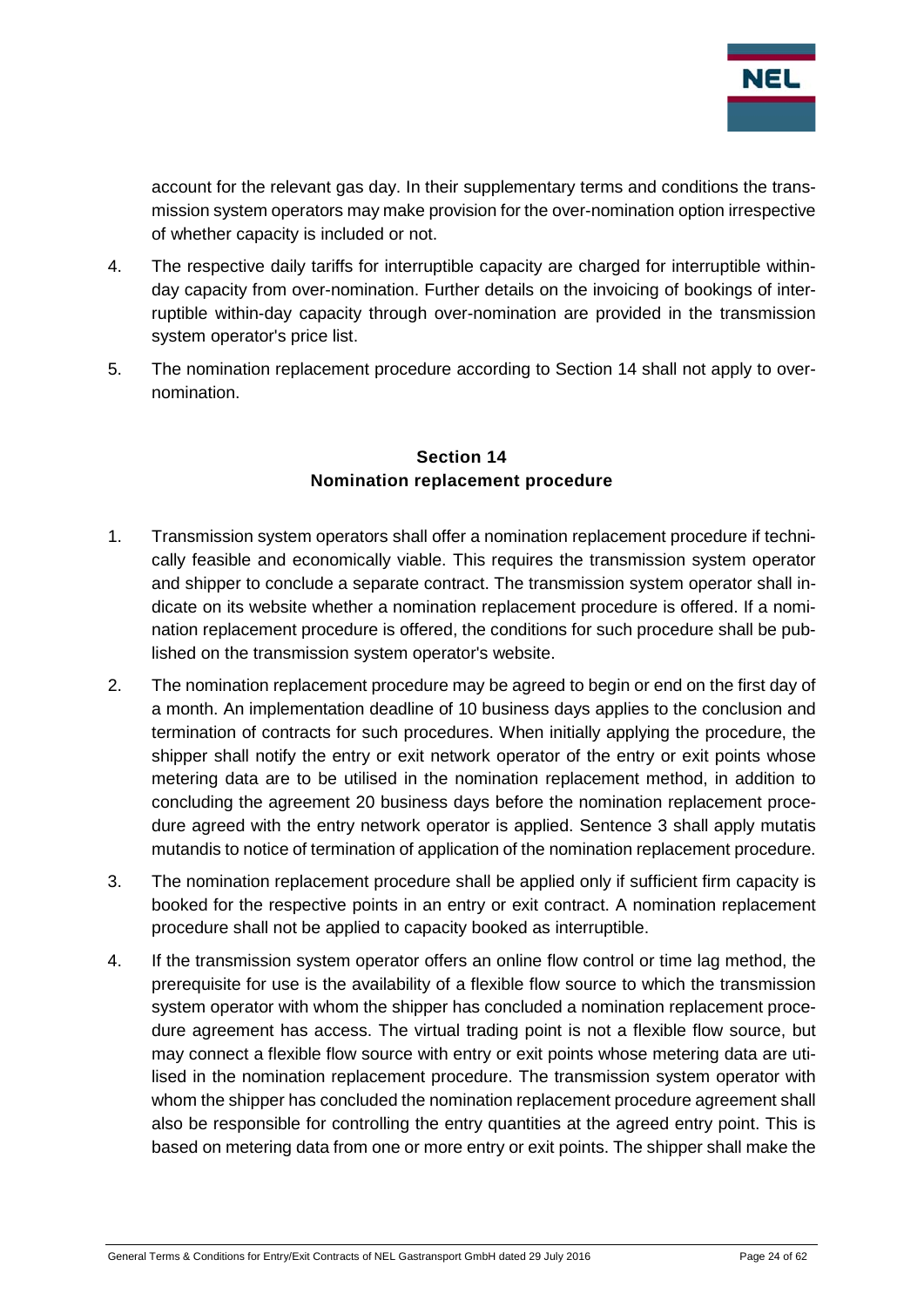

metering data available. With the time-lag method, the hourly metered value shall be deemed to be a nomination for the entry point; the maximum time lag shall be 4 hours.

## **Section 15 Technical feed in and offtake notices**

- <span id="page-24-0"></span>1. For end-consumers with recording demand metering and generally unpredictable, extremely high and volatile gas consumption, the exit network operator may require prior technical offtake notice and compliance with the technical limits stated in Section 8 (5) GasNZV, where this is necessary for maintaining system integrity on the network. In any such case, the exit network operator shall publish the relevant metering point. In addition, the exit network operator shall notify the shipper in writing under an existing contract in advance of retroactive introduction of the obligation to submit technical offtake notices in advance.
- 2. If the exit network operator requires offtake notices in accordance with Paragraph 1 of this section 15, EDIG@s-messages shall be used. If the shipper is not able to generate EDIG@s-messages, the parties may agree on another format on a transitional basis. For this purpose, the parties shall agree on the type, extent, technical details of provision and documentation of data.
- 3. The procedure stated hereinabove shall apply mutatis mutandis to technical feed in notices in accordance with Section 13 (1).

## **Section 16 Surrender of capacity**

- <span id="page-24-1"></span>1. The shipper shall be entitled to surrender booked firm capacity in whole or in part, with respect to the booking period and quantity, to the transmission system operators via the joint booking platform (primary capacity platform) at any time up to 14:00 hours on the day before delivery day. Any subsequent primary use or secondary marketing of the surrendered capacities by the shipper is excluded, except as provided for in Paragraph 8 of this Section 16.
- 2. Bundled firm capacity may be surrendered in bundled form only.
- 3. Confirmation of capacity surrender shall be given to the shipper via the joint booking platform with a time stamp. This confirmation shall not release the shipper from its payment obligation.
- 4. Capacity may be surrendered for any day or days in the future and for any proportion of the capacity originally booked.
- 5. The transmission system operators shall market surrendered capacities as primary capacity under the applicable rules. They may combine surrendered capacities and any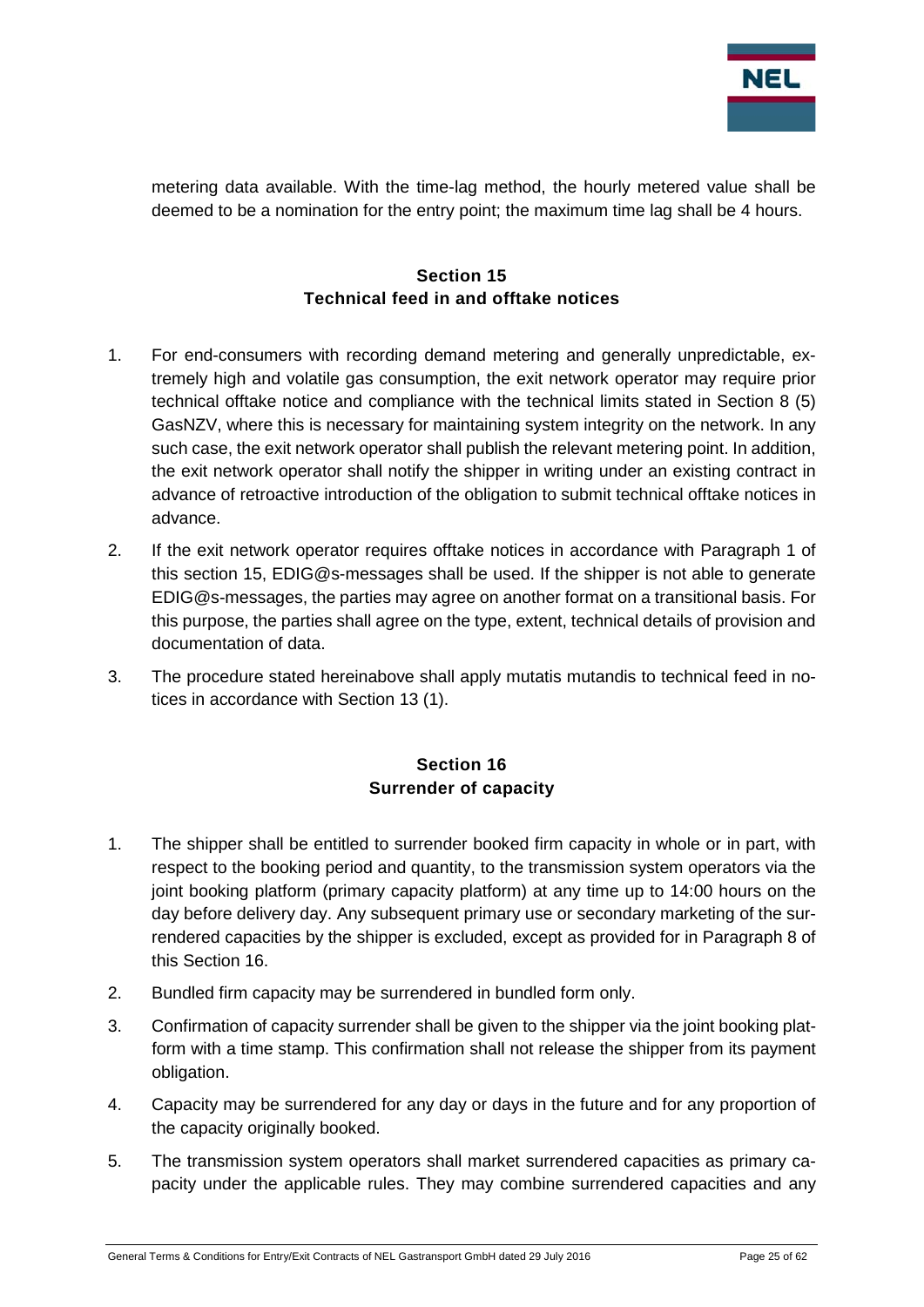

primary capacity that is still available to offer products of longer duration. Surrendered capacity shall be marketed subordinated to primary capacity available for the period in question. If a shipper surrenders capacity by 09:00 hours on the 7th calendar day prior to the day of the notification of the amount of the capacity offered in an annual, quarterly or monthly auction, said surrendered capacity shall be taken into account for the calculation of the marketable capacity for the relevant auction. The foregoing cannot be guaranteed for capacity surrendered after the above deadline. If the capacity is not taken into account for the calculation as described above, it will be offered in subsequent auctions of products with shorter terms.

- 6. If the transmission system operator markets surrendered capacity, in whole or in part, the shipper shall be released from its obligation to pay for such surrendered capacity which has been marketed. The extent of release from the obligation to pay depends on the revenues obtained for surrendered capacity subject to a maximum limit of the regulated transport tariff for the period of primary marketing and the amount of re-marketed capacity. If the capacity surrendered by the shipper was obtained at an auction, the obligation to pay the surcharges to be added to the regulated transport tariff remains unaffected.
- 7. If several shippers surrender capacity for a particular day, the capacities shall, in the event of a capacity surplus, be re-marketed by the transmission system operator in the order in which they were surrendered (time stamp).
- 8. Surrendered capacity that could not be re-marketed shall be made available again to the shipper daily for the following day after the completion of day-ahead marketing, but no later than 18:30 hours for use in the balancing group in which it had been included prior to surrender.
- 9. The transmission system operator shall issue to the shipper a credit note for the tariff referred to in Paragraph 6 of this Section 16. Such credit notes shall be issued monthly and shall be set off against any outstanding transportation tariffs.
- 10. The release of the shipper from payment obligations in accordance with Paragraph 6 of this Section 16 shall apply only upon the receipt of the credit note by the shipper. Credit notes shall be issued in the month following marketing of the capacity.
- 11. The transmission system operator shall notify the shipper by 18:30 hours of the capacity amount which has been made available again in accordance with Paragraph 8 of this Section 16.
- 12. The provisions of Section 16 shall not apply to exit points to end-consumers. Section 16 GasNZV shall remain unaffected.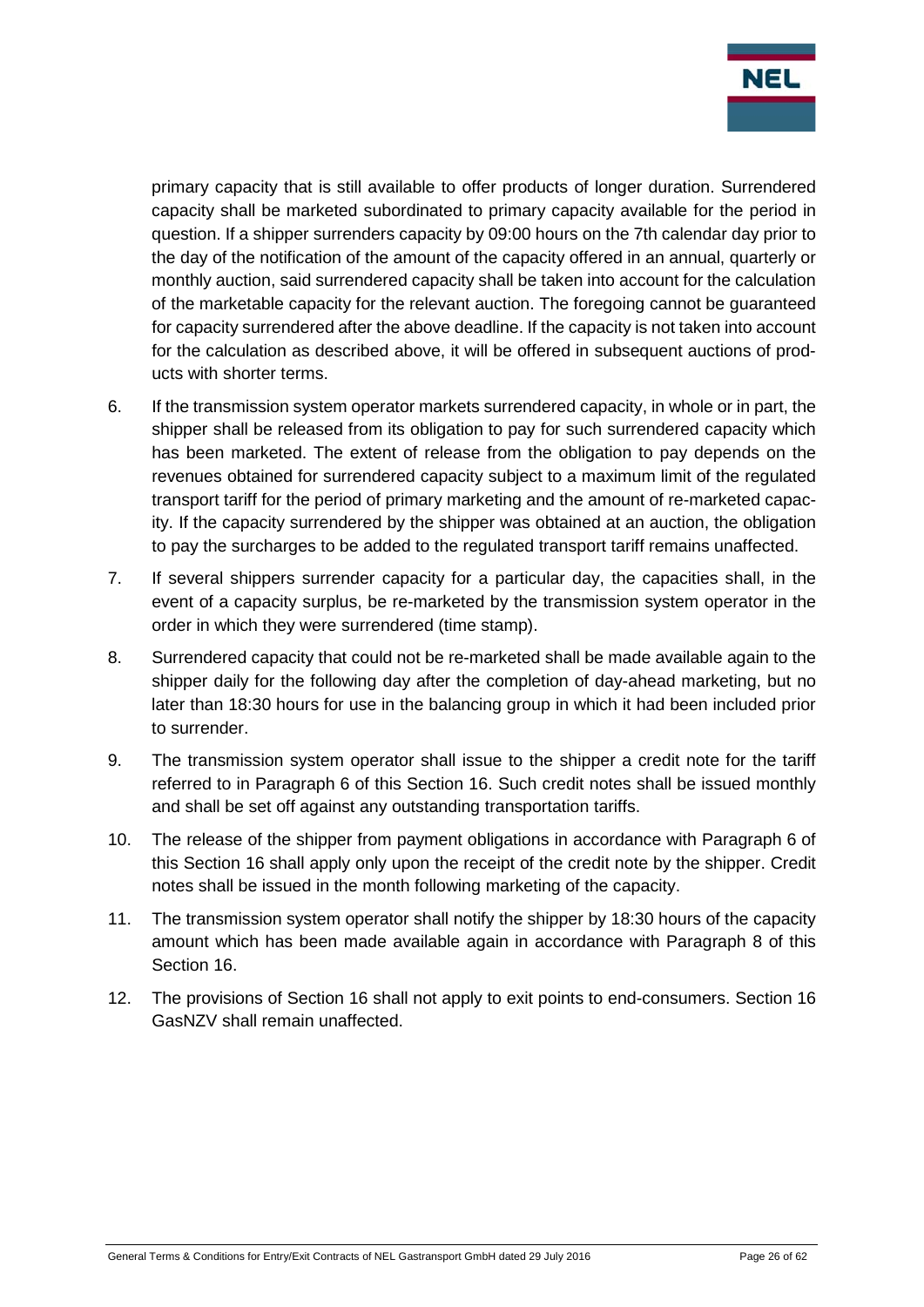

#### **Section 17**

## <span id="page-26-0"></span>**Offering by transmission system operator of firm capacity left unused at short notice in accordance with Section 16 (2) GasNZV**

- 1. The transmission system operator may offer firm capacity booked by the shipper that cannot be used in whole or in part for the next day, taking into account existing renomination rights.
- 2. The shipper shall remain obligated to pay charges if capacity is successfully remarketed.
- <span id="page-26-1"></span>3. Section 16 (4) GasNZV shall not apply.

#### **Section 18 Withdrawal of capacity left unused for a significant time in accordance with Section 16 (3) and (4) GasNZV**

1. Pursuant to Section 16 (3) GasNZV, the transmission system operator may withdraw firm capacity left unused or partially unused by the shipper over a significant period at any entry or exit point with the exception of market area and cross border interconnection points if a contractual bottleneck occurs. For market area and cross border interconnection points Section 18a shall apply to the withdrawal of capacities insufficiently utilised in the long term.

A contractual bottleneck shall be deemed to exist in the event of a network access denial in accordance with Section 20 EnWG (Energy Industry Act).

- 2. Withdrawal shall apply to all contracts in place for the entry or exit point which have a combined term of at least one year, irrespective of the terms of the individual contracts concerned.
- 3. Capacity shall be withdrawn in the amount of firm capacity booked by the shipper left continuously unused on an hourly basis over a period of 3 consecutive months or more in the preceding calendar year. One of the three months shall be January, February, March, October, November or December. If several such periods of three consecutive calendar months can be identified, the minimum amount of capacity continuously not utilised in each such period shall be determined and then the lowest such minimum value shall be determined. Capacity shall only be withdrawn up to said lowest minimum value. The capacity to be withdrawn shall be determined on the basis of the capacity continuously available to the shipper during the previous calendar year, in terms of both timing and quantity. Any partial resale, surrender or reduction in booked capacity by the shipper shall be taken into consideration.
- 4. The shipper shall be entitled to appeal against the withdrawal of capacity in accordance with Section 16 (4) GasNZV.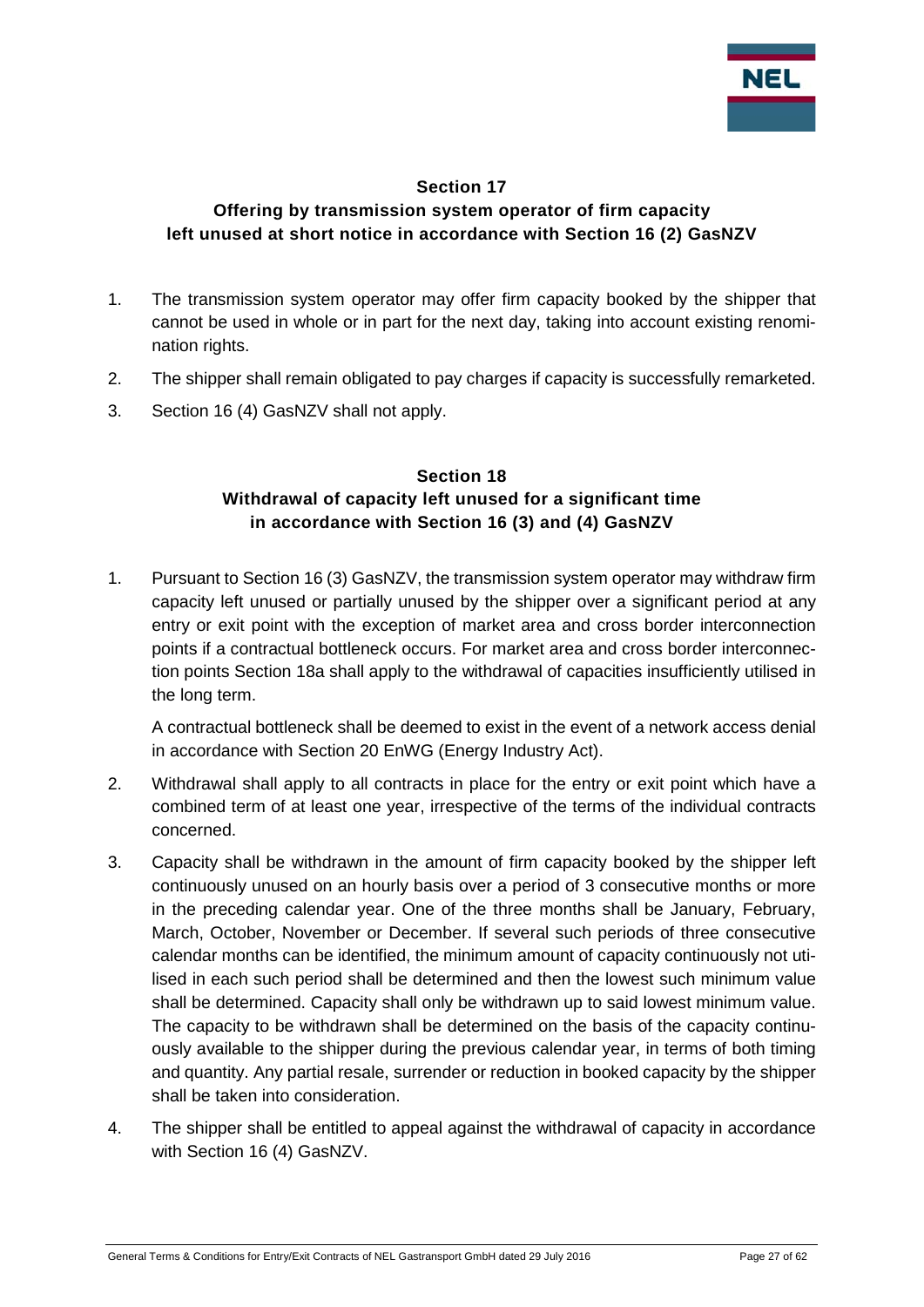

- 5. If several shippers have booked capacities at an entry or exit point and include such capacities in same balancing group in a combined nomination, the transmission system operator may withdraw capacity from the respective shippers proportionately, weighted by the capacity booked at that entry or exit point. This shall not apply if the balancing group manager makes nominations for each shipper in separate sub-balancing accounts.
- <span id="page-27-0"></span>6. Section 16 shall apply mutatis mutandis to the invoicing and handling of withdrawn capacity that is actually marketed.

## **Section 18a Withdrawal of capacities insufficiently used in the long term at market area and cross border interconnection points**

- 1. At market area and cross border interconnection points, the transmission system operator shall withdraw capacities if required by the Federal Network Agency. The transmission system operator shall regularly provide the Federal Network Agency with all data necessary to monitor the extent to which booked capacities under contracts with an effective duration of more than one year or succeeding quarters covering at least two years are used. Each primary use or secondary trading of withdrawn capacity by the shipper is excluded subject to sentence 4. Withdrawn capacity that could not be re-marketed will be made available again to the shipper on each day for the following day no later than 18:30 hours for use in the balancing group in which it was included prior to surrender. Furthermore the rights and obligations of the shipper under the entry/exit contract shall remain unaffected until the time of marketing of the capacity by the transmission system operator and to the extent to which the capacity is not marketed by the transmission system operator.
- 2. Section 16 shall apply mutatis mutandis to the invoicing and handling of withdrawn capacity that is actually marketed.

#### **Section 19 Secondary trading**

- <span id="page-27-1"></span>1. In accordance with Section 12 (2) GasNZV, the shipper may only transfer booked capacity for use or assign booked capacity to a third party by using the secondary platform. Bundled capacity may only be transferred for use or assigned as bundled capacity. The transfer for use and assignment of entry and exit contracts/contract rights shall be subject to the following provisions.
- 2. The shipper may transfer for use capacity rights (with or without nomination rights) under an entry or exit contract by a third party in whole or in part without the permission of the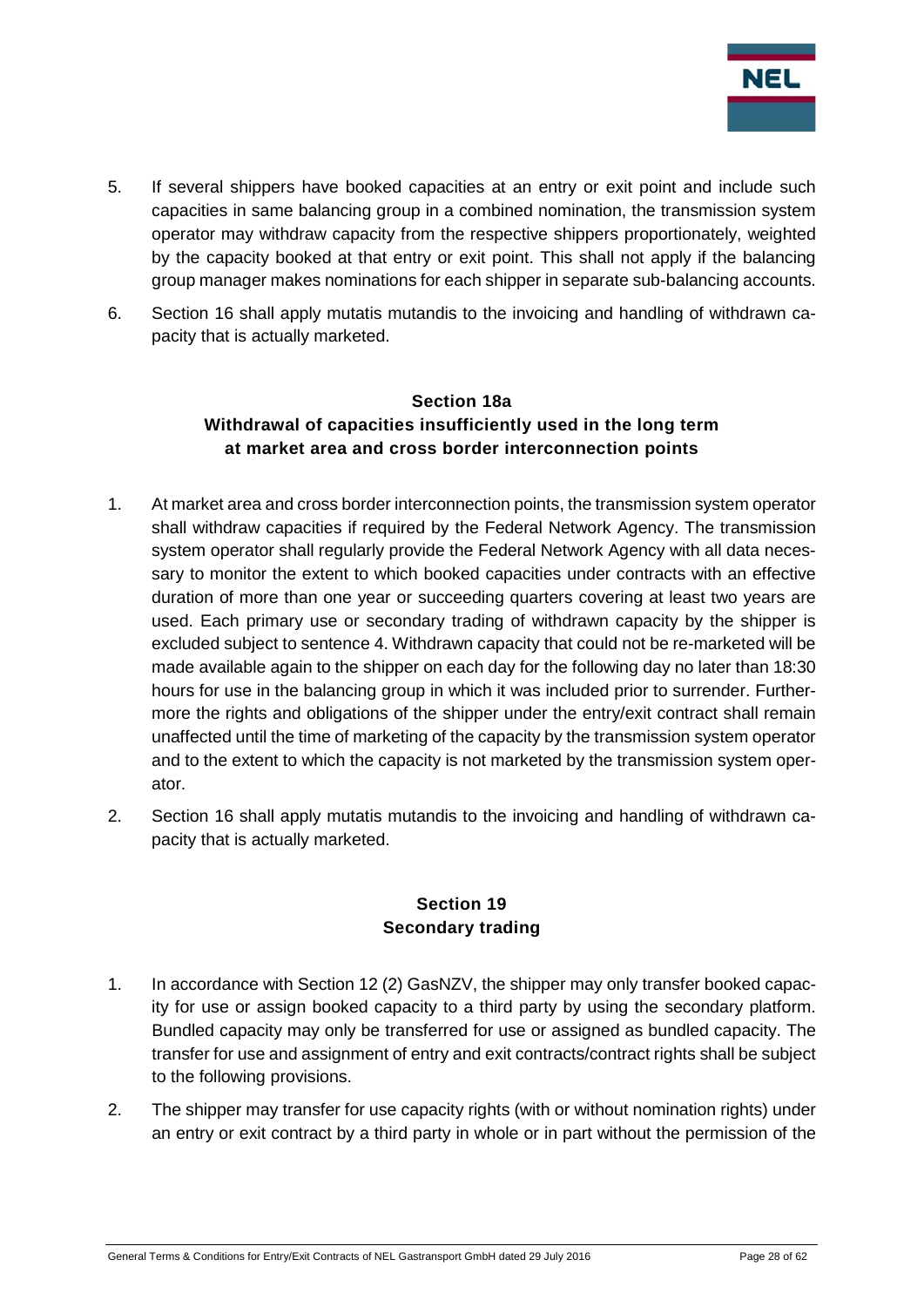

transmission system operator. The shipper shall remain obligated towards the transmission system operator to perform its obligations under the entry or exit contract, including without limitation the payment of charges.

3. The shipper may assign the entry or exit contract to a third party in whole or in part with the permission of the transmission system operator. The third party concerned shall be subject to approval by the transmission system operator. Permission may only be withheld for reasons that would justify the rejection of initial conclusion of an entry or exit contract with the third party in question. Without limitation, the transmission system operator shall be deemed to have such justification in the event that the third party meets the conditions for requiring a deposit under Section 36 and has not provided a deposit. The assignment of an entry or exit contract to a third party shall be binding upon the transmission system operator provided each shipper being party to the assignment has submitted to the transmission system operator a request for consent in text form to this effect by no later than 11:00 hours on day D-3 business days, and the transmission system operator has given its consent. Sentence 2 applies mutatis mutandis. The transmission system operator shall use its reasonable efforts to facilitate an assignment even if the participating shippers only request consent by 11:00 hours on day D-1. The transmission system operator shall be entitled to request that at the time of the assignment, the transferring shipper has included all of the capacities concerned in a balancing group or sub-balancing account, and that the assignee shipper must also specify a balancing group or subbalancing account when the secondary marketing is concluded.

Where an entry or exit contract is assigned to a third party for a period of less than one year pro rata temporis, the transportation tariffs for the assigned capacity shall be determined using the multiplier relevant for the term of the assigned capacity according to the Federal Network Agency's 'Determination of 24 March 2015 setting out requirements for converting annual demand charges to demand charges for capacity rights of less than one year and for the proper determining of transport tariffs according to Section 15 (2) to (7) GasNEV (BEATE).

#### **Section 20 Technical requirements**

- <span id="page-28-0"></span>1. The shipper shall ensure that the gas available for entry meets the requirements in accordance with Section 19 GasNZV. Gas quantities to be delivered shall be in accordance with Code of Practice G 260, 2nd Gas Family, of the German Technical and Scientific Association for Gas and Water (DVGW) as amended from time to time, and to the applicable nominal value of the Wobbe number. Section 36 (1) GasNZV states the technical requirements for biogas entry.
- 2. On its website the transmission system operator shall publish the technical requirements, including gas quality and pressure specification, for the gas to be fed in at the respective entry or exit points. These published technical requirements shall form an integral part of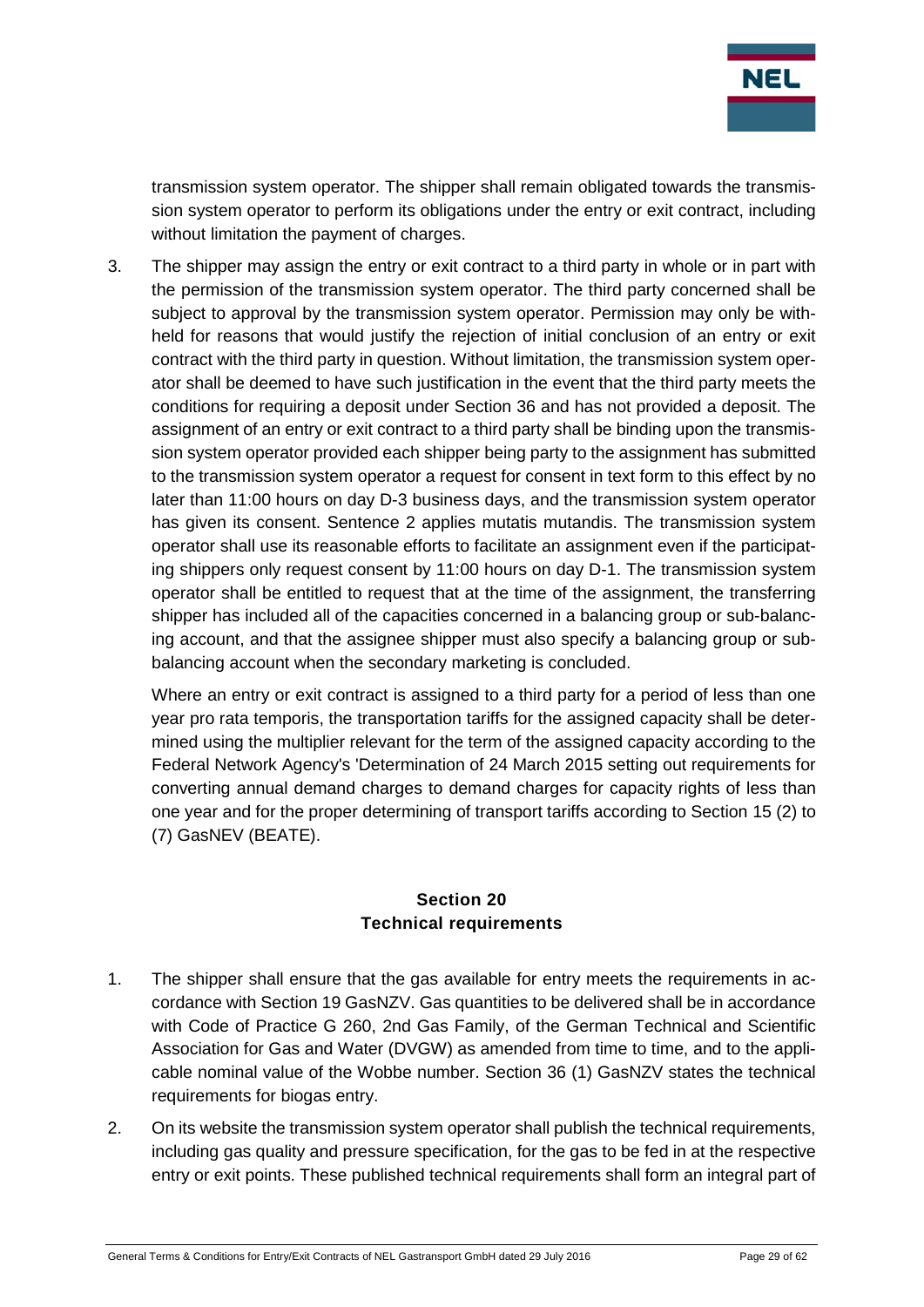

the entry or exit contract and may further narrow the requirements referred to in Paragraph 1 sentence 2 of this Section 20 and/or provide for additional requirements. Either party shall be entitled to request that an impartial third party investigate whether the gas quality conforms to the transmission system operator's requirements in accordance with sentence 1. If the parties cannot reach agreement on an impartial third party within one month of the receipt of the other party's request, such investigation shall be conducted by the Engler-Bunte-Institut at Karlsruhe University. The party requesting the investigation shall bear the cost of investigation if compliance is confirmed. If compliance is not confirmed, the respective other party shall bear the cost.

- 3. The transmission system operator shall notify shippers in text form, as promptly as possible given the circumstances, of any changes in technical requirements which may be necessary as a result of statutes or official regulations or changes to technical rules of the DVGW. The transmission system operator shall amend the respective contracts affected by changes with effect from the effective date of the amendments or technical rules of DVGW in accordance with sentence 1. In the event that a change in technical requirements is necessary to fulfil the transmission system operator's obligations under applicable laws and ordinances to cooperate, the transmission system operator shall be entitled to make such changes to the respective contract concerned within 4 months after notifying the shipper thereof in text form. A change of the technical requirements in accordance with sentence 3 may become necessary, without limitation, if the transmission system operator agrees with other transmission system operators, with due consideration for Section 15 (1) EnWG and Section 7 (1), Paragraph 2 GasNZV, upon provisions on the gas quality at a network interconnection between said transmission system operators and if said gas quality differs from the technical requirements published so far in accordance with Paragraph 2, sentence 1 without violating the specifications pursuant to Paragraph 1 and Paragraph 2 sentence 2. If the contractual changes referred to in sentences 1 and 3 have an adverse effect on the shipper's use of capacity, the shipper shall be entitled to terminate the respective contract as of the effective date of the change with 3 months' notice. If the transmission system operator provides notice under sentence 1 less than 4 months in advance of the effective date of the change, the shipper shall be entitled to terminate the contract in question without notice as of the effective date of the change.
- 4. In deviation from sentence 3 of Paragraph 3 of this Section 20, the transmission system operator shall be entitled to change gas quality or pressure specifications without the shipper's consent by giving advance notice of 3 years before the start of the conversion period. The transmission system operator shall inform the shipper thereof in text form as early as possible under the given circumstances.

In case of a change of gas quality from L-gas to H-gas as part of the L-gas/H-gas market area conversion, the transmission system operator shall give the shipper minimum notice of 2 years and 4 months before the anticipated start of the conversion period. The conversion date for balancing purposes as part of the market area conversion which is within the said conversion period, and which is the first day of the month from which allocation values are notified in H-gas balancing groups only, shall be announced at least 1 year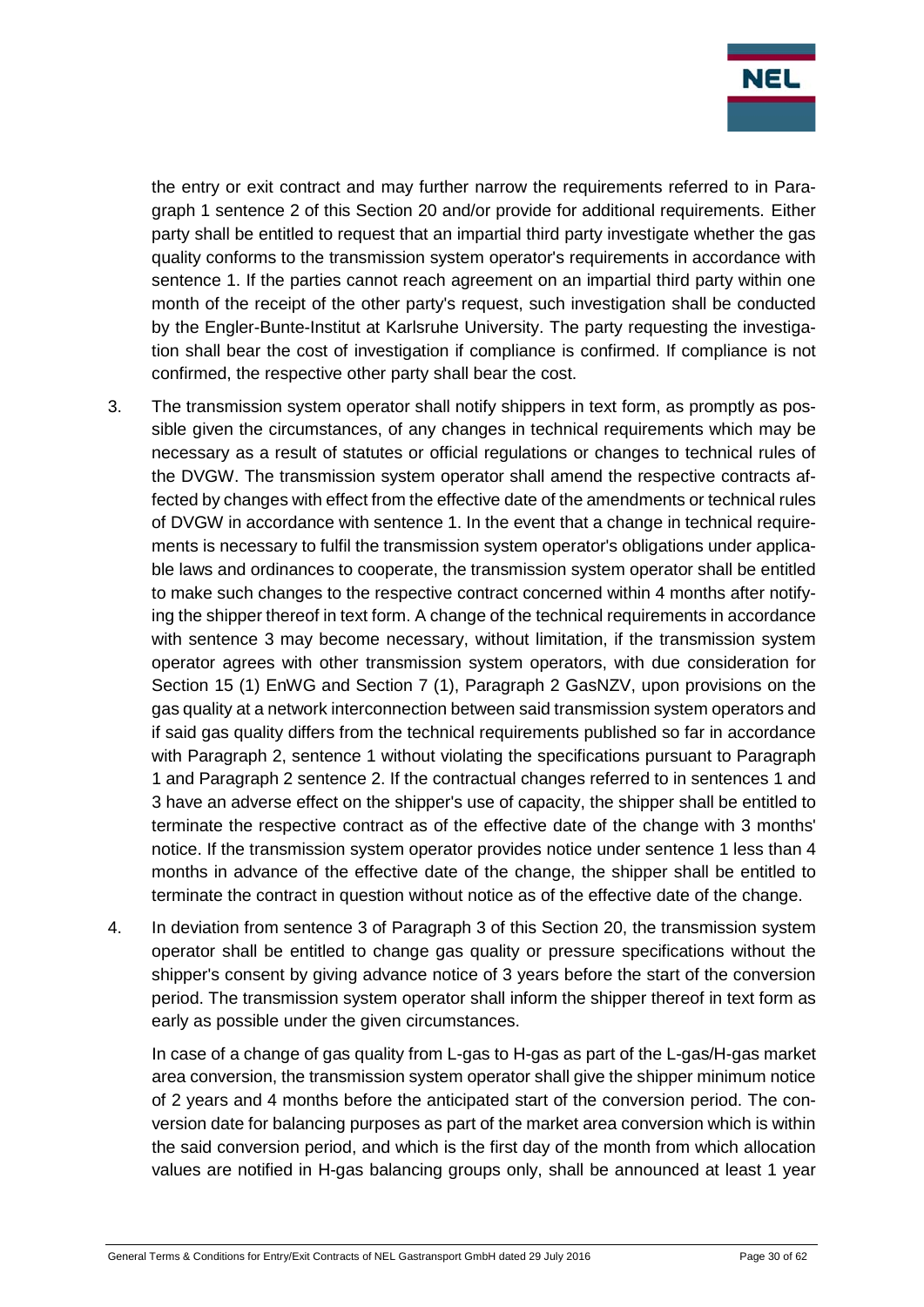

before the conversion. The shipper shall be obligated to notify the balancing group manager of the conversion period and the conversion date for balancing purposes. The shipper shall ensure that the entry and exit points that are relevant to the conversion are included in H-gas balancing groups/sub-balancing accounts according to the existing deadlines in advance of the conversion date for balancing purposes.

In deviation from Paragraphs 1 and 2 of this Section 20, the transmission system operator may, with the shipper's consent, change the gas quality or pressure specification subject to a shorter period of notice.

If a new entry or exit contract begins during the notice periods after the transmission system operator has announced a change, the notice periods already applicable shall also apply to that contract. Any change in gas quality or pressure specifications shall be limited to the entry or exit points affected by the change. The contract affected by the change shall be amended with effect from the effective date of the change in gas quality or pressure specifications. In the event that the transmission system operator changes gas quality or pressure specifications in accordance with Paragraphs 1 and 2 of this Section 20 without the shipper's consent, the shipper shall be entitled to terminate the contract for the corresponding entry or exit points with one year's notice as of the effective date of the change in gas composition or pressure specifications.

5. In deviation from Paragraphs 3 and 4 of this Section 20, the transmission system operator shall be entitled to change the gas quality from L-gas to H-gas without giving the shipper any prior notice and without the shipper's consent once the conversion charge no longer applies. Sentence 1 of this Paragraph 5 shall not apply in the event of a change of market area allocation, which is governed by Paragraph 7 of Section 31. The transmission system operator shall inform the shipper of the gas quality change without delay after agreement of the conversion schedule among the network operators concerned, but not less than 13 months prior to the conversion date for balancing purposes. In justified cases the conversion date for balancing purposes may be postponed within the notice period commenced. The date may also be brought forward by no more than three months relative to the original conversion date for balancing purposes, as advised, as long as a minimum notice period of six months prior to the changed conversion date for balancing purposes is observed. The shipper shall not be entitled to terminate the contract on account of the gas quality change after the conversion tariff is no longer charged. The opportunity to feed the existing national gas production capacities into the system shall be retained to the extent required in future.

## **Section 21 Non-compliance with gas quality or pressure specification**

<span id="page-30-0"></span>1. If gas quantities supplied by the shipper at the entry point do not meet the technical specifications for gas quality or pressure in accordance with Section 20 (1) and (2) (hereinafter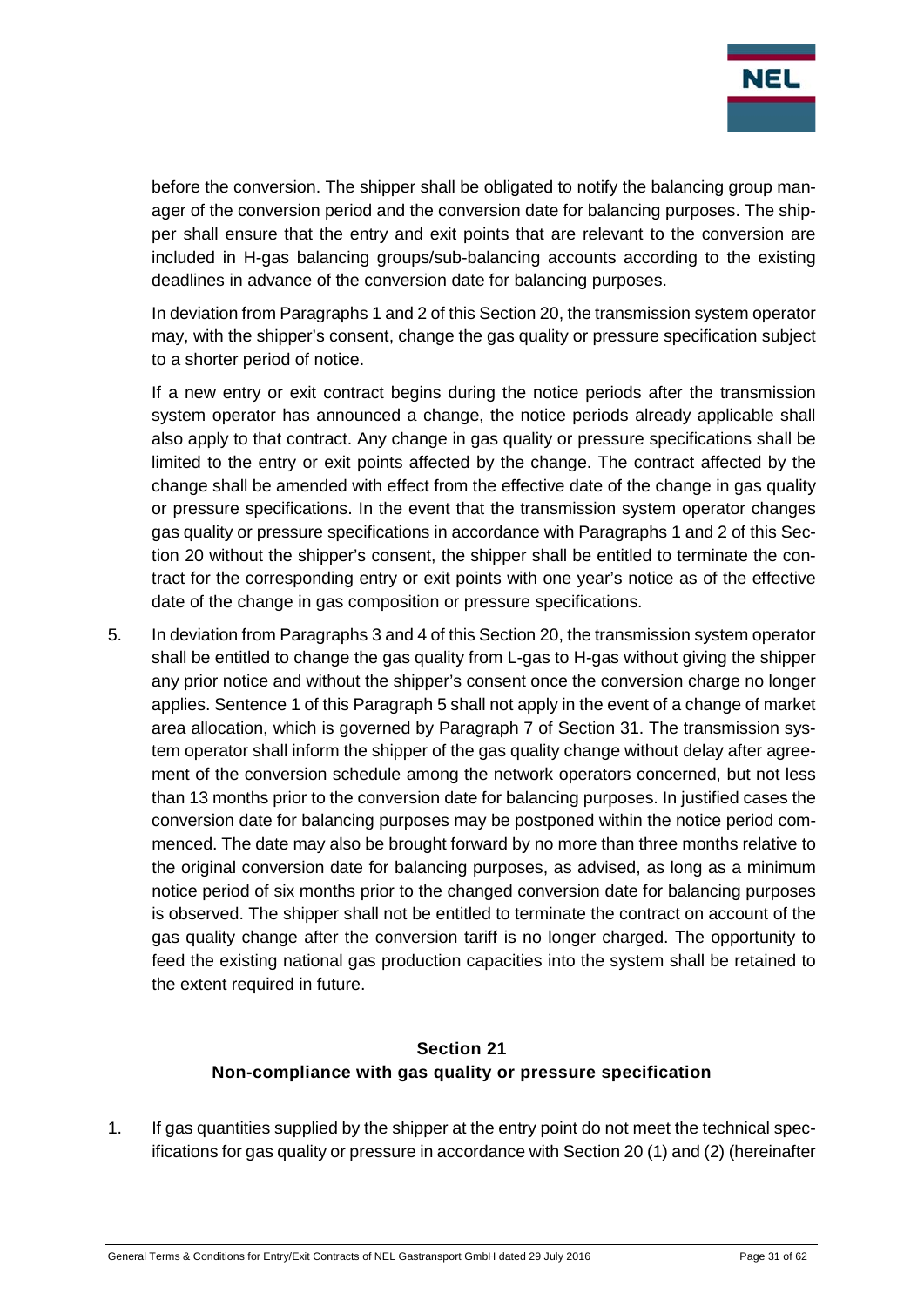

referred to as "off-spec gas"), the entry network operator shall be entitled to refuse acceptance of the off-spec gas in whole or in part. In any such case, the shipper shall immediately adjust its nomination at the entry point concerned accordingly and reduce the supply of off-spec gas at that entry point accordingly. None of the transmission system operator's rights as towards the shipper shall be affected.

- 2. If gas quantities supplied by the exit network operator at the exit point do not meet the technical specifications for gas quality or pressure in accordance with Section 20 (1) and (2), the shipper shall be entitled to refuse acceptance of the off-spec gas in whole or in part. The exit network operator shall in any such case immediately reduce the supply of off-spec gas at that exit point accordingly. None of the shipper's rights as towards the exit network operator shall be affected.
- 3. In the case of reduction in accordance with the preceding provisions, renominations shall be made immediately in order to avoid imbalances.
- 4. Each party shall promptly inform the other party if it becomes aware of the supply of offspec gas at an entry or exit point, or expects off-spec gas to be supplied.

#### **Section 22 Allocation of quantities**

- <span id="page-31-0"></span>1. The entry network operator to whom entry nominations were submitted in accordance with Section 12 (1) and (2) and Section 13 shall determine for each balancing group or sub-balancing account the gas quantities fed in at entry points and allocate such quantities to the respective balancing groups or sub-balancing accounts based on nominations or using the allocation procedure specified by the transmission system operator.
- 2. In allocating biogas entry quantities, any liquefied petroleum gas quantities added by the entry network operator for conditioning for adjustment to the calorific value required for the entry network operator's network in accordance with Section 36 (3) GasNZV shall not be taken into consideration.
- 3. The exit network operator shall allocate gas quantities taken off at exit points to storage facilities, at market area interconnection points and at cross-border interconnection points to the respective balancing groups or sub-balancing accounts on the basis of nominations or using the allocation procedure specified by the transmission system operator.
- 4. For each balancing group or sub-balancing account, the exit network operator shall determine the gas quantities taken off at exit points to metered end-consumers ("RLM") based on metered values and shall allocate such quantities accordingly to the balancing group or sub-balancing account concerned.
- 5. For each balancing group or sub-balancing account the exit network operator shall determine the gas quantities taken off to end-consumers with standard load profiles at exit points and shall allocate such quantities to balancing groups or sub-balancing accounts on the basis of the standard load profile determined by the exit network operator.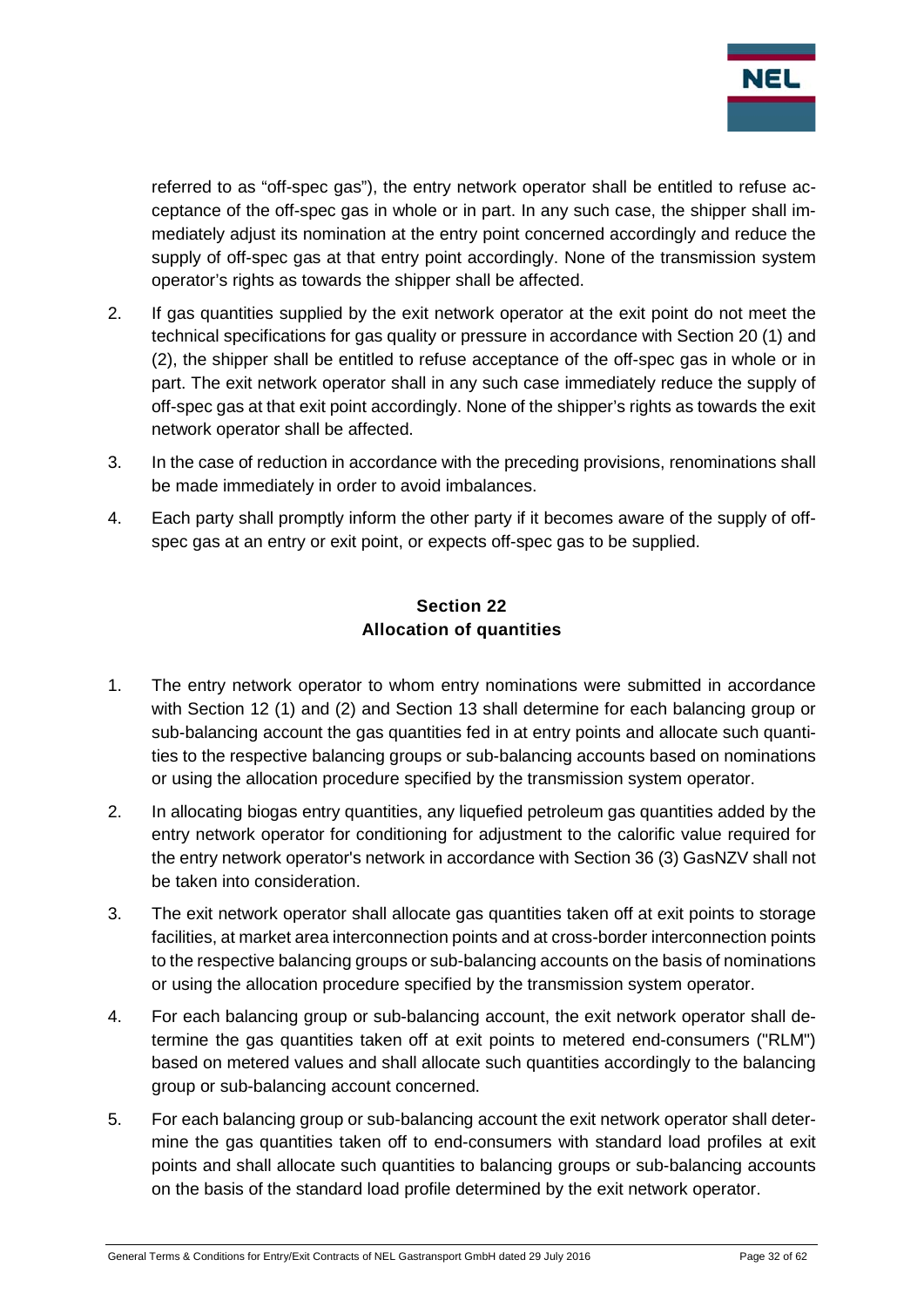

6. If entry or exit points are included in several balancing groups, shippers and the respective entry/exit network operators shall agree on and implement allocation rules in the entry/exit contract to ensure that gas quantities allocated to this point are only accounted for once.

## **Section 23 Meter operation and metering**

- <span id="page-32-0"></span>1. Metering data determined by the transmission system operator or a third party in accordance with Section 21b of the Energy Industry Act (EnWG) shall be used by transmission system operators for balancing and calculating supply overruns and deficits and capacity limit overruns.
- 2. Regarding the performance of meter operations, if it is a meter operator the transmission system operator is a meter user in the sense of the German Weights and Measures law and to this extent is responsible for meeting all of the requirements and obligations imposed by the said law.
- 3. Unless otherwise agreed between the connection user and a third party in accordance with Section 21 b EnWG, the provisions outlined below shall apply, in which case the transmission system operator shall be the meter operator and metering service provider. As the metering service provider, the transmission system operator shall provide metering data to the shipper.

The transmission system operator shall determine the type, number and size of metering and control devices, in accordance with Section 8 of the Metering Access Regulation (MessZV). Such determinations shall be appropriate with respect to the consumption amount and consumption behaviour and shall also give adequate consideration to energy industry interests. The transmission system operator shall provide and operate the metering and control devices required for measurement and meter reading for metered endconsumers.

4. For remote reading, a suitable, externally dialable telecommunications connection without time limit and a 230 V connection shall be available on the end consumer's premises. The transmission system operator may use a GSM modem instead of a telecommunications connection. Upon request, the transmission system operator shall notify the end consumer of the relevant technical specifications (distances between connections, connections to metering installation etc.). Remote reading shall be available prior to commencing supply to a RLM meter or the conversion of an SLP into an RLM meter. The establishment and use of telephone and electricity connections shall be free of charge to the transmission system operator. Any cost incurred as a result of delays caused by the transmission system operator shall not be borne by the shipper or the end consumer. Any cost incurred as a result of delays caused by the end consumer shall not be borne by the transmission system operator.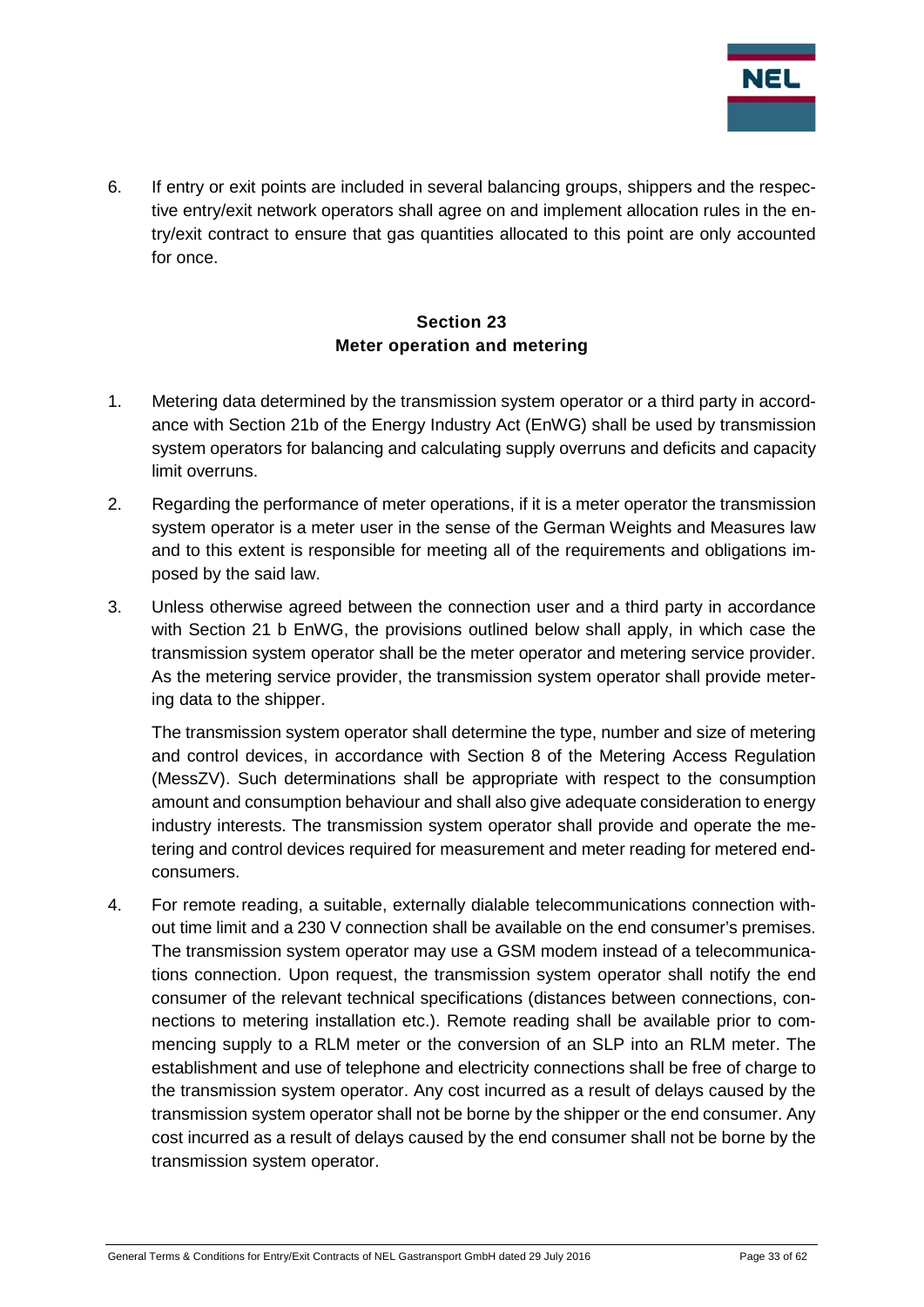

5. The transmission system operator shall notify the shipper promptly, but no later than at 13:00 hours each day, of the previous day's load profile, recorded hourly and read daily at the RLM exit points in the MSCONS format. The load profile energy amounts shall be calculated using the balancing calorific value.

After the end of the supply month, all load profiles shall be plausibility-checked in accordance with DVGW (German Technical and Scientific Association for Gas and Water) code of practice G 685 and substitute values shall be calculated or corrected if applicable. Load profiles shall be converted using the calorific value used for invoicing. The transmission system operator shall notify the shipper of the load profile at RLM exit points for the supply month no later than on day M +10 business days. Any correction shall be highlighted in the data submitted.

If the transmission system operator calculates replacement values using DVGW code of practice G 685, the load profile shall also be submitted to the shipper, converted using the balancing calorific value, within M +10 business days.

The calorific value and compressibility factor Z shall be published on MSCONS.

Transmission system operators have an obligation to submit, without delay, to a shipper upon the shipper's request the load profiles at RLM exit points to end-consumers, which are recorded and read out at hourly intervals.

- 6. For RLM exit points, the load profile determined according to Paragraph 1 of this Section 23 shall be corrected on day M+12 business days using the invoicing gross caloric value in accordance with DVGW code of practice G 685. If a correction of the gas law deviation factor (K) is necessary in accordance with DVGW code of practice G 486 this shall also be taken into account. For all RLM timelines, the exit network operator shall on day M+12 business days notify the market area coordinator of the complete monthly timeline converted using the balancing gross calorific value and the complete monthly timeline converted using the invoicing gross calorific value in the applicable ALOCAT format as amended from time to time.
- 7. For end consumers supplied using the load profile method, metering devices shall be read by the transmission system operator, its agent or by the end consumer at the request of the transmission system operator at regular intervals not substantially exceeding 12 months on a date and in accordance with a schedule determined by the transmission system operator. If an agreement in accordance with Section 40 (2) sentence 2 EnWG is in place, the shipper shall observe the meter reading schedule specifications stated therein.

The transmission system operator shall arrange for interim meter readings in accordance with GeLi Gas between regular readings, including without limitation upon a change of supplier, relocation of the end-consumer, termination of this contract or a material change in demand. If this is not possible, the transmission system operator may estimate consumption by way of extrapolation or on the basis of the last reading. Due consideration shall be given to the actual situation.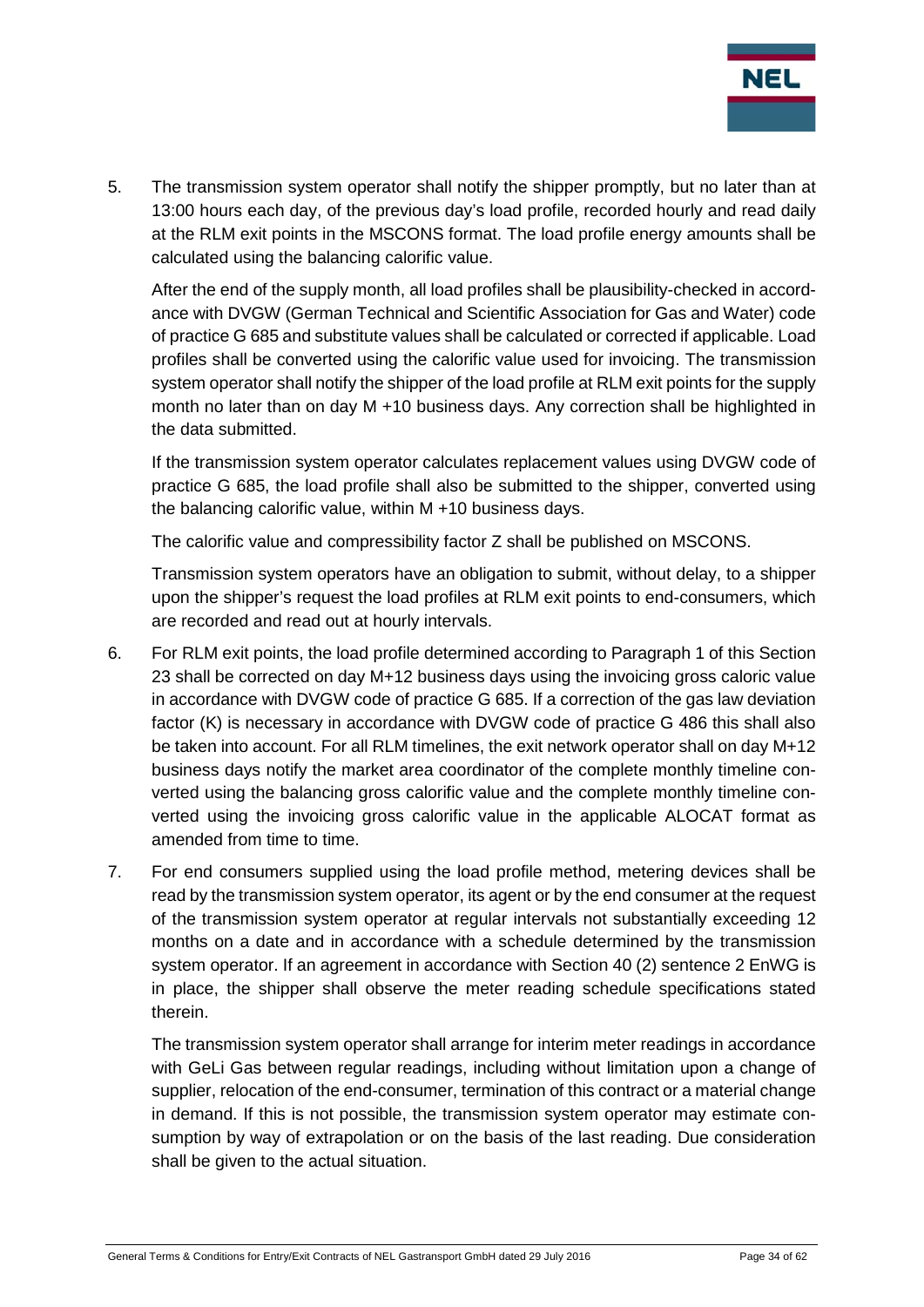

- 8. The shipper shall make additional payment to the transmission system operator for any additional reading requested by the shipper.
- 9. If an inspection of metering equipment reveals that error margins have been exceeded, the amount overcharged or undercharged shall be reimbursed or paid as the case may be.

If the error of an SLP end-consumer's metering device cannot be determined with accuracy or the device does not give any reading or cannot be read properly, the transmission system operator shall estimate consumption for the period since the last accurate meter reading on the basis of the average consumption for the metering periods preceding and following reading, or the previous year's consumption. Due consideration shall be given to the actual situation.

If the amount error of an SLP end-consumer's metering device cannot be determined with accuracy or the device does not give any reading or cannot be read properly, replacement values for missing or implausible values shall be determined in accordance with the latest valid version of DVGW code of practice G 685.

Claims in accordance with Section 23 (1) sentence 1 shall be restricted to the reading period preceding determination of the error, unless the impact of the error can be determined over a longer period. In any such case, claims shall be limited to a maximum of three years.

- 10. Unless otherwise agreed in accordance with Section 21 b (2) or (3) EnWG, metering data provided by the metering service provider to the transmission system operator and processed by the transmission system operator should be used as a basis for implementation and invoicing under the contract. Section 8 (2), (3) and (4) shall apply in the event that the metering data are not made available to the transmission system operator or not made available properly to the transmission system operator or the data made available are implausible.
- 11. A written request from the connection user and the shipper is required for recording demand metering with an annual offtake of less than 1,500,000 kWh and a maximum hourly offtake rate of less than 500 kWh/h in accordance with Section 24 (1) GasNZV, or below the limits specified by the transmission system operator in accordance with Section 24 (2) GasNZV.

The shipper shall bear the cost of changeover from standard load profile metering to recorded demand profile metering in the cases described above, unless otherwise agreed.

Following conversion and commencement of recorded demand metering, charges for recorded demand metering shall be in accordance with the price list published by the transmission system operator, regardless of actual consumption and annual energy quantities.

12. The quantity of biogas entering the system shall be stated in "kWh" as the product of volume at normal conditions multiplied by invoicing calorific value, i.e. the calorific value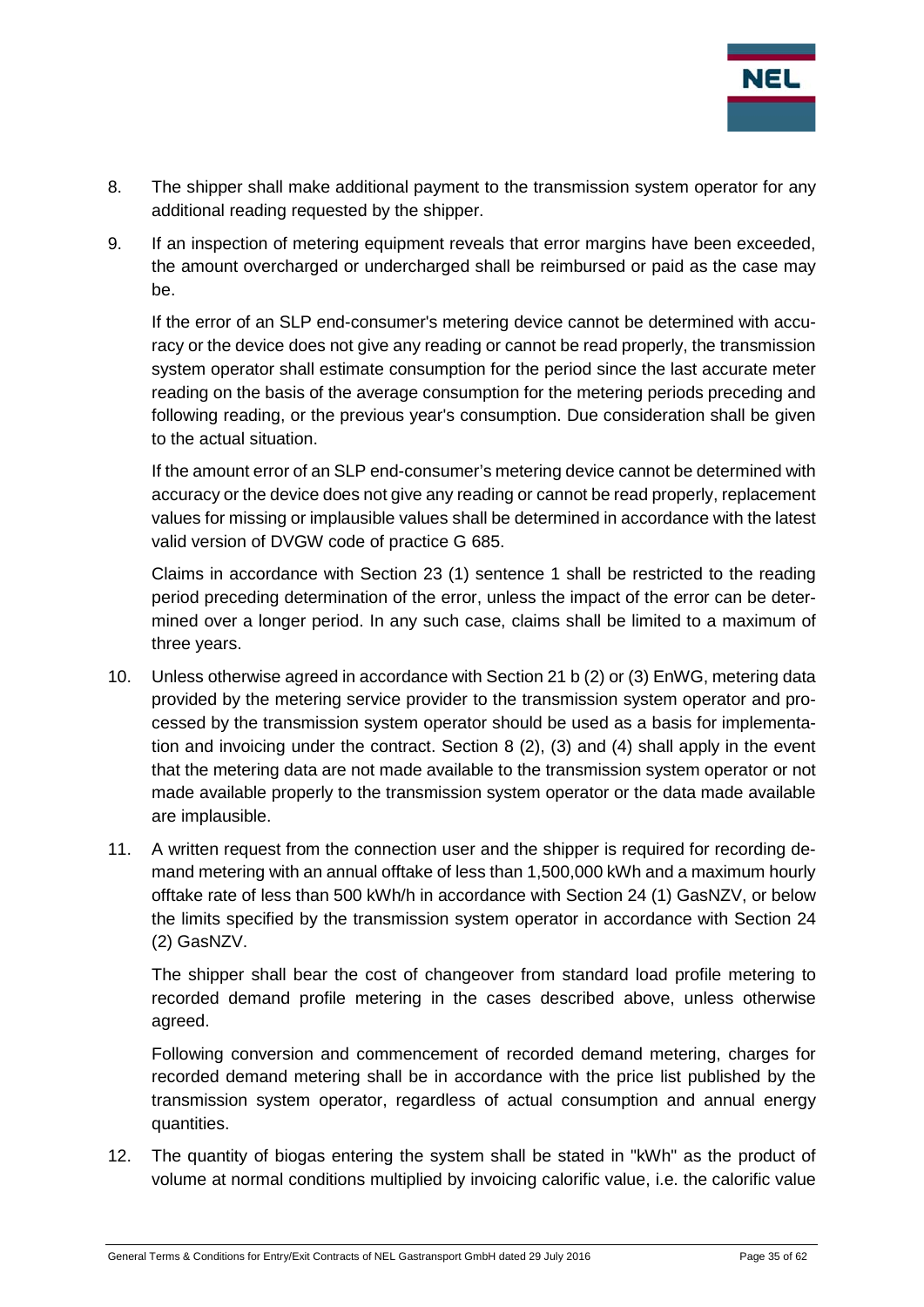

for invoicing determined for the entry point. The transmission system operator shall be entitled to calculate replacement values if no metering data are available for biogas quantities delivered by the shipper. Replacement values shall be determined in accordance with DVGW code of practice G 685.

## **Section 24 SLP surplus and shortfall quantities**

- <span id="page-35-0"></span>1. Invoicing of surplus and shortfall quantities by the transmission system operator shall be in accordance with the guideline drawn up by the associations AFM+E, BDEW, BNE and VKU entitled "Processes for Determining and Billing Surplus and Shortfall Quantities" *("Prozesse zur Ermittlung und Abrechnung von Mehr-/Mindermengen Strom und Gas")* as amended, subject to Paragraphs 2 to 7.
- 1. The transmission system operator shall calculate the surplus and shortfall quantities when the measurement values and data required for invoicing have been determined. For each SLP exit point, the consumption of the SLP exit points determined in accordance with DVGW code of practice G 685 shall be compared with the final quantity allocated by the transmission system operator to the balancing groups and/or sub-balancing accounts including any substitute allocation values of the market area manager for the respective surplus/shortfall period which have been divided up by the transmission system operator.
- 2. The surplus/shortfall period always covers the booking period and the balancing period.

Surplus quantities arise as quantity differences in the surplus/shortfall period if the exit gas quantity at the exit point is less than the gas quantity allocated by the transmission system operator to the balancing group/sub-balancing account. Shortfall quantities arise as quantity differences in the surplus/shortfall period if the exit gas quantity at the exit point is greater than the gas quantity allocated by the transmission system operator to the balancing group/sub-balancing account. The transmission system operator shall pay the shipper for surplus quantities. The transmission system operator shall invoice the shipper for shortfall quantities. Invoices shall be raised even with zero surplus/shortfall quantities.

3. The shipper may request the ongoing monthly transmission of a monthly list of allocation quantities broken down by day and by exit point.

The transmission system operator shall provide the requested allocation list for all exit points assigned to the shipper for balancing purposes in month M. When requested, the allocation lists shall be transmitted in the third month following month M and before the transmission of the first surplus/shortfall invoice containing the month concerned. No allocation list shall be transmitted for months in which the shipper is not allocated any exit points for balancing purposes.

The balanced quantities shown in the allocation list by exit point must be given in kWh rounded to 3 decimal places using commercial rounding principles. The balanced quantity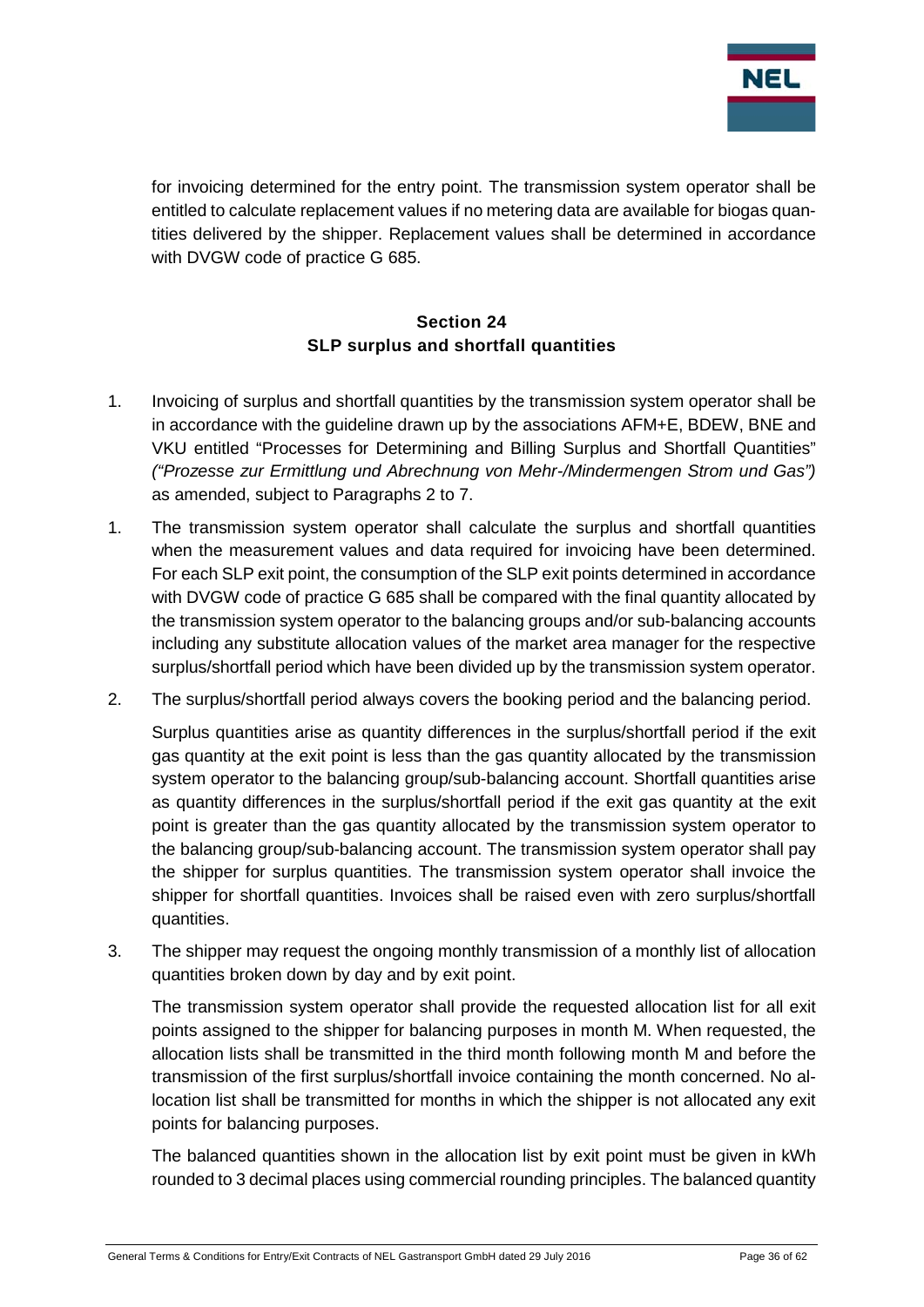

notified by the transmission system operator for the surplus/shortfall period may differ from the total of daily values in the allocation list by exit point as a result of rounding differences. Rounding differences may result in differences between the allocation list by exit point and the balancing group result from the allocation processes up to a maximum of 744 kWh per balancing group and month. Where such differences exceed 744 kWh per balancing group, the shipper shall be entitled to require the transmission system operator to provide appropriate proof.

4. The surplus/shortfall quantities shall be respectively invoiced or credited by the transmission system operator to the shipper in electronic format on the basis of the standard national surplus/shortfall price published by the market area manager, as may change from time to time, for the invoicing period.

Invoices shall be raised not earlier than the end of the second month following the end of the month in which the surplus/shortfall period ends (M + 2M) and not later than the end of the third month in which the surplus/shortfall period ends  $(M + 3M)$ .

Before invoicing, the transmission system operator shall communicate the balanced quantity in an electronic format if balancing has taken place in the surplus/shortfall period. In this case the invoice shall be raised by not later than the end of the 10th business day following the communication of the balanced quantity.

- 5. The settlement of surplus and shortfall quantities between transmission system operator and shipper shall only be exempt from energy tax if one party to the contract has received a declaration by the other party's responsible customs office in accordance with Section 38 (3) of the Energy Tax Act (EnergieStG). The other party shall be notified promptly in writing of any changes pertaining to the declaration, including for example the revocation thereof by the responsible customs office.
- 6. Corrections to surplus/shortfall quantity invoices between transmission system operator and shipper after the 1 April 2016 which were initially raised before 1 April 2016 using the old procedure shall without exception be carried out with the old procedure used up until 31 March 2016. The parties shall always use the pricing method which was valid at the time when the surplus/shortfall quantity was first settled.

## **Section 25 Tariffs**

<span id="page-36-0"></span>1. The shipper shall be obligated to pay to the transmission system operator the transportation tariffs stated in the respective contract in accordance with the price list, including the respective specific capacity charge, plus any surcharge for capacity in accordance with Section 1 (2) and the metering charge, as well as the meter operation charge and billing charges plus any applicable concession or other charges and taxes including biogas pass-on costs in accordance with Section 20 b of the Gas Transport Tariff Ordinance (GasNEV) and market area conversion costs to be passed on in accordance with Section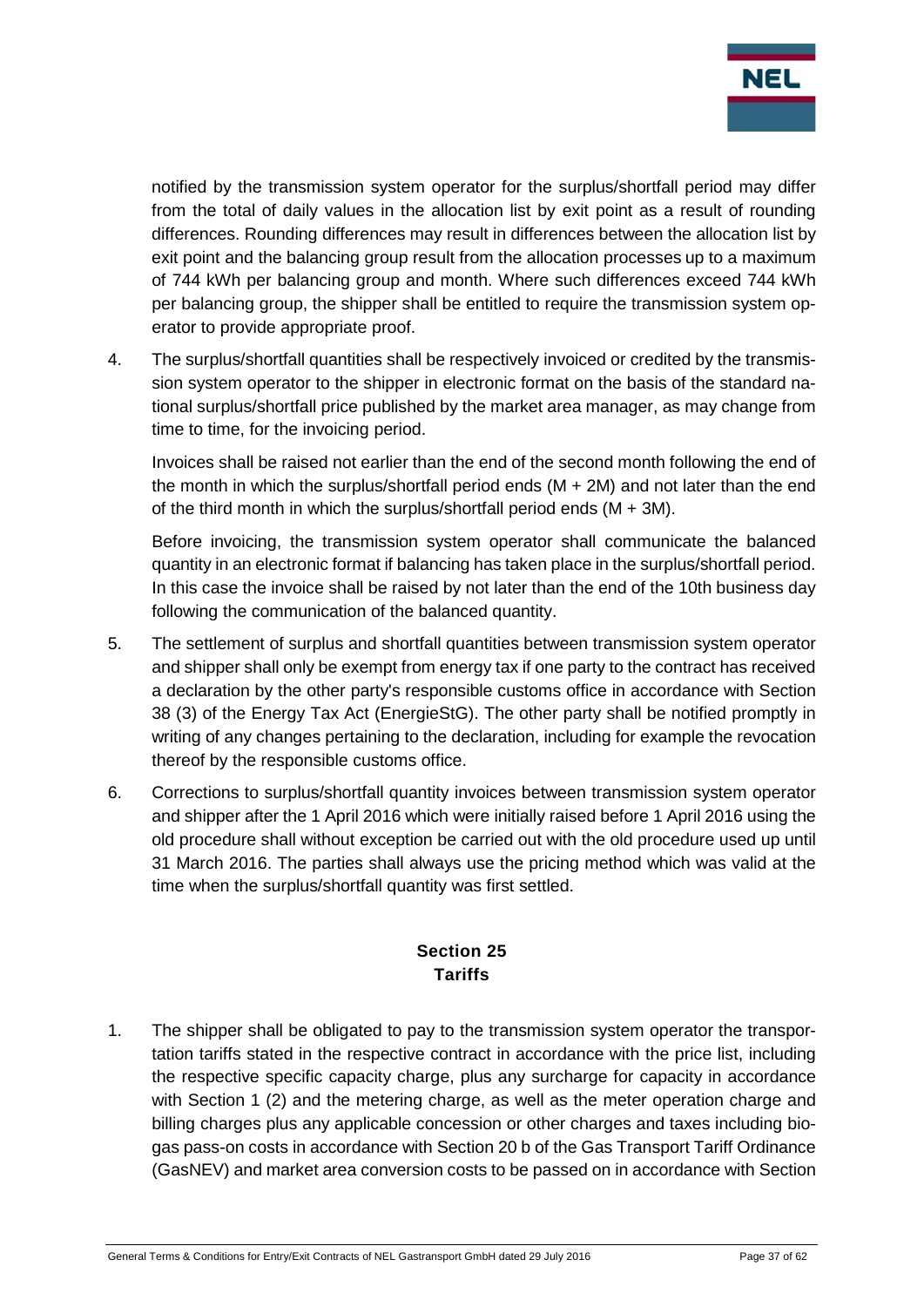

19 a, Energy Industry Act (EnWG). The charges applicable under the pricelist of the transmission system operator shall be posted on the transmission system operator's website.

- 2. In determining revenue caps in accordance with Section 17 (1) of the Incentive Regulation Ordinance (ARegV) and adjusting such caps in accordance with Section 17 (2) ARegV in conjunction with Section 4 (3) to (5) ARegV and Section 5 (3) ARegV in conjunction with Section 17 ARegV, the transmission system operator shall be entitled to adjust transportation tariffs if this results in a transportation tariffs increase. The transmission system operator shall adjust transportation tariffs if this results in lower tariff charges. In accordance with Section 5 (3) ARegV, the difference between the revenue actually realised and the revenue which it is feasible to realise shall be taken into account in full. In such cases, the transmission system operator shall adjust tariff charges in accordance with Section 17 ARegV in conjunction with the provisions of Section 2 (2) and (3) GasNEV and Section 5 (3) ARegV. The transmission system operator shall notify the shipper promptly in text form of adjusted transportation tariffs (price list).
- 3. Transportation tariffs may only be adjusted with effect from January 1 of the following calendar year.

The transmission system operator may utilise its own regulation account for processing differences arising in connection with increases and reductions (Section 5 ARegV).

- 4. In the event of an increase in transportation tariffs and charges, the shipper may terminate the contract either in whole or partially, with reference to the amount of capacity booking, by 10 business days' notice in writing with effect from the effective date of the adjustment. If the shipper does not receive the information in accordance with Paragraph 2 sentence 5 of this Section 25 at least 20 business days prior to the effective date of the adjustment, the shipper shall in deviation from sentence 1 of this Paragraph 4 be entitled to terminate the contract in whole or partially, with reference to the amount of capacity booking, within 10 business days after receiving such information with 5 business days' notice in writing, with effect from the effective date of the adjustment at the earliest. Partial termination under sentences 1 and 2 of this Paragraph 4 shall only be permitted if the capacity is reduced consistently for the whole remaining term of the contract. The shipper shall not have any termination right under sentences 1 and 2 of this Paragraph 4 if the increase in transportation tariffs is lower or equal to the increase in the consumer price index for Germany (VPI) as published by the Federal Statistical Office ("Statistisches Bundesamt"). For this purpose, the relevant increase shall be the increase in the annual average of the VPI compared to the preceding year last published by the Federal Statistical Office before the date of the announcement of the adjustment of transportation tariffs.
- 5. The discount for discounted capacity at entry/exit points to/from gas storage facilities which give the storage customers access to another market area or to the market of a neighbouring country will only be granted to the shipper in accordance with the provisions of Paragraph 2 lit. d) of the operative provisions of BEATE if the shipper can prove to the transmission system operator that it complies with the conditions detailed in Section IX No. 8 (Requirement 2) of the grounds of the BEATE decision. If the storage operator no longer provides such proof, the non-discounted capacity as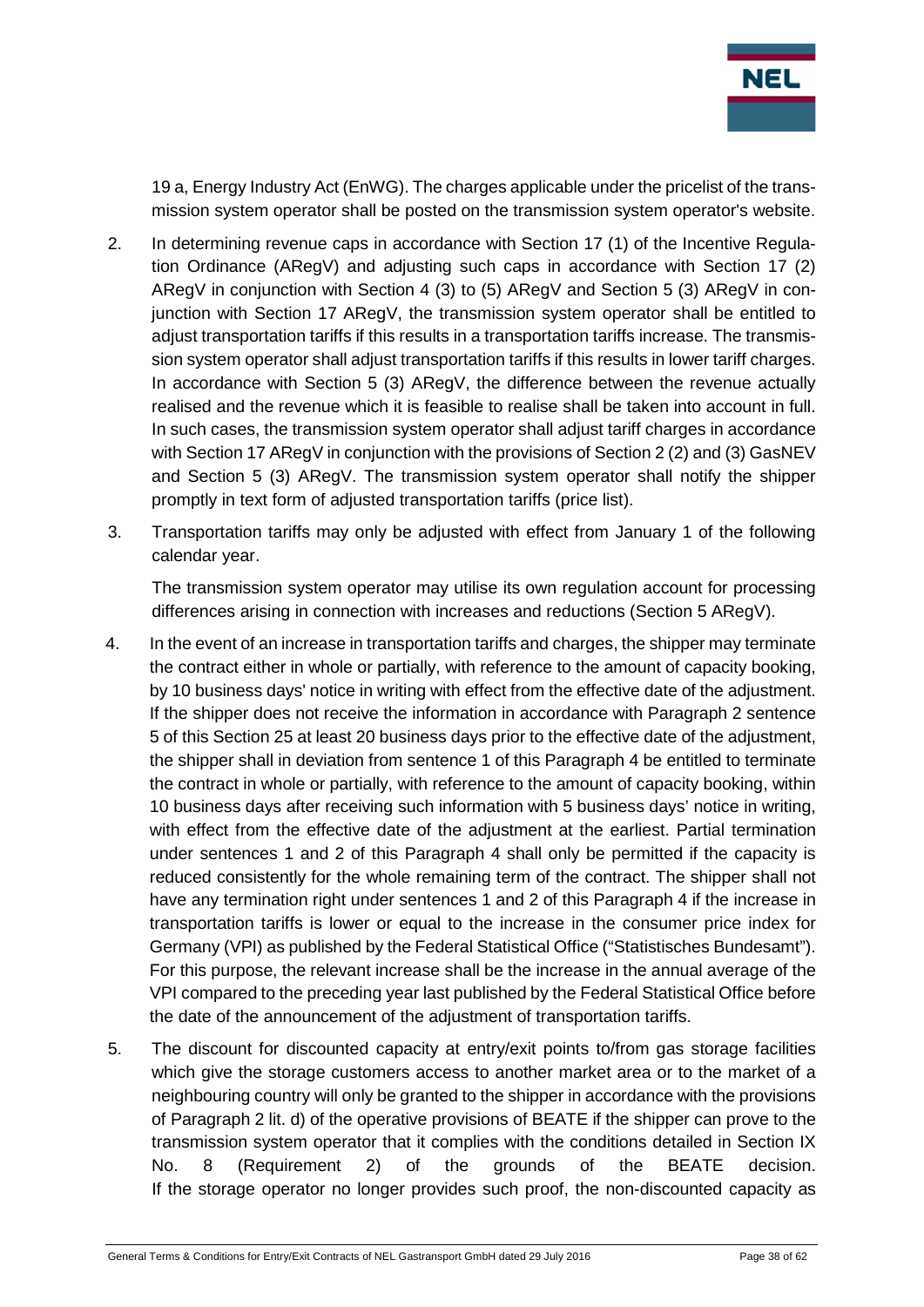

stated by the transmission system operator for the relevant entry or exit point shall apply to the discounted capacity from the time such proof is found to be lacking. The transmission system operator shall inform the shipper in text form without delay that the discount is no longer granted. In such case, the shipper is entitled in accordance with Paragraph 4, sentences 1 to 3 to terminate the respective contract.

- 6. In the event that taxes and other public levies due on transportation tariffs and charges under the respective contract – including taxes and other public charges on services forming the basis for transportation tariffs and charges under the respective contract – are introduced, eliminated or adjusted, the transmission system operator shall implement a corresponding increase or reduction in transportation tariffs and charges under the respective contract as of the effective date of the introduction, elimination or adjustment of such taxes/public charges, unless the revenue cap applies.
- 7. In the event that revenue caps are adjusted in view of hardship in accordance with Section 4 (4) sentence 1 no. 2 ARegV, the transmission system operator shall be entitled to adjust transportation tariffs in accordance with the Federal Network Agency determinations, or on January 1 of the following calendar year.
- 8. The transmission system operator shall also be entitled and/or obligated to adjust transportation tariffs and charges in accordance with Paragraph 1 of this Section 25 if such adjustments are required pursuant to legal or regulatory changes or judicial decisions.
- 9. The right and obligation of the transmission system operator to adjust transportation tariffs shall apply to all entry and exit capacities, regardless of the manner in which they are allocated.
- 10. The transmission system operator shall pay to the shipper a flat rate for network costs avoided in connection with biogas physically fed directly to the system, in the amount provided for by law. Network costs avoided shall be settled finally on a monthly basis on the basis of the technical quantity calculation in accordance with Section 23 (11). Any liquefied petroleum gas quantities added by the network operator for conditioning for adjustment to the calorific value required for the network operator's network in accordance with Section 36 (3) GasNZV shall not be taken into consideration.
- 11. The conditions concerning transportation tariffs,charges and payments stated in the supplementary terms and conditions of the transmission system operator posted on the internet shall also apply.
- 12. For exit points to end-consumers, the shipper shall pay the stated meter operation charge/metering charge in accordance with Paragraph 1 of this Section 25 for such time as the transmission system operator is the metering service provider in accordance with Section 21 b EnWG at the respective exit point to the end-consumer. The transmission system operator shall inform the shipper in the event that it becomes the metering service provider or is no longer the metering service provider, including without limitation in the event of a change in the metering service provider in accordance with Section 21b (2) EnWG.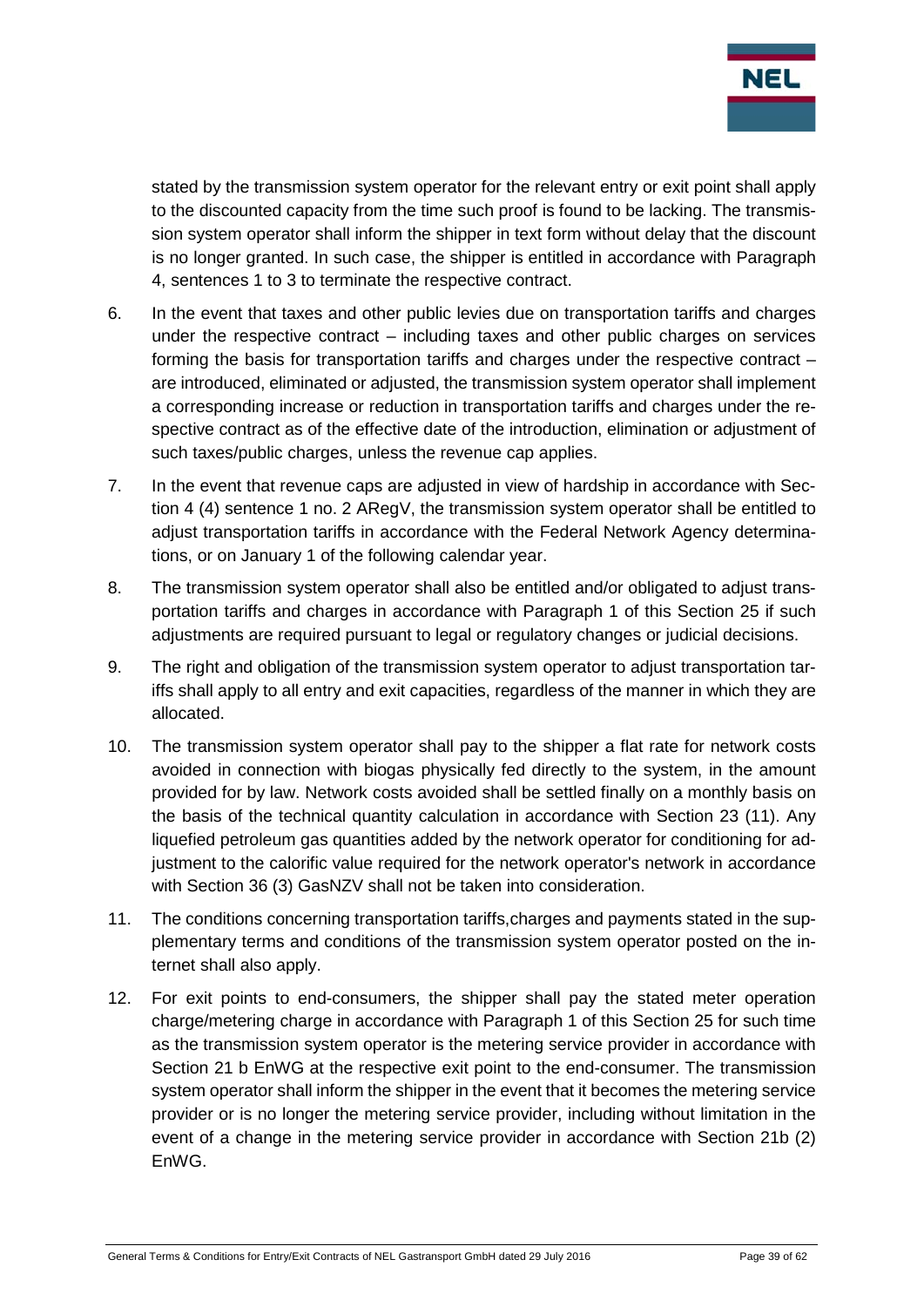

### **Section 26 Invoicing and payment**

- <span id="page-39-0"></span>1. The transmission system operator can set out procedures for invoicing and any payments on account in its supplementary terms and conditions. The network use billing process provided for by GeLi Gas shall remain unaffected.
- 2. If there is a reasonable indication of an evident error in the invoice, the shipper shall be entitled to postpone or refuse payment.
- 3. The transmission system operator shall be entitled to charge a flat late payment penalty. The shipper shall be entitled to prove that the loss or damage suffered by the transmission system operator by reason of late payment is lower than such penalty.
- 4. The transmission system operator shall refund any overpayment and the shipper shall pay any outstanding amount resulting from calculation errors in invoice amounts or invoicing data. Invoices shall not be corrected later than three years from the receipt of the invoice concerned.
- 5. The parties may only offset counterclaims that are uncontested or upheld by enforceable judament.
- 6. The place of performance for payments is the transmission system operator's administrative centre. Payments are deemed made on time when the amounts concerned are credited to the transmission system operator's specified bank account within the payment period indicated by the transmission system operator.

## **Section 27 Taxes**

<span id="page-39-1"></span>1. The shipper shall pay the applicable charges plus energy tax at the applicable rate on gas quantities delivered by the transmission system operator to a shipper who is not a supplier within the meaning of Section 38 (3) of the Energy Tax Act (EnergieStG).

Such a delivery shall be deemed to have taken place, without limitation, in the event that the transmission system operator delivers gas quantities to the shipper at the exit point in addition to the gas quantities delivered by the shipper to the transmission system operator for transport.

If gas quantities are delivered to a shipper that is a registered supplier within the meaning of Section 38 (3) EnergieStG, the shipper shall document to the transmission system operator that it meets the requirements of Section 38 (3) EnergieStG by submitting a current registration certificate in accordance with Section 78 (4) of the Energy Tax Regulation (EnergieStV) issued by the responsible customs office, establishing that the shipper is entitled to purchase gas quantities tax-free as a registered supplier. Documentation that the shipper meets the requirements of Section 38 (3) of EnergieStG shall be provided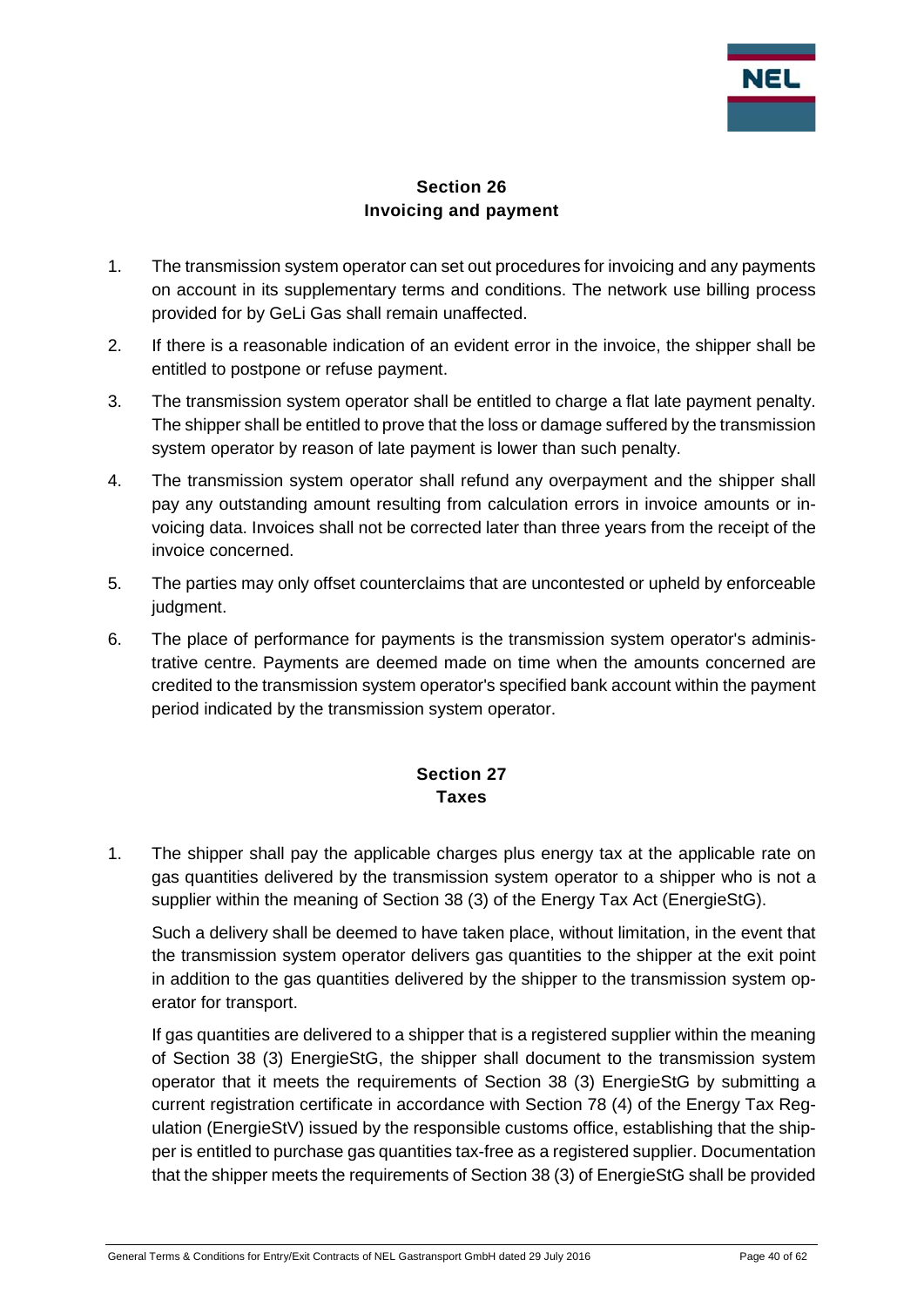

to the respective transmission system operator no later than one week before the date of delivery. If adequate documentation that the shipper meets the requirements of Section 38 (3) EnergieStG is not submitted within the prescribed period, the transmission system operator may invoice the shipper for charges due plus energy tax at the applicable rate on the gas quantity delivered.

The shipper shall notify the transmission system operator promptly in writing if the shipper is not or is no longer a supplier within the meaning of Section 38 (3) EnergieStG. A current delivery confirmation from the customs administration is required for address changes, company name changes and changes in legal organisational form. The shipper shall reimburse the transmission system operator for resulting energy tax payable if this requirement is not met on time.

- 2. All transportation tariffs and charges stated in the contract do not include applicable taxes. The shipper shall pay such taxes in addition to the transportation tariffs and charges.
- 3. The charges per the relevant contract and these provisions, plus any surcharges thereon, represent the payment amount for the purposes of the Value Added Tax Act (UStG), and do not include Value Added Tax (VAT). The shipper shall pay VAT at the applicable rate to the transmission system operator in addition to such charges, unless the reverse charge mechanism applies. If the recipient of the service fulfils the conditions of the Value Added Tax Act, it shall submit to the other party as proof of the applicability of the reverse charge mechanism the certificate for resellers of natural gas (UST 1 TH) in accordance with Section 13b sub-section 2 (5), lit. b and subsection 5 of the Value Added Tax Act for the first time one week before the delivery as well as the current certificate after expiry of the validity period of the previous certificate without being explicitly asked to do so. If invoicing is by way of a credit note procedure in accordance with Section 14 (2) sentence 2 of the Value Added Tax Act, the invoice must carry the note "Gutschrift" ("credit") (Section 14 (4) no. 10 of the Value Added Tax Act).

#### **Section 28 Maintenance**

- <span id="page-40-0"></span>1. The transmission system operator shall be entitled to carry out maintenance (servicing, inspection and repair) on its pipeline system, as well as measures for the construction, modification and expansion of systems. The transmission system operator shall be released from obligations under this contract if and to the extent that the transmission system operator is not able to fulfil its contractual obligations as a result of such measures. The shipper shall be obligated to cooperate, without limitation by restricting network usage during maintenance activities planned by the transmission system operator.
- 2. The transmission system operator shall give the shipper proper advance notice of measures under Paragraph 1 of this Section 28 in an appropriate manner if and to the extent that network usage under this contract should actually be impaired, in whole or in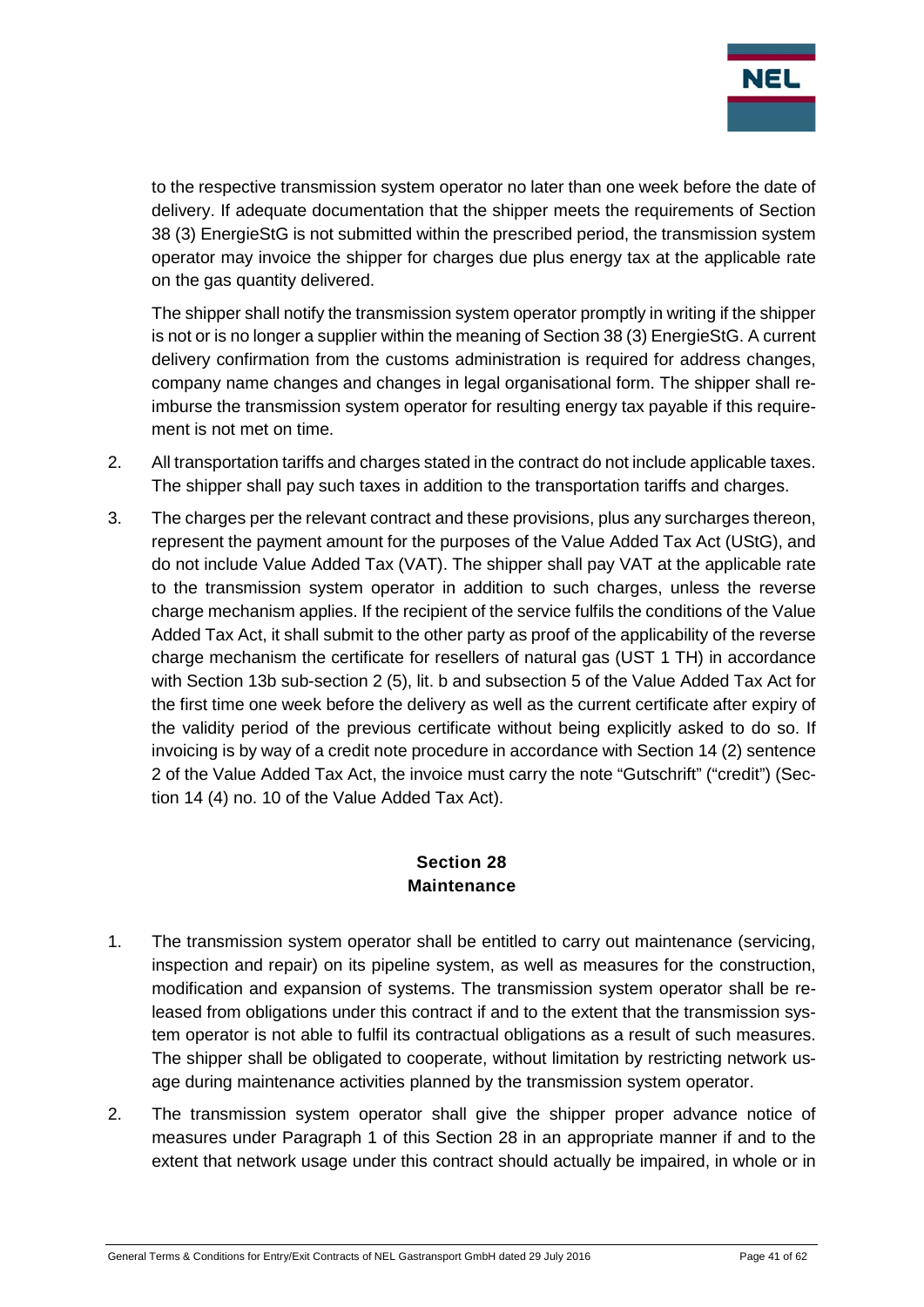

part. In the event of any scheduled maintenance work planned in advance, the transmission system operator shall, in addition to the obligations under EU Regulation 715/2009, inform the shipper about the duration and likelihood of any restricted use of the network no later than 15 business days before any such restriction occurs. This advance notice requirement shall not apply if advance notice is not possible for reasons for which the transmission system operator is not responsible or the remedial action necessary to eliminate any interruption of service would be delayed by such advance notice. In any such case the transmission system operator shall inform the shipper of the reason why the shipper's rights under the contract were restricted.

3. In the event that measures under Paragraph 1 of this Section 28 that do not constitute measures within the meaning of Section 16 (2) EnWG restrict the agreed capacity and/or gas flow at the respective entry or exit point affected for more than 14 gas days per gas year, the shipper shall be released from its payment obligations for the duration and scope of restriction beyond 14 gas days. This period shall be reduced pro rata for contracts with a term of less than one year. The shipper shall also be released from its obligations.

Notwithstanding the provision in Paragraph 1 of this Section 28, the following agreement applies to transport capacity with a minimum contract term of one quarter and which is not transport capacity to network connection points to end-consumers: The transmission system operator shall, in the event of any maintenance measures, charge the shipper regardless of any actual restrictions to network use from the 15th gas day of the announced possible restrictions the transportation tariffs payable for a corresponding interruptible capacity, less a 30% risk deduction, cumulated for the relevant gas year and for each of the entry and/or exit points affected thereby until the end of the period stated in the announcement pursuant to Paragraph 2 sentence 2 of this Section 28 and to the extent of the contractually agreed firm capacity stated in said announcement.

- 4. The provisions of this Section 28 shall apply mutatis mutandis in the event that third parties carry out measures in accordance with Paragraph 1 this Section 28 and the transmission system operator is, as a result of such measures, in whole or in part not in a position to perform its obligations under the contract.
- 5. Paragraph 1 sentences 2 and 3 and Paragraph 2 of this Section 28 shall apply mutatis mutandis in the event that the transmission system operator is entitled by law or provisions of contracts with third parties to interrupt network connection or the use of a network connection.

## **Section 29 Interruption of interruptible capacity**

<span id="page-41-0"></span>1. The transmission system operator shall be obligated to provide booked interruptible capacity at an entry or exit point as long as the use of booked firm capacity is not affected. The transmission system operator shall also be entitled to interrupt booked interruptible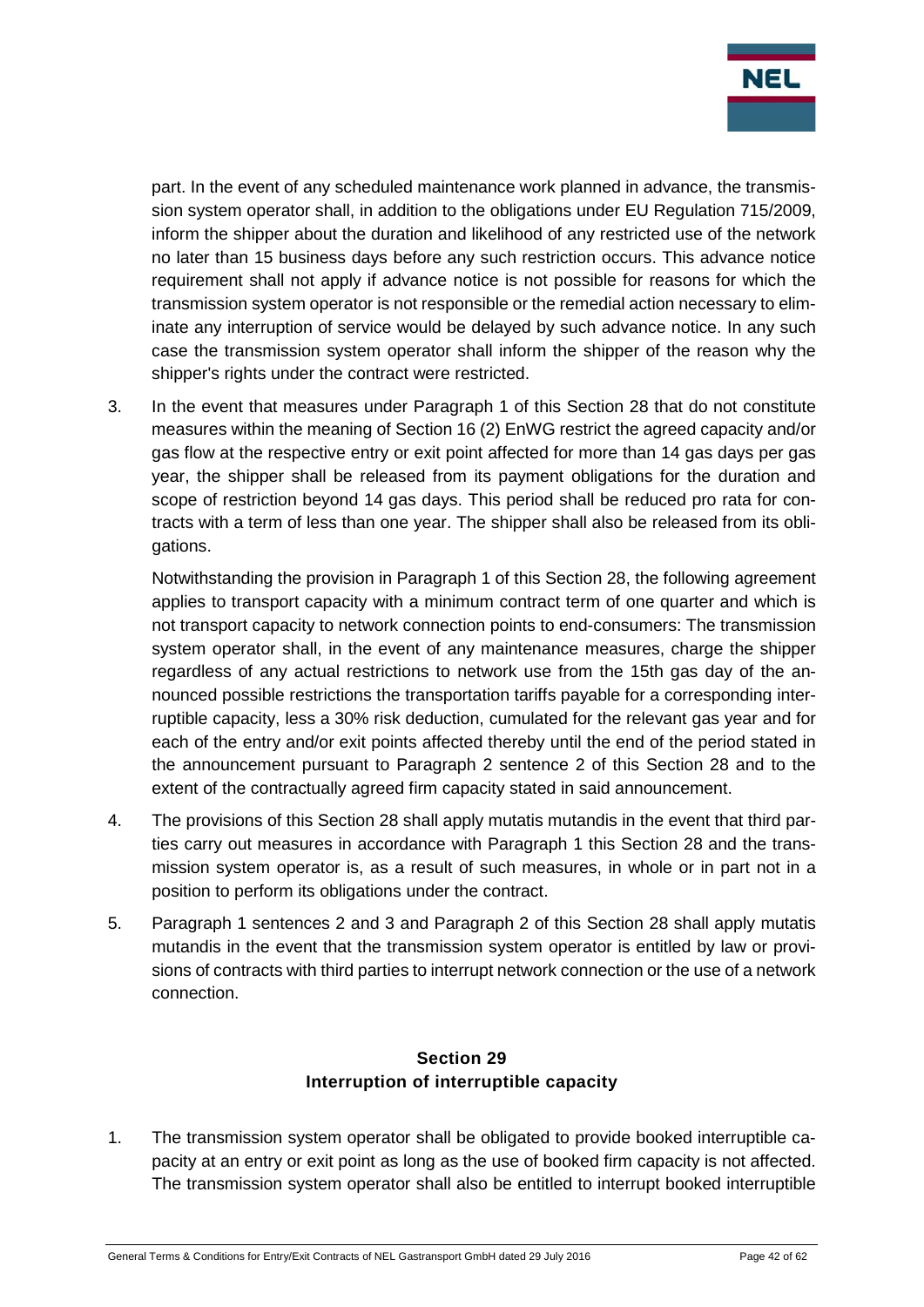

capacities in whole or in part if it is requested by another transmission system operator of the same market area in accordance with Section 16 (1), EnWG to interrupt such capacities to avoid detrimental impact on booked firm capacities on its network.

- 2. The transmission system operator shall give the shipper or, in the cases provided for in Section 13 (2) and Section 12 (1), the designated balancing group manager, at least 3 hours' advance notice of the interruption, unless it is not possible to give such notice due to operational reasons. The transmission system operator shall notify the shipper of the reasons for the interruption without undue delay no later than upon the occurrence of the interruption.
- 3. In the event of interruption at an exit point to an end-consumer, the shipper shall ensure that the withdrawal is reduced by the end-consumer accordingly. The renomination deadlines in accordance with the supplementary terms and conditions of the transmission system operator shall not apply as long as renomination is technically and operationally feasible. If use continues despite an interruption, Section 30 shall apply mutatis mutandis.
- 4. Interruption of interruptible capacity at an entry or exit point shall be effected in the chronological order of the respective entry/exit contract concluded, starting with the most recently concluded contract. If under the process according to sentence 1 there are two or more interruptible capacities of equal status and if the transmission system operator does not interrupt all capacities, the nominations for these capacities shall be reduced on a pro-rata basis. Biogas capacity shall be interrupted with a lower priority than other interruptible capacity. This shall not apply if no corresponding subordinate interruption provisions for biogas apply at cross-border interconnection points. Deviations from sentences 1 and 2 may be possible if different provisions are agreed with the adjacent operator at cross-border interconnection points.
- 5. In cases provided for in Section 16 (1) and (2) EnWG, the transmission system operator may deviate from the procedure laid down in Section 29 (4) if the safety or reliability of the network would otherwise be jeopardised or compromised.

## **Section 29a Reduction procedure for firm capacity nomination**

<span id="page-42-0"></span>In the event that the sum of all nominations of booked firm capacities for any hour at an entry or exit point is higher than the available firm capacity after the interruption of all interruptible capacities in accordance with Section 29, such nominations shall be reduced in accordance with lit. a) and b) of this Section 29a. This shall be without prejudice to the provisions of Sections 34 and 35.

a) The firm capacity nominations of all biogas balancing groups/sub-balancing accounts shall be considered preferentially. Such nominations shall not be reduced provided that the available capacity is sufficient. If the available capacity is insufficient, then lit. b) of this Section 29a shall apply.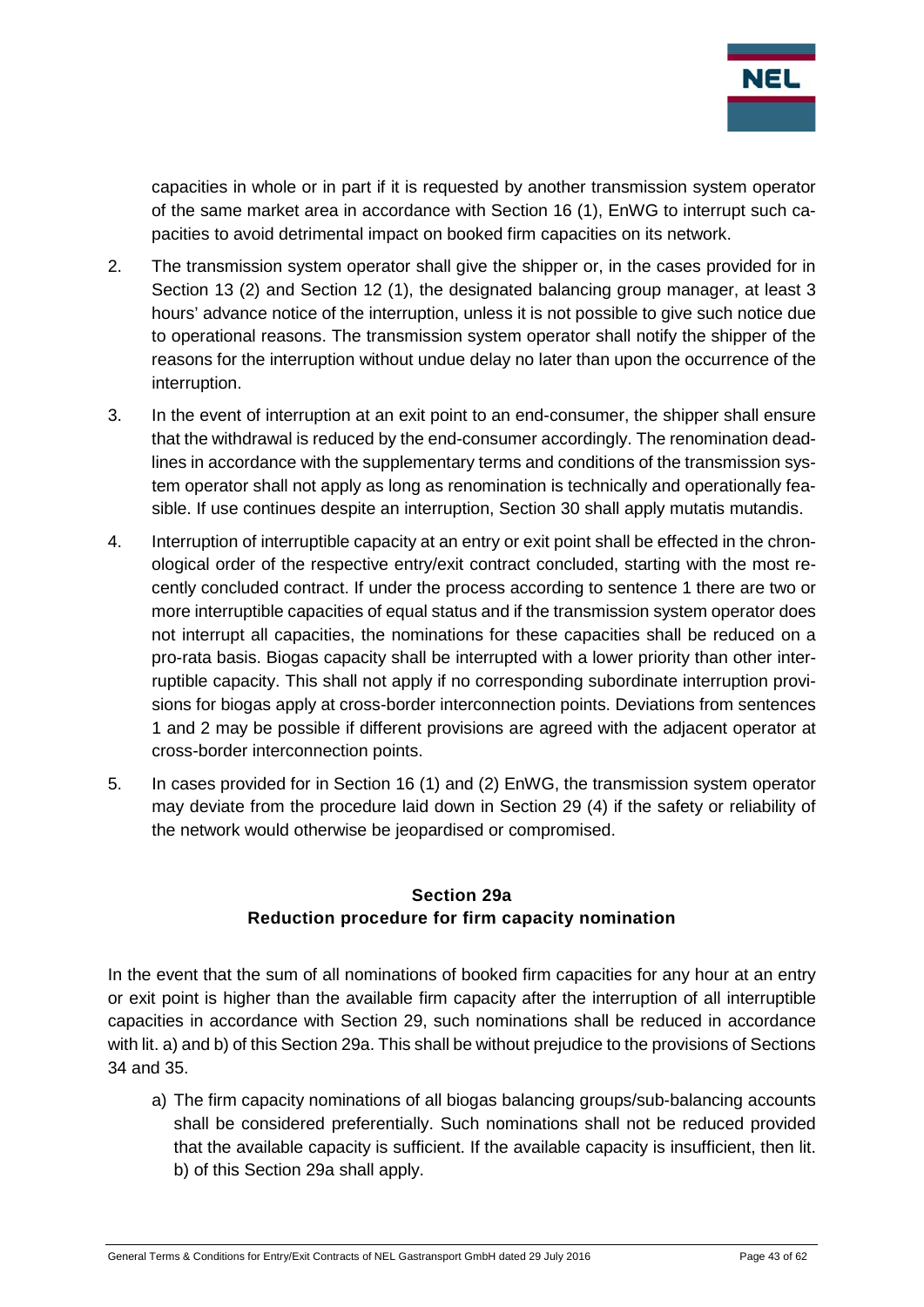

b) If the remaining firm capacity resulting from lit. a) of this Section 29a is less than the amount of the sum of all nominations relating to capacity included in the balancing group/sub-balancing accounts, the firm capacity shall initially be distributed on a pro rata basis taking into account the ratio of the firm capacities included in the balancing group/sub-balancing accounts. In the event that any capacity remains because more firm capacity has been has been distributed to one or more balancing accounts than was nominated and the nomination of at least one other balancing group has been reduced, then such residual amounts shall be distributed additionally on the basis of the ratio of the capacities included. If residual amounts remain again after this distribution, the distribution process shall be repeated considering the capacities included until the residual amounts have been distributed.

In the event of the reduction of nominations, the shipper shall be promptly notified of the cause and the estimated duration of the reduction.

## **Section 30 Capacity overrun**

- <span id="page-43-0"></span>1. The shipper shall be entitled to use booked capacity at the entry and/or exit point in the amount included in the balancing group/sub-balancing account. The shipper shall not be entitled to any use exceeding that amount.
- 2. If, contrary to Paragraph 1, sentence 2 of this Section 30, the allocated hourly gas quantities exceed 100% of the capacity included in the balancing group for an entry or exit point at the respective entry or exit point in question, an hourly capacity overrun shall be deemed to have occurred. With RLM exit points, the hourly load profile plausibilitychecked in accordance with DVGW code of practice G 685 at M+10 business days and if necessary corrected with substitute values and converted with the invoicing gross calorific value, will be used instead of the allocated hourly gas quantities. An hourly overrun shall not increase the booked capacity.
- 3. In the event that several shippers have booked capacities at an entry and/or exit point and included such capacities in the same balancing group, the transmission system operator shall be entitled to invoice each shipper for capacity overruns proportionately weighted by the capacity included at that entry and/or exit point. This shall not apply if the balancing group manager makes nominations in separate sub-balancing accounts for each shipper.
- 4. If the shipper exceeds the capacity included, a contractual penalty shall be payable in accordance with the supplementary terms and conditions and/or price list of the transmission system operator.
- 5. The provisions of Paragraph 4 of this Section 30 shall be without prejudice to the rights of the transmission system operator to claim compensation for additional loss or damage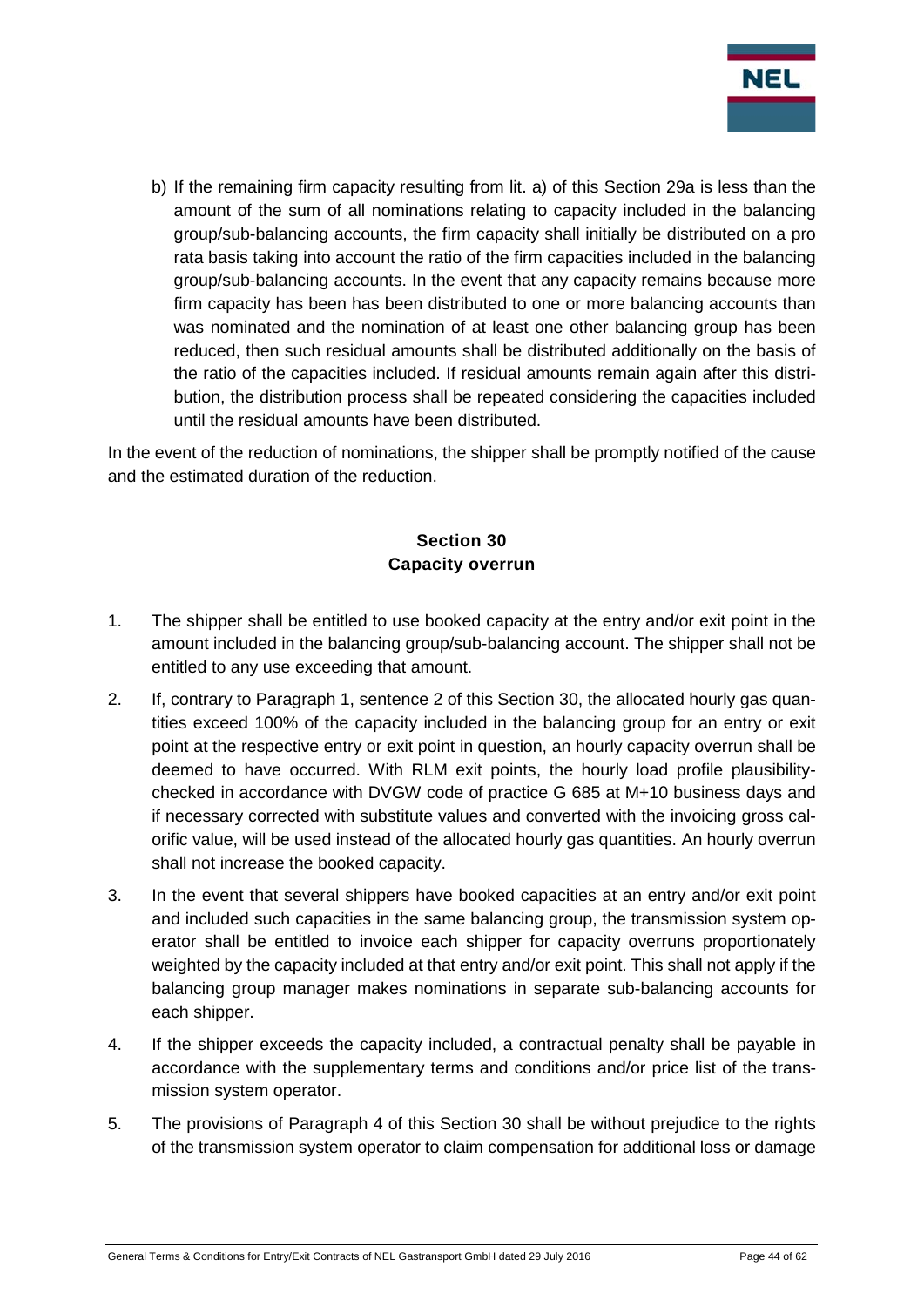

caused by overruns. Contractual penalties already paid shall be set off against such compensation payable for specific capacity overruns.

6. Paragraph 1 sentence 2 and Paragraphs 2 to 5 of this Section 30 shall not apply to market area interconnection points and cross-border interconnection points provided the overnomination requirements in accordance with Section 13d are met.

#### **Section 31 Suspension or amendment of contractual obligations**

- <span id="page-44-0"></span>1. In accordance with Section 16 EnWG, the transmission system operator shall be entitled to introduce capacity allocation restrictions or use restrictions for the necessary period, modify existing allocation requirements or use restrictions or convert booked firm capacity into interruptible capacity to the extent necessary to ensure the safety and reliability of the transmission system operator's network.
- 2. The transmission system operator shall also be entitled to adopt measures under Paragraph 1 of this Section 31 if capacity usage differs from the load flow simulation assumptions made in accordance with good gas industry practice under Section 9 (2) GasNZV, and if the different capacity usage forces the transmission system operator to modify the assumptions applied in determining capacity as per Section 9 GasNZV so that capacity can no longer be offered in the amount previously offered. The transmission system operator shall be entitled to adopt measures under Paragraph 1 of this Section 31 if capacity and steering instruments such as load flow commitments and balancing gas to secure the firm, freely allocable capacity required by the transmission system operator cannot be obtained, cannot be obtained in full or can only be obtained at conditions which are economically not reasonable and other network or market measures are not possible. Measures applied by the transmission system operator under this Paragraph shall be reported in advance to the Federal Network Agency, stating the reasons.
- 3. If the entire booked firm capacity at a point is not equally affected by the measures in accordance with Paragraph 1 of this Section 31, the transmission system operator shall determine on a non-discriminatory basis for which capacities or contracts these measures are to be implemented. In the case of the conversion of booked firm capacity into interruptible capacity, the booked firm capacity shall be converted into interruptible capacity in proportion to the firm capacity booked by the shippers. For the interruption of this capacity, Section 29 shall apply provided, however, that interruption shall be carried out in the chronological order in which firm capacity was booked. Interruption shall be carried out following the interruption of existing interruptible capacity bookings. Section 29 (4) sentences 2, 3 and 4 shall apply mutatis mutandis.
- 4. The transmission system operator shall notify the shipper promptly in advance in the event that the shipper's rights are to be restricted under Paragraphs 1 to 3 of this Section 31; in the event of developments which can be foreseen by the transmission system operator well in advance (e.g. as a result of market area mergers) the transmission system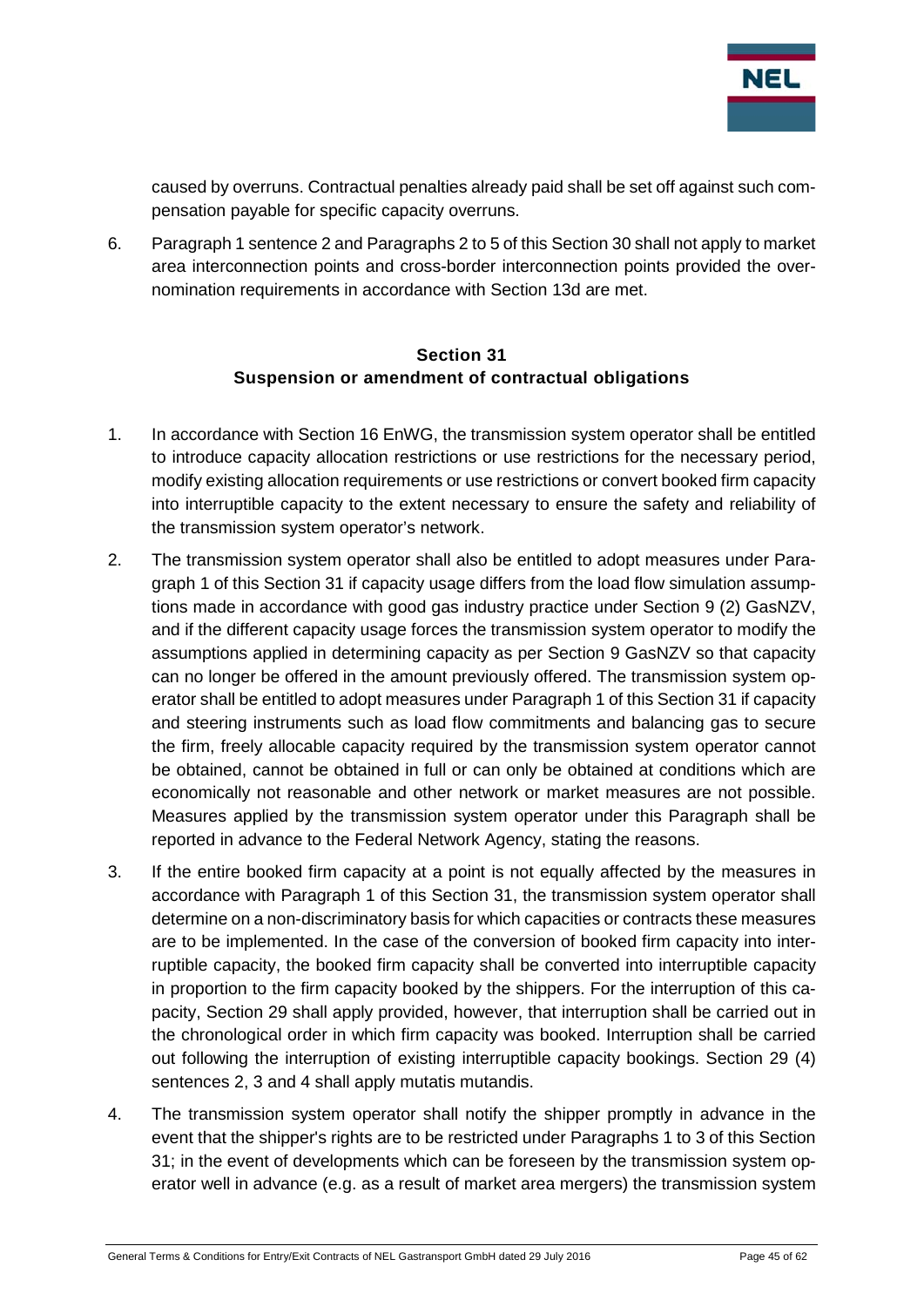

operator shall normally give the shipper at least three months' advance notice of such restrictions. In each case, the transmission system operator shall notify the shipper of the reasons for such restrictions.

- 5. The shipper shall be entitled to extraordinarily terminate the contracts concerned, in whole or in part, within 14 calendar days of the notification date, if the amendment continues for longer than 14 calendar days in any contract year. Termination shall take effect on the effective date of the amendments to the contracts concerned. If the terminated capacity is firm capacity at a cross-border interconnection point or market area interconnection point, the shipper shall be entitled to require the transmission system operator to auction the terminated capacity again at the same point.
- 6. The contracts concerned shall be amended accordingly if the shipper does not exercise its right of termination. If an amendment results in firm capacity being converted into interruptible capacity in whole or in part, the applicable charges for interruptible capacity in accordance with Section 25 shall apply to the converted portion. In any such case, any auction surcharges shall be eliminated pro rata from the date of adjustment by the transmission system operator. If capacity allocation limitations or use conditions are imposed or changed, the respective charges under the supplementary terms and conditions of the transmission system operator shall apply. Any auction surcharges shall continue to apply in any such case.
- 7. The transmission system operator may assign entry and exit points to another market area subject to 2 years and 4 months' advance notice given to the shipper. If a market area change has to take place within a shorter period of time, the transmission system operator shall give reasons for this. Reasons for a reassignment may include but shall not be limited to flow-mechanical requirements. The transmission system operator shall inform the shipper of the market area change without delay. The shipper may object to the market area change within a period of 4 weeks of becoming aware thereof, if the period of notice pursuant to sentence 1 was not observed and if there are supply contracts for the exit points in question with a term ending after the reallocation date. The shipper shall provide proof thereof to the transmission system operator, stating the end of the contract term, the expected supply quantity and the service. Entry and exit points for which such proof has been furnished will be reassigned to the new market area but, for the shipper in question, they will be accounted for in the previous market area until the end of the contract term but no later than until the end of the period pursuant to sentence 1. The shipper shall assign the entry and exit points affected to a separate balancing group/sub-balancing account which only contains these exit points. The transmission system operator shall inform the market area manager about the separate balancing group and the separate sub-balancing account. If the proof pursuant to sentence 7 is not furnished by the shipper within 4 weeks, or if the entry and exit points affected have not been assigned to a separate balancing group/sub-balancing account, the points shall be accounted for in the new market area as of the reallocation date.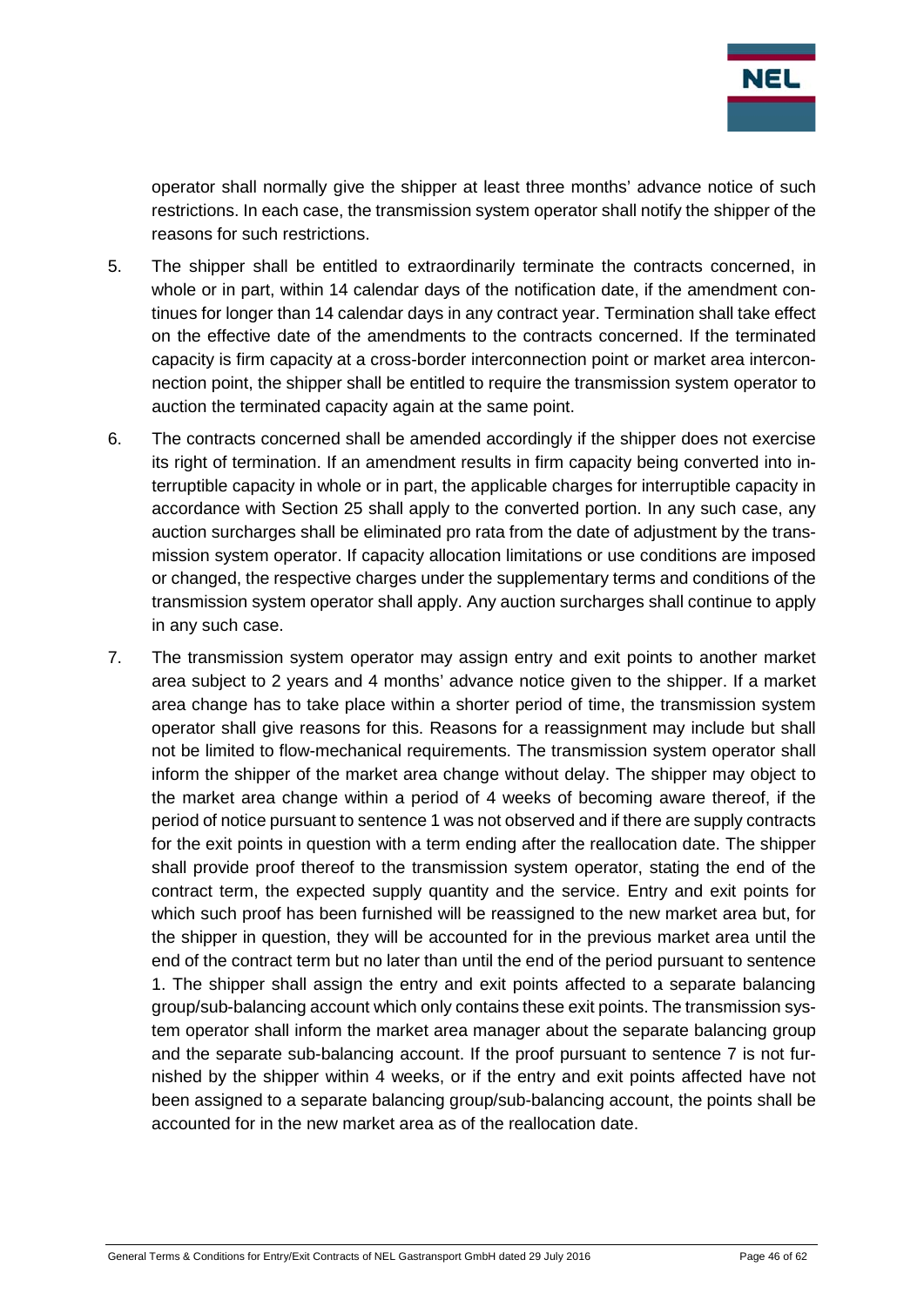

## <span id="page-46-0"></span>**Section 32 Transmission System Operator's contact persons and availability**

<span id="page-46-1"></span>The names of the transmission system operator's contact persons are posted on its website.

## **Section 33 Data transmission and data processing**

The transmission system operator shall be entitled to disclose consumption, invoicing and contract data to other system operators or market area managers to the extent that and for such time as such disclosure is necessary for the proper performance of the respective contract. The transmission system operator shall also be entitled to gather, store and process data received from the shipper or the shipper's user as part of the use of the primary capacity platform or of its systems for processing network access, and as permitted under data protection acts. The shipper consents to automated data processing by the transmission system operator or provider contracted by the transmission system operator in accordance with data protection laws.

## **Section 34 Force majeure**

- <span id="page-46-2"></span>1. A party to the contract shall be released from its obligations to the extent that it is prevented from performing such obligations by force majeure in accordance with Paragraph 2 of this Section 34. The other party in each case shall be released from its obligations to the extent that and for such time as the first party is prevented from performing its obligations by force majeure.
- 2. Force majeure is defined as any unforeseeable external event that is unavoidable, even by the exercise of due care reasonably to be expected and the deployment of resources which the party concerned could be reasonably expected to deploy from the technical and economic point of view. Such events shall include without limitation natural disasters, terrorist attacks, power failures, telecommunications failures, strikes and lawful lockouts or statutory provisions or acts of governments, courts or authorities (regardless of their legality).
- 3. The affected party to the contract shall notify the other party promptly, stating the circumstances of force majeure and their expected duration. The affected party shall endeavour to restore its ability to fulfil its obligations as soon as possible, deploying all technically feasible and economically viable resources to do so.
- 4. If a party to the contract utilises third-party services to perform contractual obligations, an event which would constitute force majeure or other circumstances within the meaning of Paragraph 2 of this Section 34 for the third party concerned shall also constitute circumstances of force majeure for that party to the contract.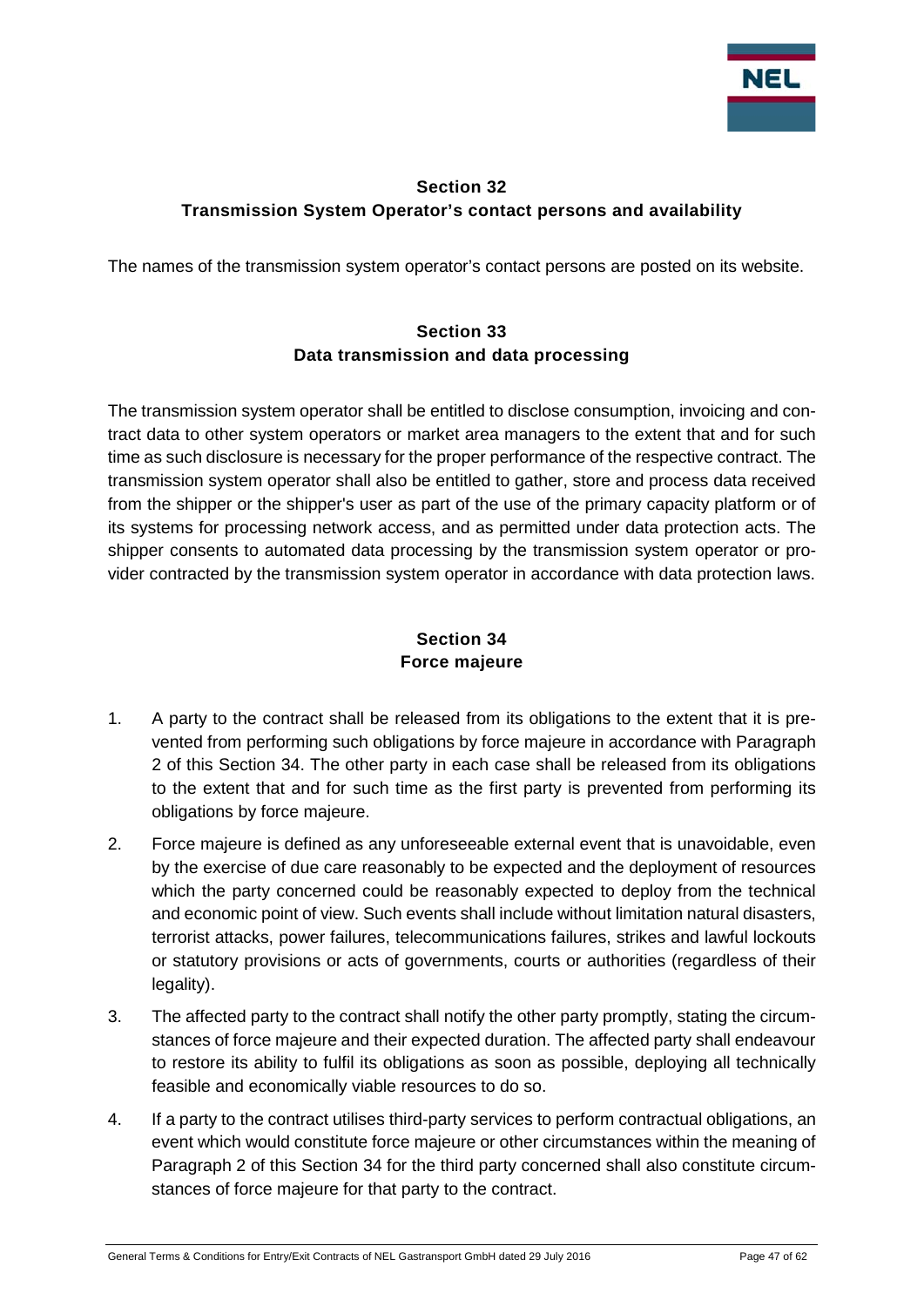

## **Section 35 Liability**

- <span id="page-47-0"></span>1. The transmission system operator shall be liable for damage to property ("Sachschäden") and financial loss ("Vermögensschäden") suffered by the shipper at all pressure levels as a result of the interruption of or disturbances in network access in accordance with Section 5 GasNZV in conjunction with Section 18 NDAV (Ordinance Concerning General Conditions for Network Connection). (see Appendix 1)
- 2. Each of the parties shall be liable to the other party for death, personal injury or damage to health, unless the party itself and its statutory representatives or vicarious agents ("Erfüllungs- und Verrichtungsgehilfen"), have neither acted wilfully nor negligently.
- 3. In all other respects each of the parties shall be liable to the other party for damage to property and financial loss arising out of a culpable breach of their contractual obligations.
	- a) In the event of a breach of a material contractual obligation ("wesentliche Vertragspflichten"), each of the parties shall be liable to the other party for damage to property ("Sachschäden") and financial loss ("Vermögensschäden"), unless such loss or damage was not caused by a wilful act or omission or negligence on the part of the party itself, its statutory representatives or vicarious agents. The liability of the parties in the event of damage to property or financial loss caused by slight negligence shall be limited to the loss or damage typically foreseeable in connection with such contracts.

(i) Material contractual obligations are obligations the performance of which is prerequisite to the proper performance of the contract, and the performance of which the parties to the contract normally rely on and may at all times expect.

(ii) Loss or damage typically foreseeable is loss or damage a party to the contract foresaw as a possible consequence of a breach of contract or ought to have foreseen as a possible consequence of a breach of contract under the circumstances of which the party was aware at that time or ought to have been aware at that time if it had exercised due care ("verkehrsübliche Sorgfalt").

(iii) It is to be assumed that the typical loss or damage in connection with contracts of this type is EUR 2.5 million for damage to property and EUR 1 million for financial loss.

b) In the event of a breach of non-material contractual obligations, each of the parties shall be liable to the other party for damage to property and financial loss, unless such loss or damage was not caused by a wilful act or omission or gross negligence on the part of the party itself, its statutory representatives or vicarious agents.

(i) In the case of damage to property or financial loss caused by gross negligence, the liability of the parties and their statutory representatives or managing vicarious agents ("Leitende Erfüllungs- und Verrichtungsgehilfen")shall be limited to the loss or damage typically foreseeable in connection with such contracts.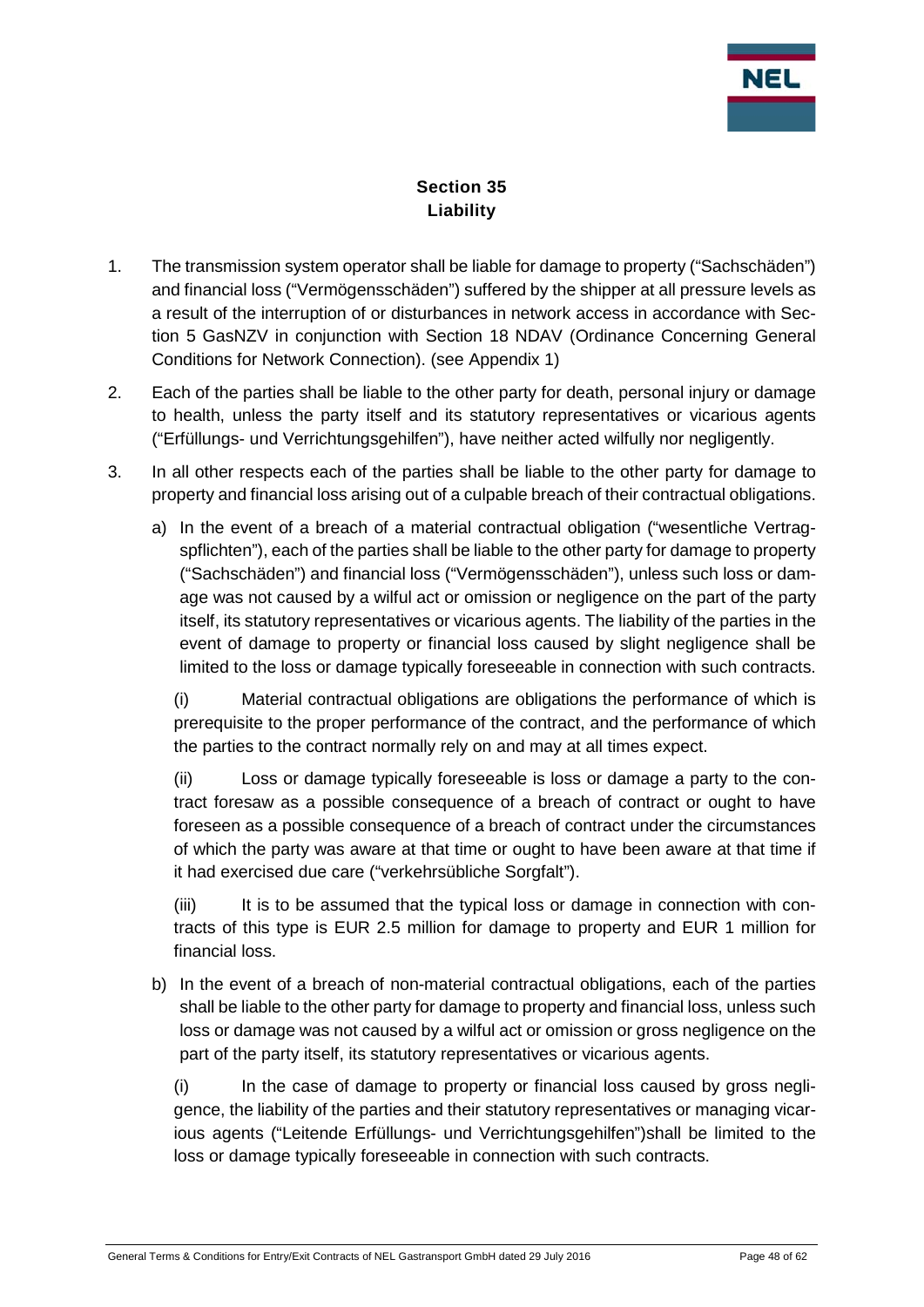

(ii) In the case of damage to property caused by gross negligence, the parties' liability for ordinary vicarious agents ("einfache Erfüllungsgehilfen") shall be limited to EUR 1.5 million for damage to property, and EUR 0.5 million for financial loss.

- 4. Section 16 and 16a EnWG shall not be affected. Measures in accordance with Section 16 (2) EnWG shall include, without limitation, action taken to ensure a secure natural gas supply for domestic customers in accordance with Section 53a EnWG.
- 5. The parties' liability under mandatory provisions of the Public Liability Act ("Haftpflichtgesetz") and other laws shall not be affected.
- 6. Paragraphs 1 to 5 of this Section 35 shall also apply to the statutory representatives, employees, vicarious agents of the parties, if and to the extent that these conditions are applicable to the respective party.

## **Section 36 Deposit**

- <span id="page-48-0"></span>1. The transmission system operator may in justified cases require the shipper to pay a reasonable deposit or to make advance payment in accordance with Section 36a for all payment claims arising from the commercial relationship with the shipper. The reasons for any such request for a deposit or advance payment shall be stated to the shipper in text form. If the transmission system operator has requested a deposit from the shipper, the transmission system operator can, if there still is a justified case, at any time request a changeover to advance payment in accordance with Section 36a. In such case, the deposit, if used, shall be refunded without delay upon receipt of the first advance payment.
- 2. Without limitation, the transmission system operator shall be deemed to have reasonable cause for requiring a deposit or advance payment if:
	- a) the shipper

aa) is in arrears with a significant amount, i.e. usually at least 10% of the charge payable by this shipper according to the last invoice or a request for a down-payment, and has failed to make the payment in full upon receipt, after having gone into arrears, of an explicit request for payment in writing threatening withdrawal of the shipper's network access and termination of the shipping contracts or bb) has been in arrears twice in twelve months with payments due, or

- b) enforcement measures have been initiated against the shipper for financial claims (Sections 803 - 882a Code of Civil Procedure (ZPO)), unless said financial claims are insignificant
- c) an earlier entry or exit contract between the transmission system operator and the shipper has been terminated effectively in accordance with Section 37 (2), lit. b) within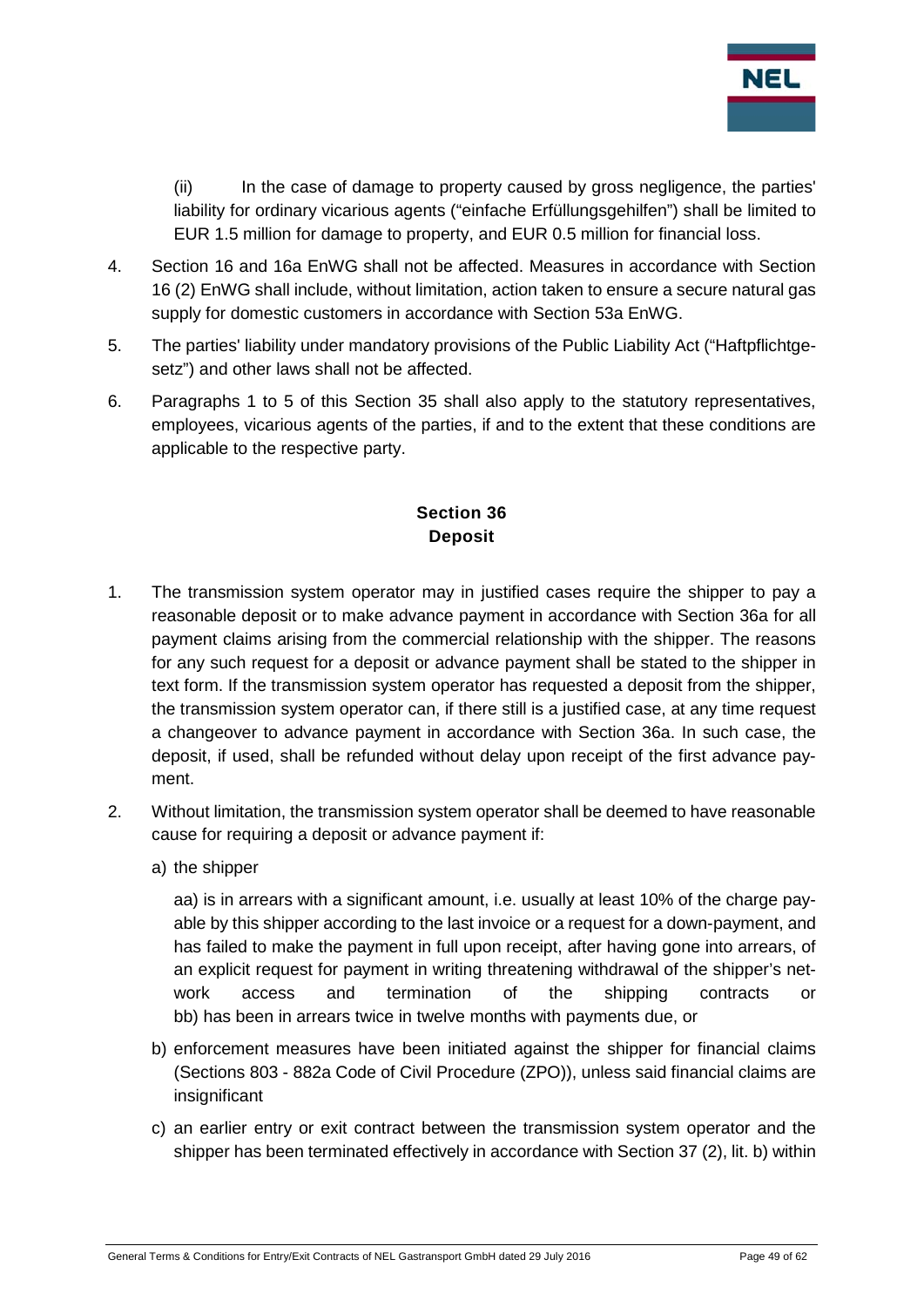

the last 2 years before the signing of this contract, or the permission to use the primary capacity platform has been effectively withdrawn from the shipper during this time.

In addition, the transmission system operator shall be deemed to have reasonable cause for requiring a deposit or advance payment if, according to information obtained from a generally recognised credit agency or rating agency, the shipper does not have an appropriate credit rating.

Without limitation, the shipper's credit rating shall be deemed inappropriate if it fails to meet at least one of the following requirements:

- a Standard & Poor's long-term rating of BBB- or better,
- a Fitch rating of BBB- or better,
- a Moody's long-term rating of Baa3 or better, or,
- a Dun & Bradstreet Risk Indicator 3 or better
- a Creditreform rating (credit index score 2.0) of at least risk class II or better (in accordance with Creditreform Rating Map Germany as of 30 ).September 2015 or, if risk classes according to Creditreform (credit index score 2.0) are not available for the shipper,
- 235 points or less according to Creditreform (credit index score 2.0).

This shall also apply if the shipper does not have a corresponding comparable rating of any other recognised rating agency.

The transmission system operator shall disclose to the shipper in full the data and the essential content of the information obtained that gives the transmission system operator reasonable cause for concern.

The shipper may rebut the claim that it does not have an appropriate credit rating by furnishing appropriate proof of its creditworthiness within 5 business days. Such proof can be submitted e.g. in the form of an auditor's certificate, a confirmation of sufficient liquidity by a bank authorised to do business in Germany, an up-to-date annual report as well as any other information relevant to the shipper's creditworthiness, as may be required.

- 3. Deposit types include irrevocable, unconditional bank guarantees, irrevocable unconditional corporate guarantees (binding letters of comfort and affiliate guarantees), and irrevocable, unconditional, abstract guarantees of a bank authorised to do business in the Federal Republic of Germany. The type of deposit shall be determined at the discretion of the shipper. The transmission system operator may also accept cash or assignments of receivables.
- 4. The shipper shall provide the deposit to the transmission system operator within 7 business days of the corresponding request.
- 5. The requirements for individual deposit types are as follows: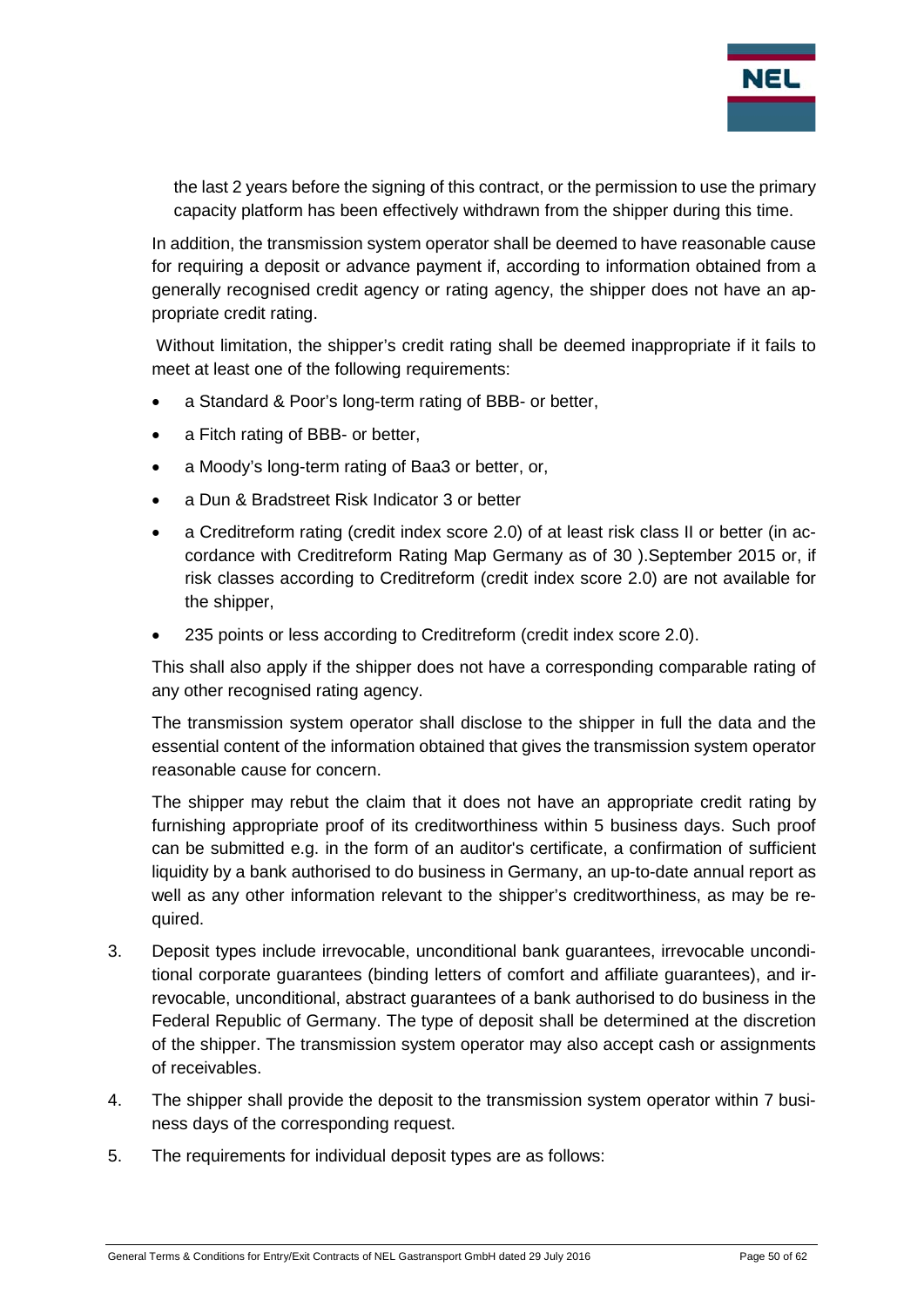

- a) Bank securities must be provided in the form of an unconditional, irrevocable and abstract indemnity letter or guarantee of a bank authorised to do business in the Federal Republic of Germany. The bank issuing the deposit shall have a Standard & Poor's long-term rating of A- or better, a Moody's long-term rating of A3 or better, or be part of the German savings and cooperative bank sector.
- b) For corporate guarantees and indemnity letters, the issuing company providing the deposit shall have
	- a Standard & Poor's long-term rating of BBB- or better,
	- a Fitch rating of BBB-, or better
	- a Moody's long-term rating of Baa3 or better
	- a Dun & Bradstreet credit rating with a Risk Indicator 3 or better,
	- a Creditreform credit index score (credit index score 2.0) of risk class II or better (in accordance with Creditreform Rating Map Germany as of 30). September 2015) or, if risk classes according to Creditreform (credit index score 2.0) risk classes are not available for the shipper
	- 235 points or less according to Creditreform (credit index score 2.0).

The corporate guarantee or indemnity amount shall not exceed 10% of liable equity capital of the company providing the deposit. The shipper shall document compliance with this requirement to the transmission system operator upon providing the deposit.

- c) Any cash deposit provided shall be deposited to an account specified by the transmission system operator. Interest shall be payable on such amounts at the base rate published by Deutsche Bundesbank on the first bank business day of the month.
- d) The indemnity or guarantee amount shall be payable and shall include a general waiver of the right to insist on prior failed attempt at direct enforcement, waiver of contestability and waiver of offset against claims unless undisputed or upheld by legal judgment. An abstract indemnity or guarantee letter shall be valid for at least 12 calendar months, and shall expire no later than two months after the end of the contract term.
- 6. The deposit amount shall be the higher of the following amounts:
	- a) twice the average monthly capacity charges receivable from the shipper for the past 12 months. If the network use period is less than 12 months, this period shall be used as a basis for calculation of the deposit amount, or
	- b) the capacity charges receivable from the shipper for the two following months.

In deviation from sentence 1 of this Paragraph 6, for a period of 6 months from the moment of admission according to Section 2a (2), the amount of the deposit shall amount to twice the average monthly capacity charges for expected capacity bookings for a period of 12 months. The shipper shall be obligated to provide the transmission system operator with any requested information necessary for this in text form.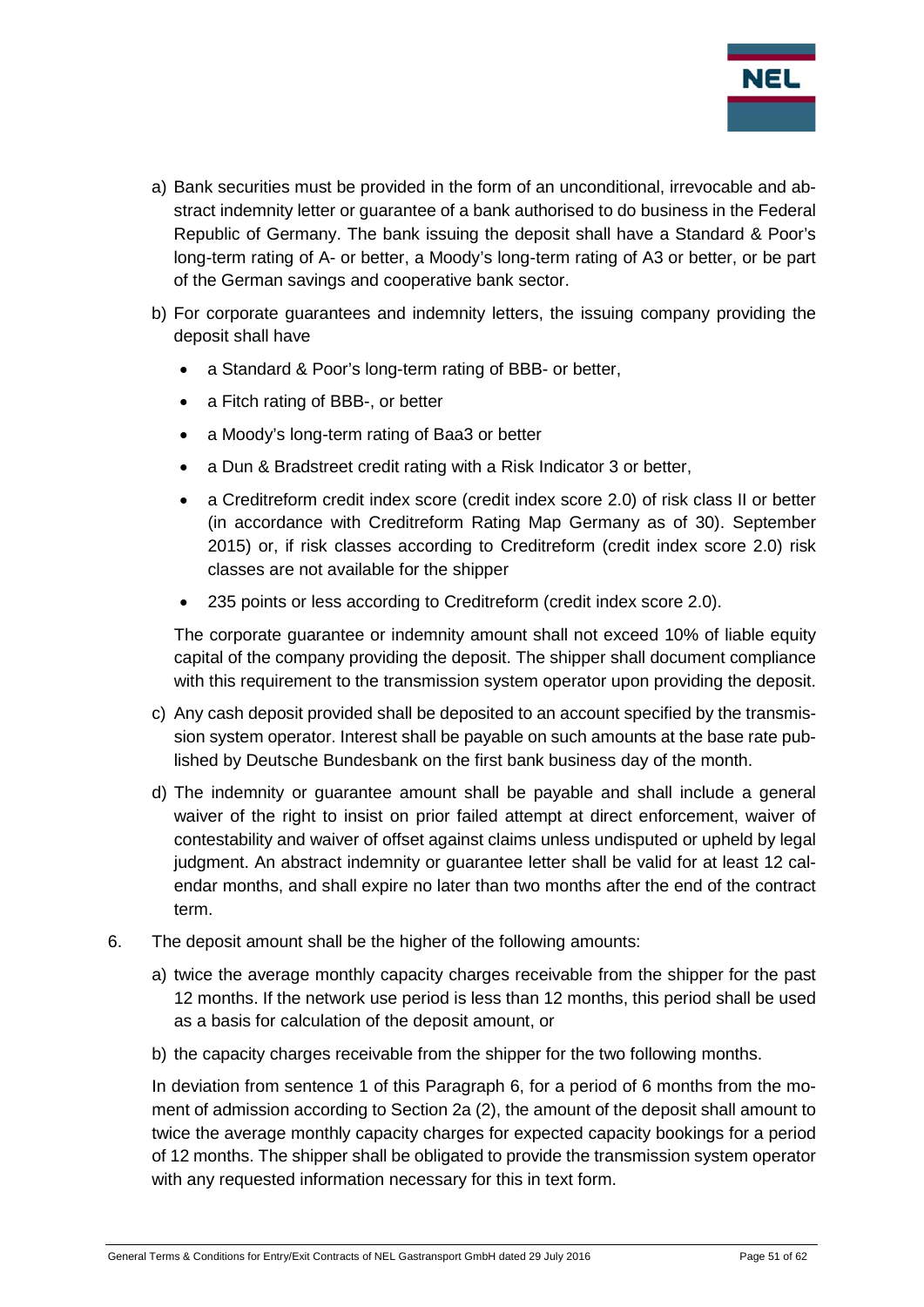

- 7. The transmission system operator may restrict the shipper's admission to the primary capacity platform in accordance with Section 2a so that the shipper can only book capacities up to the extent to which the total charge for the capacities requested correspond to the amount of the deposits made. It is possible at any time to adapt the extent of admission after the shipper has previously increased its deposit in accordance with the amended expected capacity.
- 8. The transmission system operator may have recourse to the deposit provided that it has issued a payment due notice for overdue amounts after payment has been delayed and the reasonable deadline set for making payment has not been met. In such a case the transmission system operator may request that another deposit be made under the conditions detailed in Paragraph 8 of this Section 36. The shipper shall make said deposit within 7 days of the request.
- 9. Deposits provided shall be returned promptly in the event that the reasons for the requirement of securities no longer apply. The transmission system operator shall review the reasons justifying the requirement for a deposit or advance payment every six months. During such review, the transmission system operator shall verify whether the deposit amount meets the requirements of Paragraph 6 of this Section 36. In the event that such review reveals that the realisable value of all securities provided exceeds the amount of the applicable value in accordance with Paragraph 6 of this Section 36 temporarily, the transmission system operator shall return the corresponding portion of the deposit. If several deposits have been provided, the transmission system operator may choose at its discretion which deposits to return. In the event that the realisable value of all deposits provided falls below the amount of the applicable value in accordance with Paragraph 7 of this Section 36 by a more than insignificant amount, the transmission system operator may require the shipper to adjust the amount of such securities accordingly.
- 10. The transmission system operator may also return a deposit if the shipper has not booked any capacity 12 months after its admission to the primary capacity platform. At the same time as the deposit is returned, the shipper's right to book capacity or its admission to the primary capacity platform will be withdrawn. In this case the transmission system operator shall give the shipper 8 weeks advance notice in text form of the withdrawal of its admission. The deposit will not be returned and admission will not be withdrawn if the shipper appeals in text form within 4 weeks of the advance notice. The period according to sentence 1 begins to run again on receipt of the appeal by the transmission system operator.

#### **Section 36a Advance payment**

<span id="page-51-0"></span>1. The shipper shall be entitled to make an advance payment instead of providing a deposit. To do so, the shipper shall state to the transmission system operator in text form within five business days of the receipt of the request for a deposit by the transmission system operator that it will make an advance payment instead of the deposit.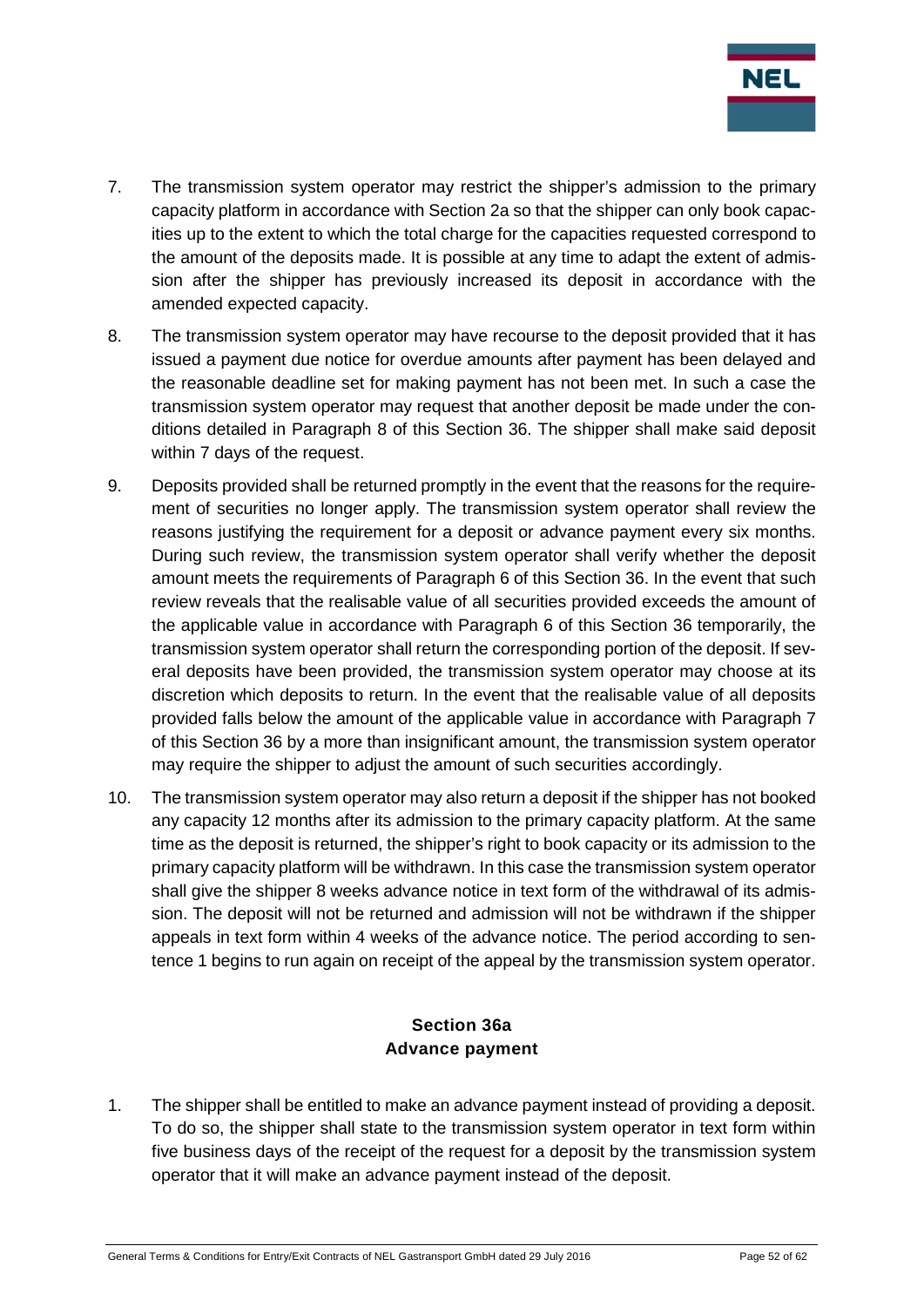

- 2. If the transmission system operator requests an advance payment in accordance with Section 36, Paragraph 1 or if the shipper avoids providing a requested deposit in accordance 36a, Paragraph 1, the shipper shall be required to make future payments in response to capacity charge requests as advance payments.
- 3. The transmission system operator may request an advance payment once every month, every fortnight or every week.
- 4. The amount of the advance payment shall be determined on the basis of the average monthly capacity charge requests made to the shipper over the past 12 months. If the actual period of use is less than 12 months, said actual period shall be used as a basis for calculating the average monthly capacity charge requests. If the circumstances of a particular case give reason to believe that the actual capacity charge requests are higher or lower than the average capacity charge requests calculated, then this shall be duly taken into account by the transmission system operator when determining the amount of the advance payment. To this end the transmission system operator may ask the shipper to provide a booking forecast, or the shipper may submit a booking forecast. However, the transmission system operator shall not be bound by any such forecast in a given case.
- 5. The transmission system operator shall advise the shipper by the 13<sup>th</sup> business day of the month preceding the month M of the amount of the monthly advance payment and the advance payment to be made according to the selected period. The advance payment shall be made in time so that it is credited to the transmission system operator's account by the last business day of the month preceding the month M, and for advance payments made every two weeks or every week, by the last business day of the week preceding the delivery week. The transmission system operator shall be entitled to request proof from the shipper that the payment order was issued in good time.
- 6. The advance payment shall be offset from the capacity charge requests made by the transmission system operator for the month M in which the payment was made.
- 7. If a particular advance payment does not suffice to cover the charge requests for the month M in question, the shipper shall pay the difference by the date on which the charges are due and payable in accordance with the transmission system operator's terms and conditions concerning charges and payment If a particular advance payment exceeds the capacity charge request for the month in question, the difference shall be reimbursed to the shipper.
- 8. The transmission system operator may restrict the shipper's admission to the primary capacity platform in accordance with Section 2a so that the shipper can only book capacities up to the extent to which the total charges for the capacities requested correspond to the amount of the advance payment made. It is possible at any time to adjust the scope of admission after the shipper has previously increased its advance payment in accordance with the amended expected capacity.
- 9. The transmission system operator shall check the first time after 6 months of the first advance payment, and then every 6 months thereafter, whether there is reasonable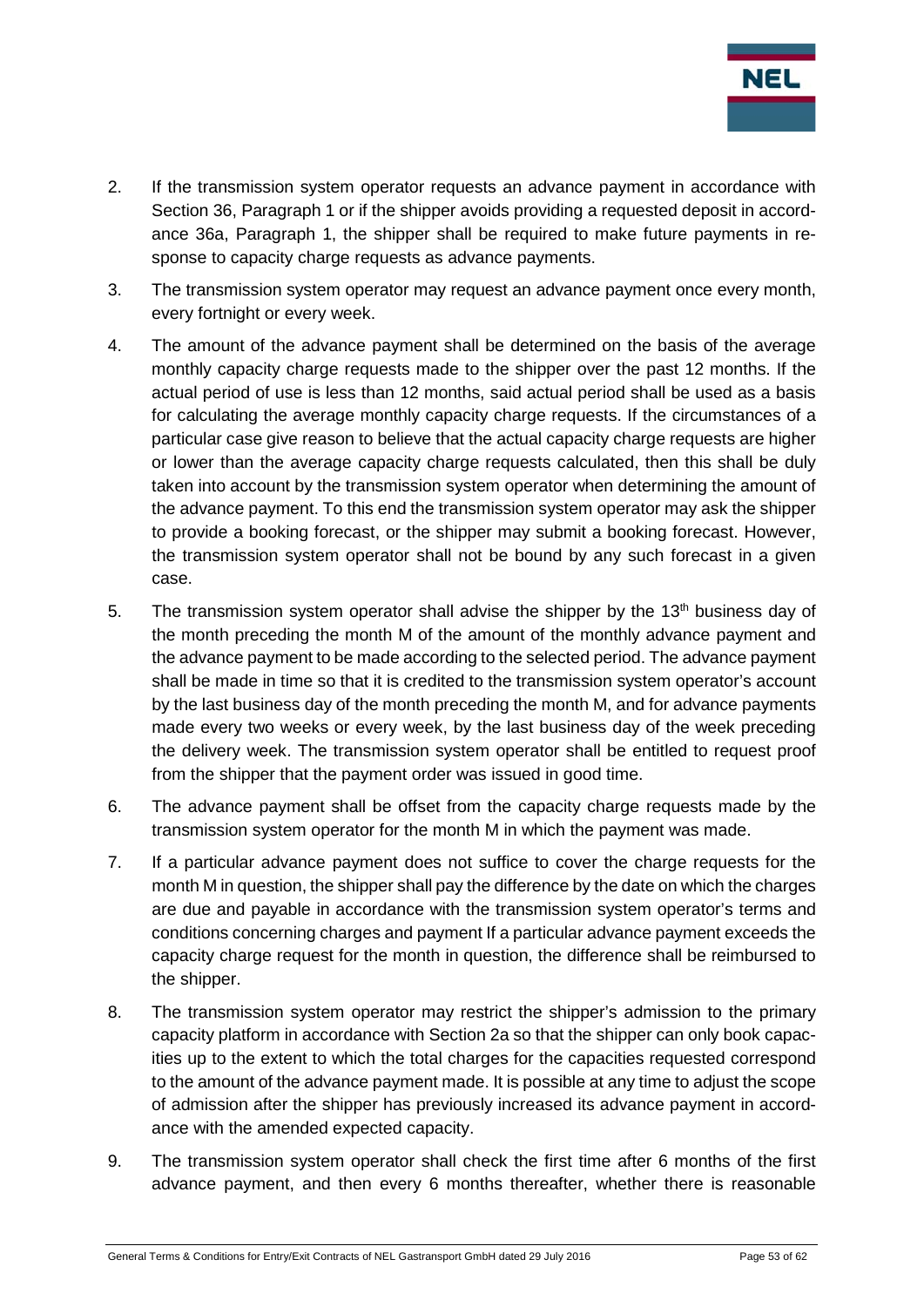

cause for requiring an advance payment as provided for in Section 36 (2). The shipper may request after 18 months at the earliest that the advance payments be stopped, provided there is no longer any reasonable cause for requiring advance payments as provided for in Section 36 (2) above and provided that the shipper's payments over the previous 18 months have been made in full and on time. If it has been established that the conditions requiring advance payments to be made no longer exist, the transmission system operator shall confirm to the shipper that advance payment are no longer required. The duty to make advance payments ends upon receipt of said confirmation.

10. The transmission system operator may include additional provisions on payment intervals and due dates in the supplementary terms and conditions. The foregoing shall be without prejudice to the transmission system operator's option to agree upon preliminary invoices as part of the conditions concerning charges and payment.

## **Section 37 Termination of contract**

- <span id="page-53-0"></span>1. This contract may be terminated with immediate effect for good cause ("wichtiger Grund").
- 2. Without limitation, the following shall be deemed to constitute reasonable cause for the termination of the contract with immediate effect:
	- a) serious, repeated breach of material contractual obligations despite the issue of a notice to desist or
	- b) failure of the shipper to promptly meet its obligation to provide a deposit in accordance with Section 36 or make advance payment in accordance with Section 36a or to pay such deposit or make such advance payment in full.

#### **Section 38 Good faith clause**

- <span id="page-53-1"></span>1. Should unforeseen circumstances arise during the term of the contract which have significant technical, economic, commercial or legal impact on the contract and for which there are no provisions in the contract or the standard terms and conditions or which were not taken into consideration upon the conclusion of the contract and should it therefore become unreasonable for either party to remain bound by any of the provisions of the contract, the party affected by any such change shall be entitled to require the other party to amend the provisions of the contract to reflect the changed conditions and to take into account all the commercial, technical and legal effects on the other party.
- 2. The party relying on such circumstances shall set forth and prove the facts of the matter.
- 3. The party concerned shall become entitled to require an amendment of the contract provisions as a result of changes in circumstances upon the date when the party concerned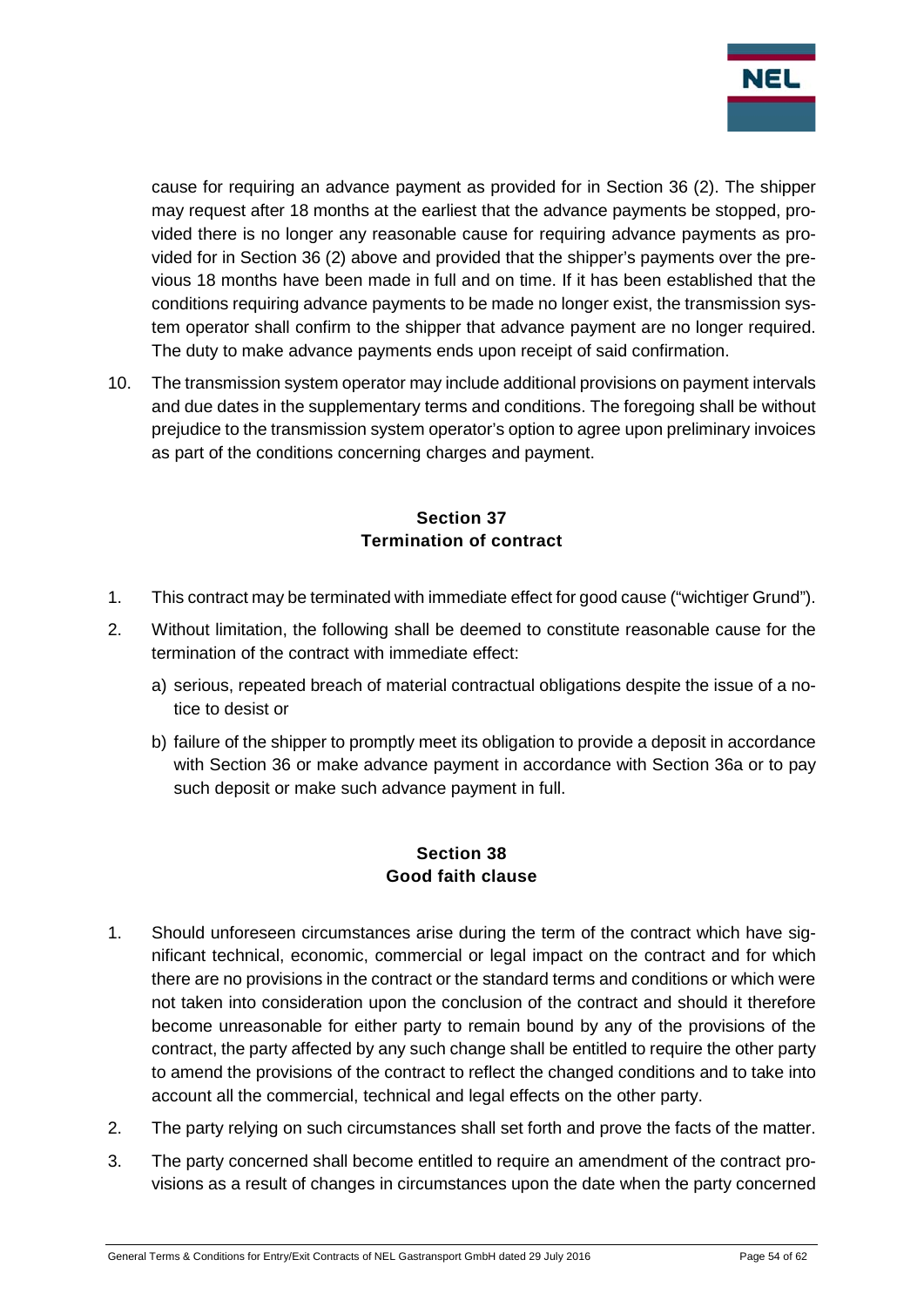

first requests such amendments, except where the party concerned cannot reasonably be expected to have made such request at an earlier date.

## **Section 39 Confidentiality**

- <span id="page-54-0"></span>1. The parties shall keep the content of the contract and all information obtained thereunder by one party from the other party (hereinafter referred to as "confidential information") confidential and shall not disclose or make available such confidential information to third parties without the prior written consent of the other party, except as provided under Paragraph 2 of this section 39 and Section 33. Each party shall use the confidential information solely for the purpose of performing the respective contract.
- 2. Either party shall be entitled to disclose confidential information obtained from the other party without written consent:
	- a) to an affiliated company which is subject to the same confidentiality obligations as the disclosing party,
	- b) to its representatives, advisors/consultants, banks and insurance companies if and to the extent that such disclosure is required for the proper performance of contractual obligations and prior to making such disclosure such person or company has itself has entered into an obligation to keep the confidential information confidential or is under a statutory obligation of confidentiality by virtue of its profession; or
	- c) to the extent that such confidential information
		- has already been lawfully disclosed to the party receiving such information prior to the date of its receipt from the other party,
		- is already public knowledge or becomes available to the public other than through the act or omission of the obtaining party,
		- is required to be disclosed by a party under applicable law or by a judicial or government order, or by a request of a regulatory authority.
- 3. The confidentiality obligation shall end 2 years after expiry of the respective contract.
- <span id="page-54-1"></span>4. Section 6a EnWG shall not be affected.

#### **Section 40 Legal succession**

1. Subject to Section 19, contractual rights and obligations shall not be assigned whether in whole or in part without the prior written permission of the other party, which permission shall not be withheld except for reasonable cause.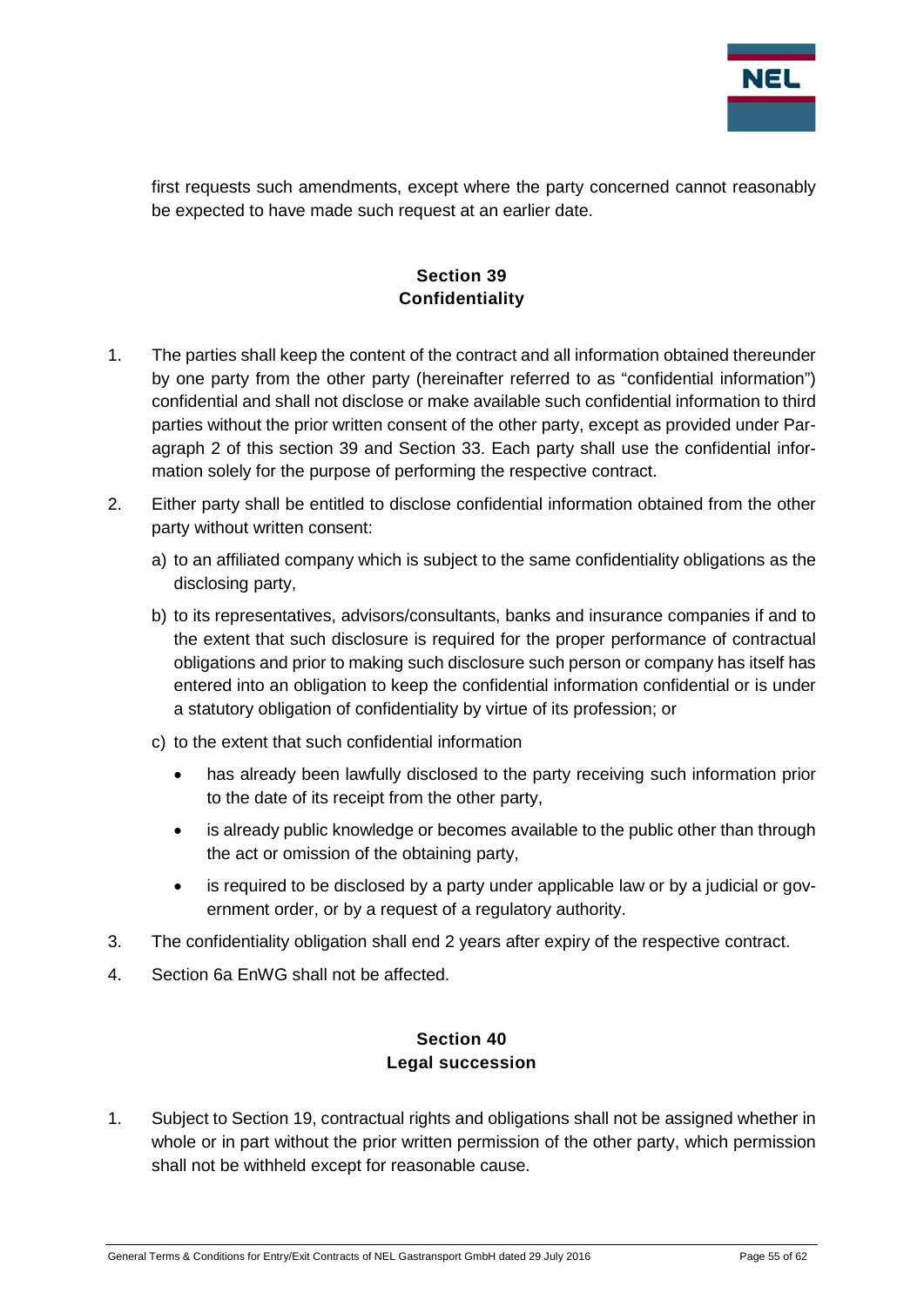

2. Assignment of all of the rights and obligations of a party under the contract to an affiliated company as defined by Section 15 Joint Stock Corporation Act (AktG) shall not require the prior permission but only the written notification of the other party.

#### **Section 41 Contract amendments**

- <span id="page-55-0"></span>1. The transmission system operator may amend the general terms and conditions outlined in this contract for the future if
	- a) a change is required in order to comply with applicable laws, regulations or legally binding orders by national or international courts or authorities – including without limitation determinations and related announcements of the Federal Network Agency – or to comply with generally approved technical standards; this also covers relevant common network operating tools (including Business Requirements Specification) according to Article 8 (3a) of Regulation (EC) No. 715/2009its. or
	- b) in the event that the transmission system operator has a justified interest in changes to the contractual arrangements for network access. Without limitation, the transmission system operator shall be deemed to have such a justified interest if the changes are in connection with the issue of standardised entry and exit contracts in accordance with Section 3 (3) GasNZV.
- 2. The transmission system operator shall give the shipper two months' advance notice of any such amended terms and conditions of the contract in text form and publish the amended terms and conditions of the contract on its website. In justified cases, the transmission system operator may deviate from said notice period of two months, but the notice period should in any case not be less than 15 business days. Without limitation, a justified case shall be deemed to exist if a change pursuant to Paragraph 1, lit. (a) of this Section 41 is required Amendments to the terms and conditions of this contract shall be deemed to have been accepted by the shipper unless the shipper terminates the contract within 30 days of the receipt of notification thereof, with said termination taking effect from the time the amendments to the terms and conditions of this contract become effective. The termination notice period shall be reduced to an appropriate period if the transmission system operator deviates from said notice period of two months pursuant to Paragraph 2, sentences 2 and 3. No compensation shall be payable to the shipper. The shipper shall not be entitled to terminate the contract if the amendment concerned does not represent any or any significant commercial or financial disadvantage to the shipper. In the event that the shipper considers that any such amendment would represent significant financial disadvantage to the shipper, the shipper shall submit evidence of such disadvantage. The transmission system operator shall notify the shipper of the start of the termination notice period, and in the case described in Paragraph 2, sentence 5, of a reduced period, and of the fact that the amended contract terms and conditions will be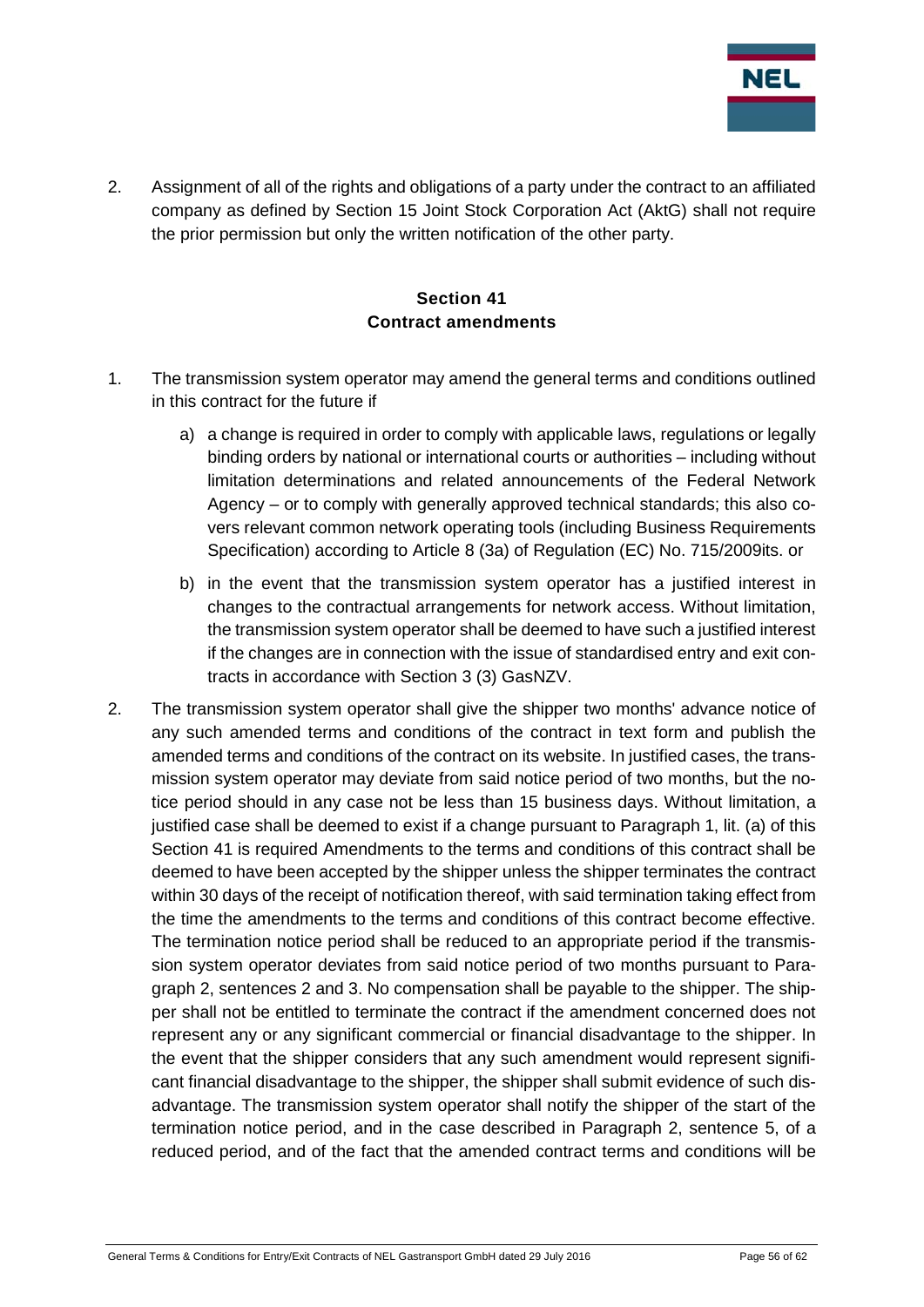

deemed to have been accepted by the shipper in the event that the shipper does not terminate the contract.

<span id="page-56-0"></span>3. Adjustments of charges shall be subject to Section 25.

## **Section 42 Severability**

- 1. If any provision of this contract or the appendices hereto is or becomes ineffective or inoperable, the other provisions of this contract or appendices hereto shall remain in full force and effect.
- 2. The parties shall replace any ineffective or inoperable provision by a provision with as near as reasonably possible the commercial and financial effect intended by the provision so replaced. This shall apply mutatis mutandis to matters not provided for in the contract.

## **Section 43 Text form**

<span id="page-56-1"></span>Any amendment to or termination of a contract shall not be effective unless made in text form. The same shall apply to any waiver of the requirement for amendments or terminations to be made in text form.

#### **Section 44 Venue for disputes and applicable law**

- <span id="page-56-2"></span>1. Any disputes arising between the parties out of or in connection with the contract shall be submitted to the courts of ordinary jurisdiction.
- 2. The venue for disputes shall be the place where the transmission system operator has its registered office.
- 3. The contract shall be governed by and construed and interpreted in accordance with German law to the exclusion of interstate conflict of law rules shall not apply as long as these are not mandatory law. The UN Convention on Contracts for the International Sale of Goods shall not apply.

## **Section 45 List of appendices**

<span id="page-56-3"></span>The following appendix shall constitute an integral part of this contract: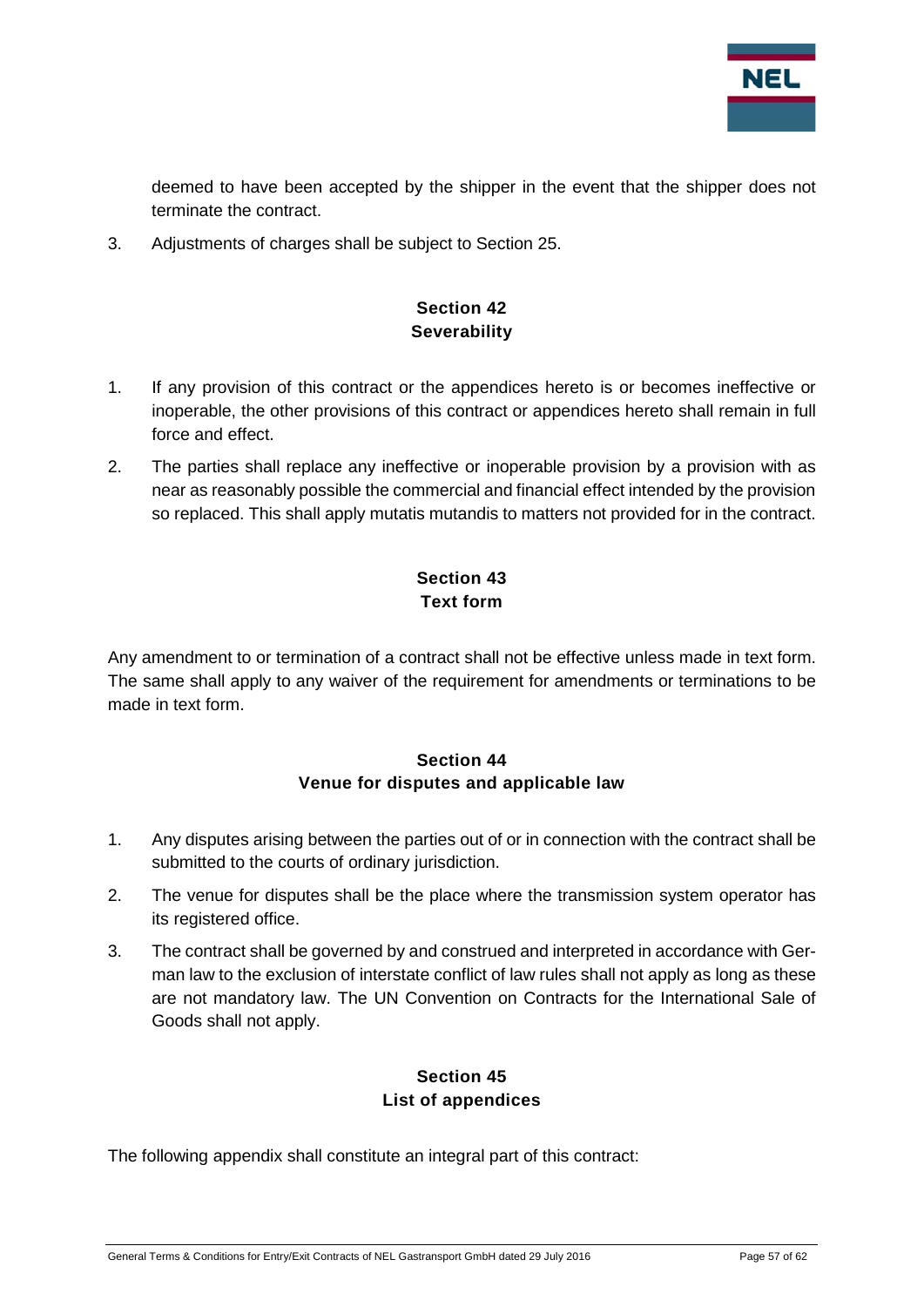

Appendix 1 Section 18 NDAV

Appendix 2 Supplementary Terms & Conditions of NEL Gastransport GmbH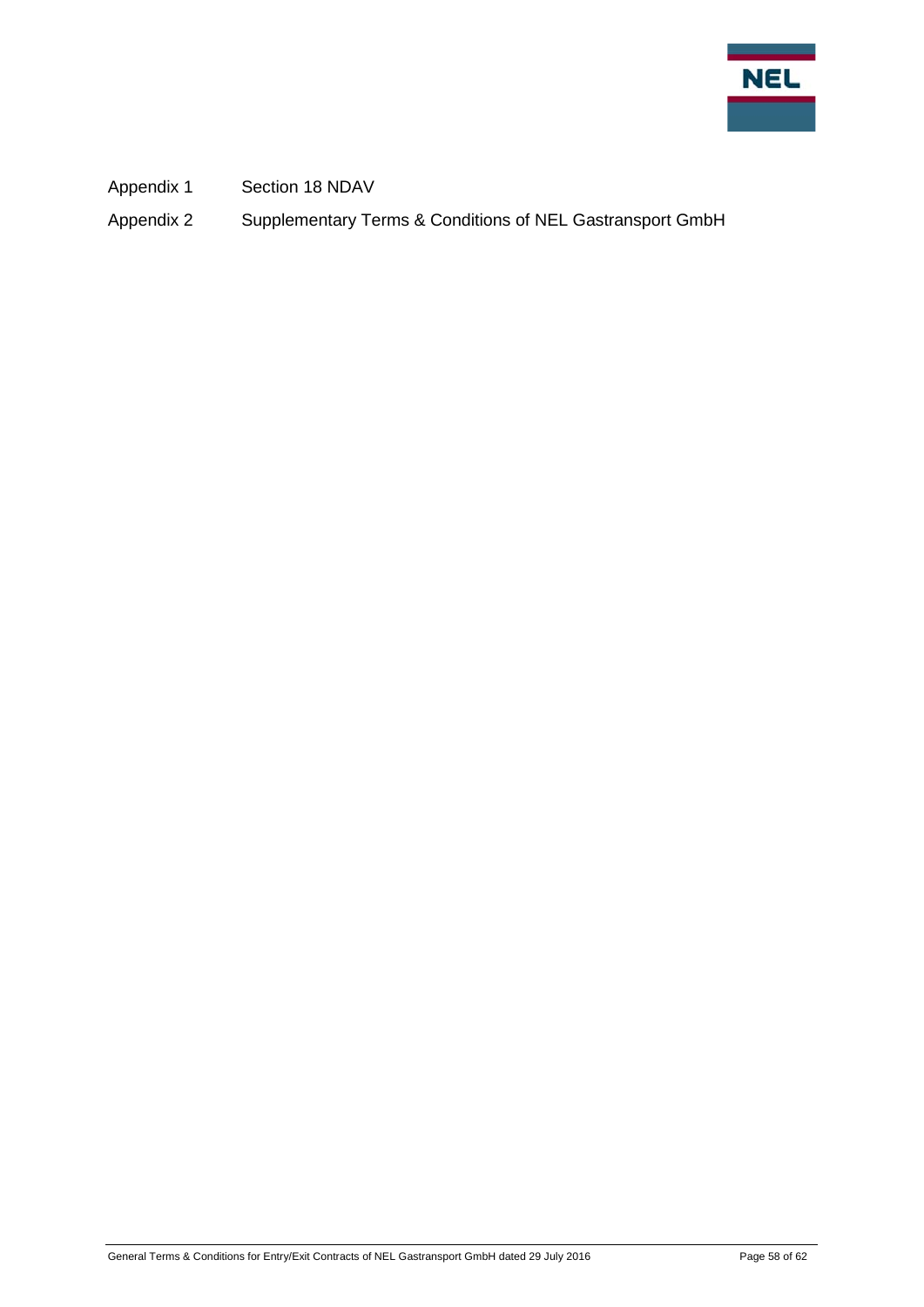

## <span id="page-58-0"></span>**Appendix GTC 1: § 18 Low Pressure Connection Ordinance (Niederdruckanschlussverordnung / NDAV)**

- 1. To the extent the network operator is liable due to contract, connection usage relation or tortious acts for damages suffered by the shipper due to interruptions or irregularities of the connection usage and default of the company or its vicarious agents or servants is required
	- a. regarding financial loss willful misconduct or gross negligence shall be assumed subject to refutation,
	- b. regarding damages to property willful misconduct or negligence shall be assumed subject to refutation.

In case of financial loss pursuant to sentence 1 number 1 liability due to other negligence shall be excluded.

- 2. Liability of the network operator for damages to property towards its connection users caused neither by willful misconduct nor gross negligence shall be respectively limited to 5.000 Euro. Liability for damages to property not caused by willful misconduct shall per damaging event be limited to
	- a. 2,5 million Euro in case of up to 25.000 connection users connected to its own network;
	- b. 10 million Euro in case of 25.001 to 100.000 connection users connected to its own network;
	- c. 20 million Euro in case of 100.001 to 200.000 connection users connected to its own network;
	- d. 30 million Euro in case of 200.001 to one million connection users connected to its own network;
	- e. 40 million Euro in case of more than one million connection users connected to its own network.

Damages of connection users connected to mid and high pressure shall be implied in the aforementioned limits.

3. Paragraph 1 and 2 shall also apply to connection users' claims in tort against third-party network operators in terms of § 3 number 27 Energy Industrial Act. Liability of third-party network operators in terms of § 3 number 27 Energy Industrial Act shall totalling be limited per damaging event to three times the maximum amounts it is liable towards its own connection users in accordance to paragraph 2 sentence 2. If the third-party network operator has no own connection users connected to its network in terms of this Ordinance, the liability shall totalling be limited to € 200 million. Damage claims of costumers who are not covered by this Ordinance and which are claimed against the third party due to tort may be regarded for the maximum amounts pursuant to sentences 2 and 3 if case by case these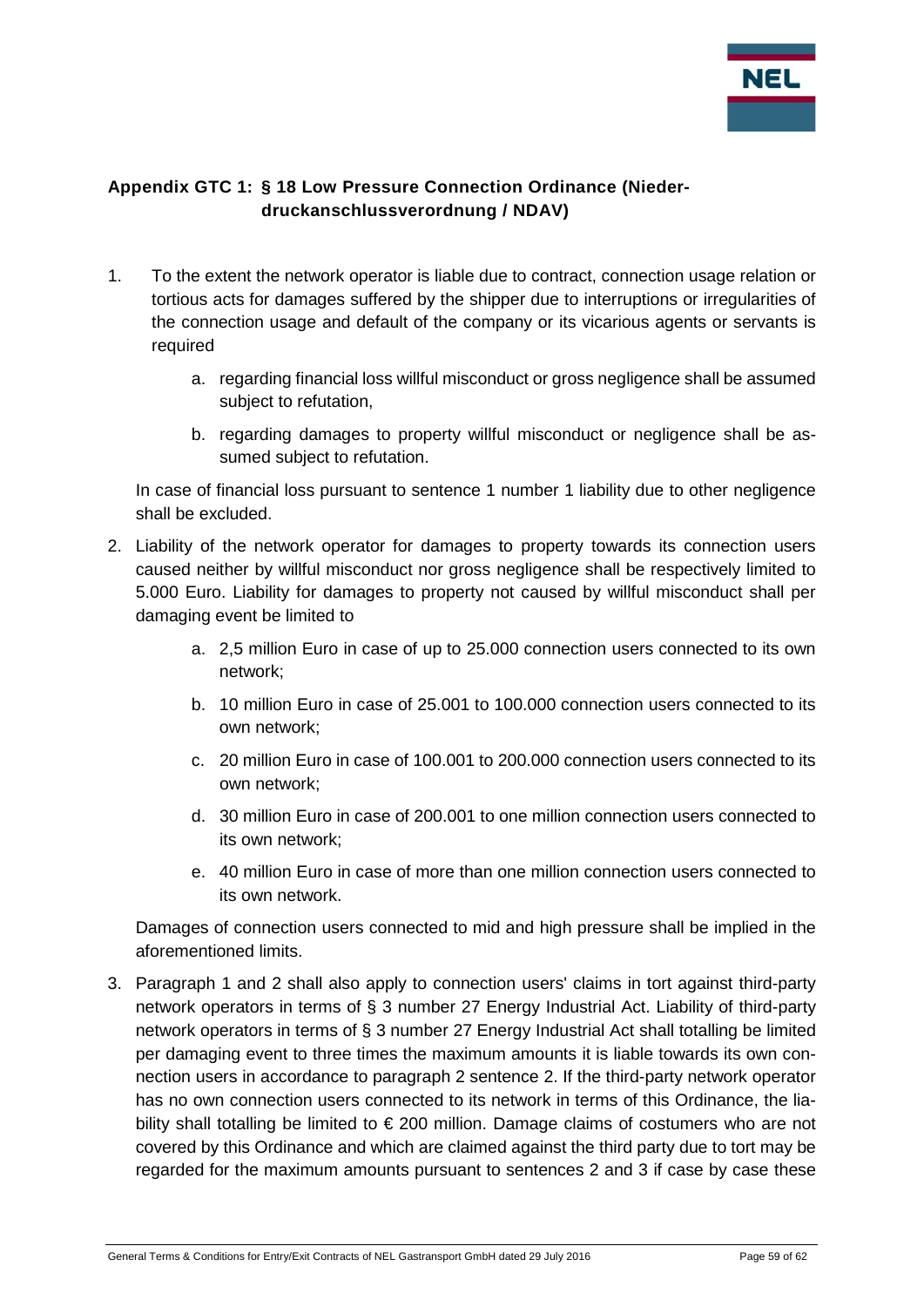

claims are limited in accordance with paragraph 2 sentence 1. At request the network operator shall be obliged to inform its connection users about the facts related to the damaging caused by a third-party network operators in terms of § 3 number 27 Energy Industrial Act to the extent the facts are known to it or can be cleared up by it using reasonable effort and its knowledge is necessary to claim for damages.

- 4. Liability for financial loss of the network operator to whose network the connection user is connected, or of a third-party network operator to whom the connection user claims for damages, caused by gross negligence shall be respectively limited towards its connection users to 5.000 Euro and per damaging event to 20% of the maximum amounts listed under paragraph 2 sentence 2 and paragraph 3 sentence 2 and 3. Paragraph 2 sentence 3 and paragraph 3 sentence 1, 4 and 5 shall apply accordingly.
- 5. If the sum of individual damage claims exceeds the respective limit, the damage claim shall be proportionately reduced in relation of the sum of all damage claims to the respective limit. If costumers who are not covered by this Ordinance are regarded for the maximum amounts in accordance with paragraph 2 sentence 2 or paragraph 3 sentence 4 in connection with paragraph 4 respectively, such customer shall be regarded with respect to the reduction in accordance with sentence 1. In case of claims pursuant to paragraph 3 the quota of damaging claims may not exceed the quota of customers of the third-party network operator.
- 6. Claims for damages below 30 Euro neither caused by willful misconduct nor by gross negligence shall be precluded.
- 7. The aggrieved connection user shall inform the network operator or if it is certain the company liable to pay compensation about the damage.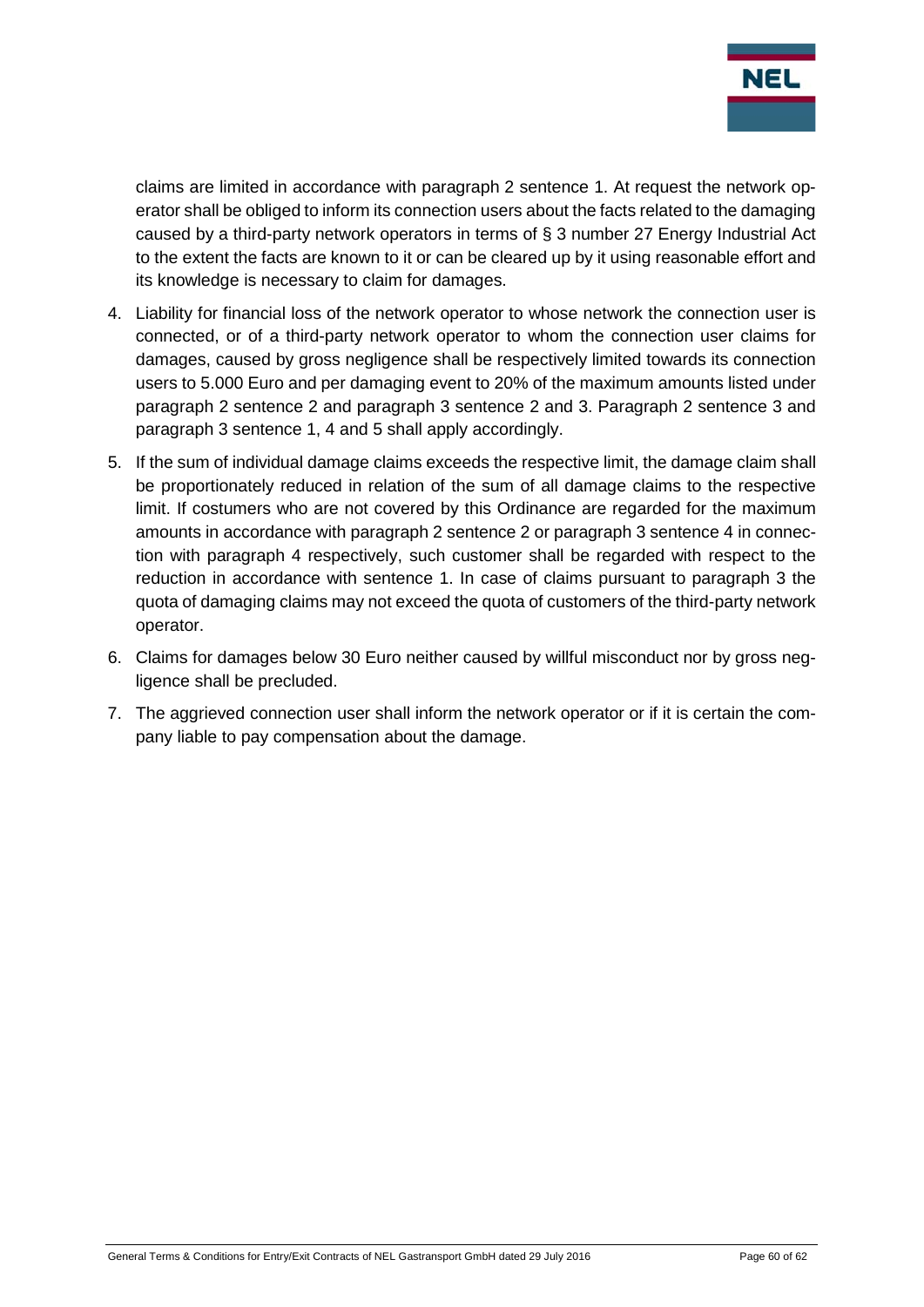

#### <span id="page-60-0"></span>**Appendix GTC 2: Supplementary Terms & Conditions of NEL Gastransport GmbH**

The supplementary Terms & Conditions supplement the GTC of NEL Gastransport GmbH (NGT) dated 29 July 2016 for transport as of 1 October 2016.

#### <span id="page-60-1"></span>**Section 1 Dynamically Allocable Capacity**

- (1) In addition to the capacity products pursuant to Section 9 (1) GTC NGT shall also offer dynamically allocable capacities. NGT publishes on its website a list of all network points at which NGT shall make available a dynamically allocable entry capacity or dynamically allocable exit capacity available.
- (2) The dynamically allocable entry capacity shall enable network access on a firm basis from the booked entry point up to one or more agreed exit points. The energy quantity in kWh of the gas injected and withdrawn at the network points defined in accordance with sentence 1 must be the same in each hour. Where the shipper withdraws quantities at exit points other than those defined or at variance with the provision in sentence 2 (hereinafter referred to as "Variance"), the dynamically allocable entry capacity in the amount of the Variance may be used solely on an interruptible basis. The Variance shall be calculated in each balancing group or sub-balancing account. Consequently, a firm usage of dynamically allocable entry capacity can only then be ensured, when the dynamically allocable entry capacity will be included in the same balancing group or sub-balancing account as the capacity at the agreed exit points.
- (3) The dynamically allocable exit capacity shall enable network access on a firm basis from one or more agreed entry points up to the booked exit point. The energy quantity in kWh of the gas injected and withdrawn at the network points defined in accordance with sentence 1 must be the same in each hour. Where the shipper withdraws quantities at exit points other than those defined or at variance with the provision in sentence 2 (hereinafter referred to as "Variance"), the dynamically allocable exit capacity in the amount of the Variance may be used solely on an interruptible basis. The Variance shall be calculated in each balancing group or sub-balancing account. Consequently, a firm usage of dynamically allocable exit capacity can only then be ensured, when the dynamically allocable exit capacity will be included in the same balancing group or sub-balancing account as the capacity at the agreed entry points

#### <span id="page-60-2"></span>**Section 2 Allocation Procedure**

NGT shall upon request provide information about the allocation procedure in accordance to section 22 (1) and (3) GTC.

#### <span id="page-60-3"></span>**Section 3 Usage of IT-portals**

As a service NGT offers the opportunity to use IT-portals, for example for management of nominations or for data administration. The terms of service shall be agreed upon registration or activation.